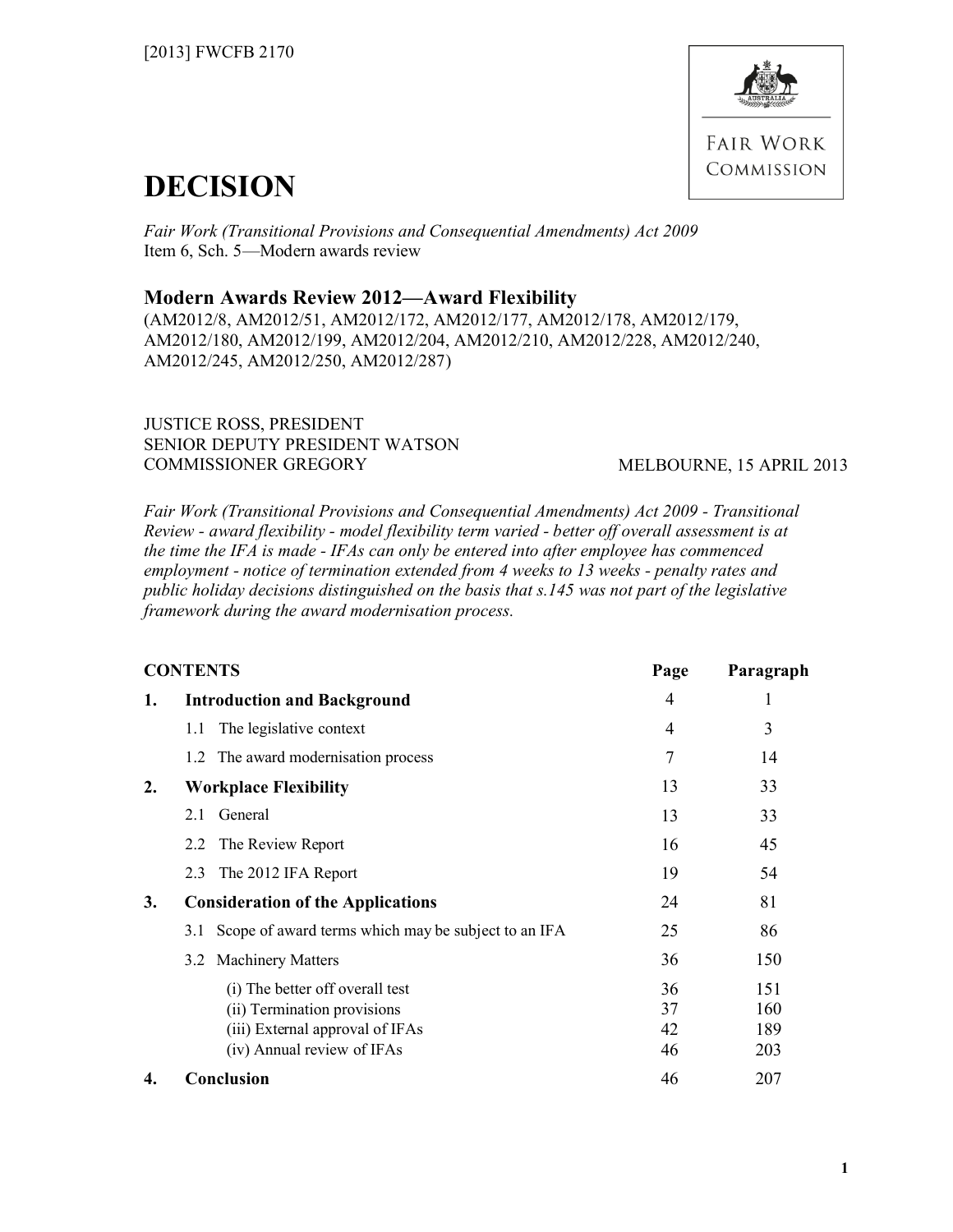# **ABBREVIATIONS**

| 2012 AWALI Report                | Work-Life balance in South Australia                                                                                                                        |
|----------------------------------|-------------------------------------------------------------------------------------------------------------------------------------------------------------|
| 2012 IFA Report                  | General Manager's report into the extent to which individual flexibility<br>arrangements are agreed to and the content of those arrangements: 2009-<br>2012 |
| <b>AAA</b>                       | Accommodation Association of Australia                                                                                                                      |
| <b>ABI</b>                       | Australian Business Industrial                                                                                                                              |
| <b>ABS</b>                       | <b>Australian Bureau of Statistics</b>                                                                                                                      |
| <b>ACCI</b>                      | Australian Chamber of Commerce and Industry                                                                                                                 |
| <b>ACTU</b>                      | Australian Council of Trade Unions                                                                                                                          |
| <b>AFEI</b>                      | Australian Federation of Employers & Industries                                                                                                             |
| Ai Group                         | <b>Australian Industry Group</b>                                                                                                                            |
| <b>AIRC</b>                      | Australian Industrial Relations Commission                                                                                                                  |
| <b>AMWU</b>                      | Automotive, Food, Metals, Engineering, Printing and Kindred Industries<br>Union                                                                             |
| <b>BOOT</b>                      | Better off overall test                                                                                                                                     |
| Bupa decision                    | Re Bupa Care Services Pty Ltd [2010] FWAFB 2762                                                                                                             |
| <b>Business SA</b>               | South Australian Employers' Chamber of Commerce and Industry t/as<br><b>Business SA</b>                                                                     |
| <b>CFMEU</b>                     | Construction, Forestry, Mining and Energy Union                                                                                                             |
| Commission                       | Fair Work Commission                                                                                                                                        |
| <b>DEEWR</b>                     | Department of Education, Employment and Workplace Relations                                                                                                 |
| FW Act                           | Fair Work Act 2009 (Cth)                                                                                                                                    |
| <b>FWA</b>                       | Fair Work Australia                                                                                                                                         |
| <b>FWO</b>                       | Fair Work Ombudsman                                                                                                                                         |
| <b>GFC</b>                       | global financial crisis                                                                                                                                     |
| <b>HBIA</b>                      | Hair and Beauty Industry Association                                                                                                                        |
| <b>HIA</b>                       | Housing Industry Association                                                                                                                                |
| <b>IFA</b>                       | individual flexibility arrangements                                                                                                                         |
| June 2008 Full Bench<br>decision | Award modernisation decision [2008] AIRCFB 550                                                                                                              |
| June 2012 Full Bench<br>decision | Modern Awards Review 2012 - Preliminary Issues decision<br>[2012] FWAFB 5600                                                                                |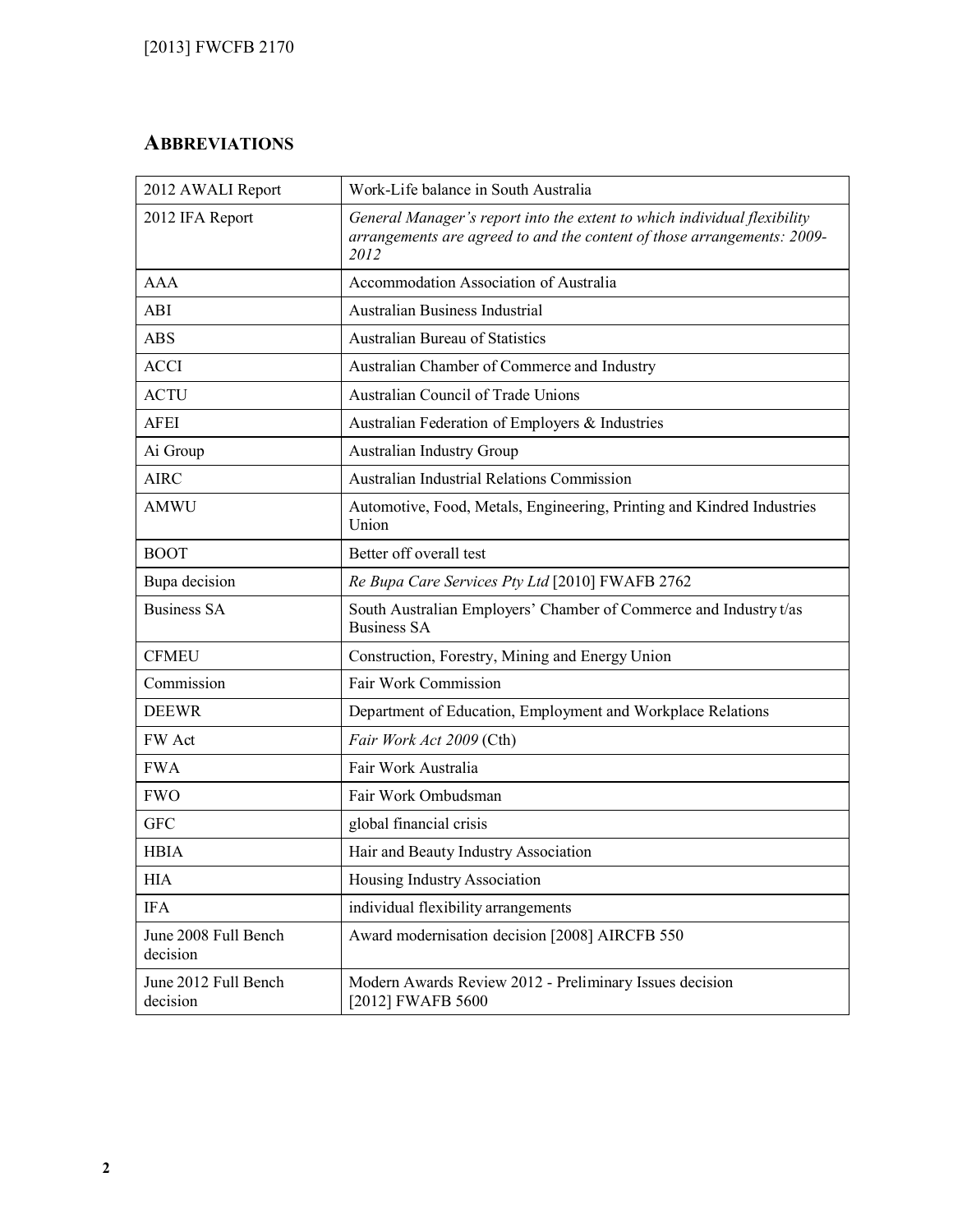| <b>Master Builders</b>             | Master Builders Australia                                                    |
|------------------------------------|------------------------------------------------------------------------------|
| <b>Master Plumbers</b>             | Master Plumbers and Mechanical Contractors Association of New South<br>Wales |
| <b>NAPSA</b>                       | Notional agreement preserving State awards                                   |
| <b>NDT</b>                         | no disadvantage test                                                         |
| <b>NES</b>                         | National Employment Standards                                                |
| <b>NRA</b>                         | National Retailers Association                                               |
| <b>OECD</b>                        | Organisation for Economic Co-operation and Development                       |
| On-site award                      | Building and Construction General On-site Award 2010                         |
| Panel                              | Fair Work Act Review Panel                                                   |
| Plumbing Award                     | Plumbing and Fire Sprinklers Award 2010                                      |
| <b>Qld Audit Report</b>            | Qld - Pharmacy Industry Audit Program Report                                 |
| <b>Restaurant Award</b>            | Restaurant Industry Award 2010                                               |
| Review Report                      | Towards more productive and equitable workplaces                             |
| <b>SDA</b>                         | Shop, Distributive and Allied Employees Association                          |
| <b>Transitional Provisions Act</b> | Fair Work (Transitional Provisions and Consequential Amendments) Act<br>2009 |
| <b>Transitional Review</b>         | Modern Awards Review 2012                                                    |
| <b>VECCI</b>                       | The Victorian Employers' Chamber of Commerce and Industry                    |
| <b>WR</b> Act                      | Workplace Relations Act 1996 (Cth)                                           |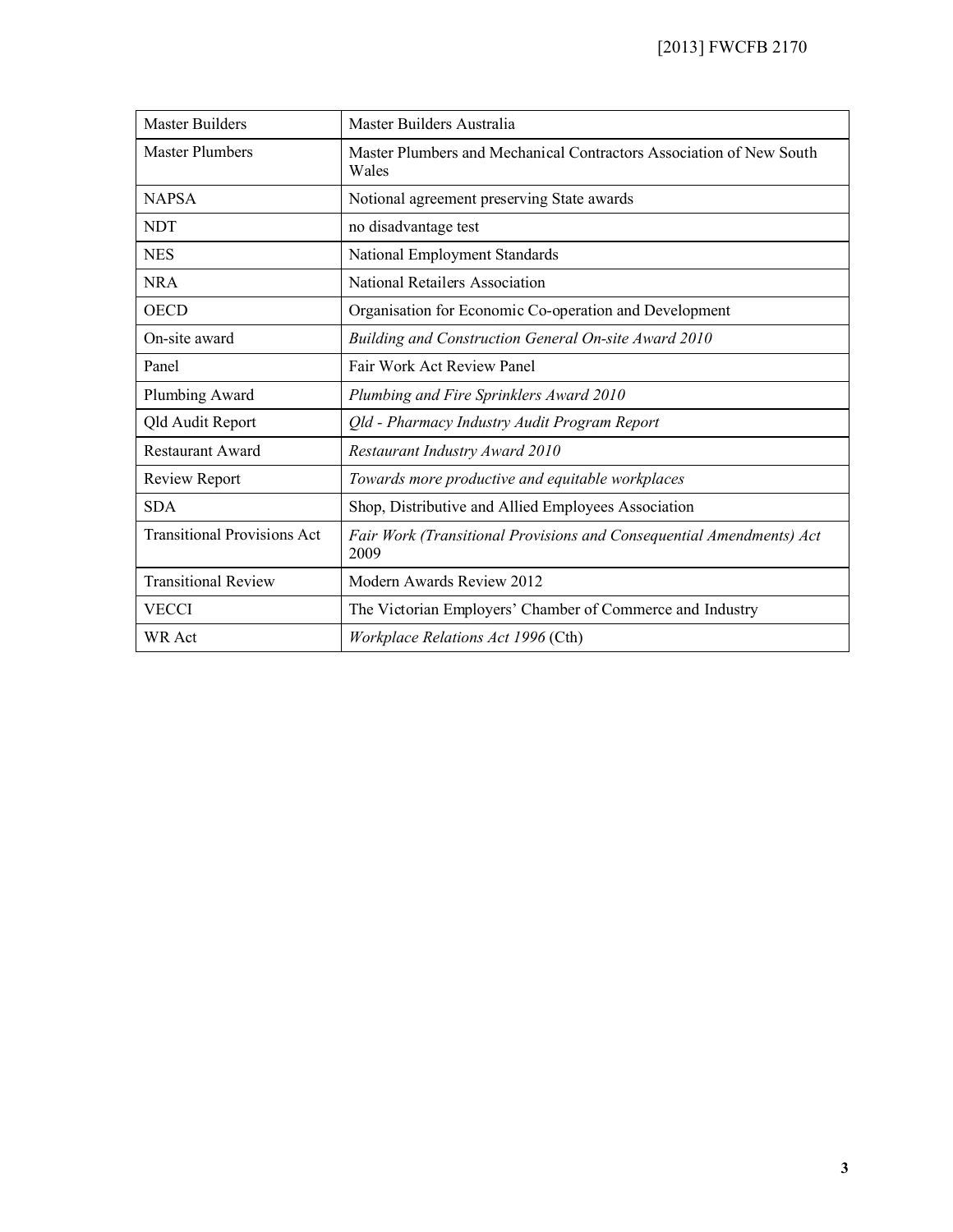## **1. INTRODUCTION AND BACKGROUND**

**[1]** This decision deals with 15 applications to vary the standard award flexibility provision in 10 modern awards. A list of the applications and relevant awards is set out at Attachment 1. The applications are made in the context of the review of all modern awards required by the *Fair Work (Transitional Provisions and Consequential Amendments) Act 2009* (the Transitional Provisions Act). We refer to that review as the Transitional Review.

**[2]** We propose to deal first with two contextual matters - the legislative context and the award modernisation process. We will then turn to deal with the broader issue of workplace flexibility and other matters which are relevant to the determination of the applications before us.

## **1.1 The legislative context**

**[3]** The legislative context for the Transitional Review was comprehensively dealt with in a Full Bench decision of 29 June 2012 (the June 2012 Full Bench decision).<sup>1</sup> We adopt that decision and have applied it to the matters before us. For present purposes we only propose to deal with the legislative context in summary terms.

**[4]** The principal legislative provision in respect of the Transitional Review is Item 6 of Schedule 5 to the Transitional Provisions Act:

### **"6 Review of all modern awards (other than modern enterprise awards and State reference public sector modern awards) after first 2 years**

(1) As soon as practicable after the second anniversary of the FW (safety net provisions) commencement day, FWC must conduct a review of all modern awards, other than modern enterprise awards and State reference public sector modern awards.

Note: The review required by this item is in addition to the annual wage reviews and 4 yearly reviews of modern awards that FWC is required to conduct under the FW Act.

(2) In the review, FWC must consider whether the modern awards:

(a) achieve the modern awards objective; and

(b) are operating effectively, without anomalies or technical problems arising from the Part 10A award modernisation process.

(2A) The review must be such that each modern award is reviewed in its own right. However, this does not prevent FWC from reviewing 2 or more modern awards at the same time.

(3) FWC may make a determination varying any of the modern awards in any way that FWC considers appropriate to remedy any issues identified in the review.

Note: Any variation of a modern award must comply with the requirements of the FW Act relating to the content of modern awards (see Subdivision A of Division 3 of Part 2-3 of the FW Act).

(4) The modern awards objective applies to FWC making a variation under this item, and the minimum wages objective also applies if the variation relates to modern award minimum wages.

(5) FWC may advise persons or bodies about the review in any way FWC considers appropriate.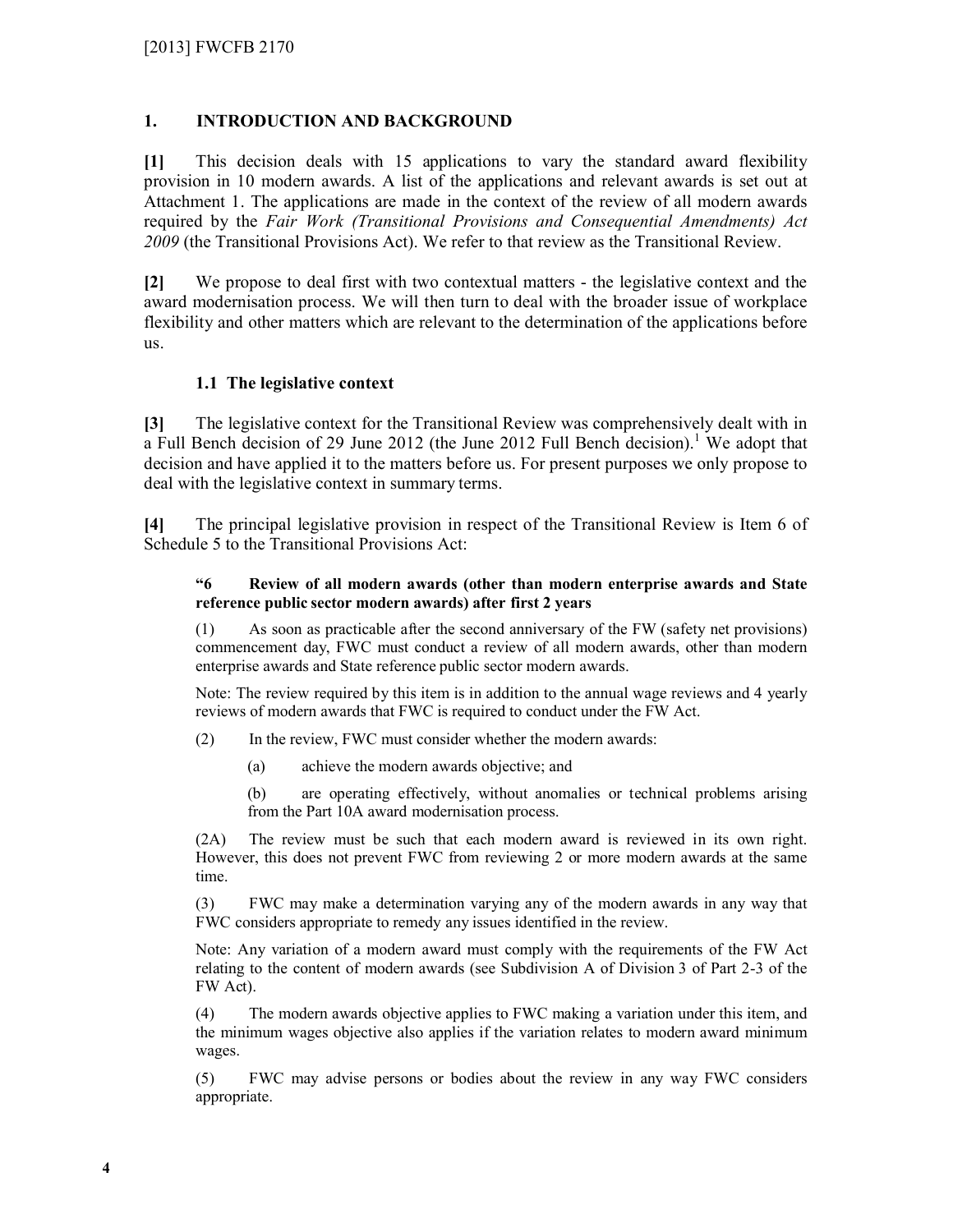(6) Section 625 of the FW Act (which deals with delegation by the President of functions and powers of FWC) has effect as if subsection (2) of that section included a reference to FWC's powers under subitem (5)."

**[5]** Subitem 6(1) provides that the Fair Work Commission (the Commission) must conduct a review of all modern awards<sup>2</sup> as soon as practicable after 1 January 2012<sup>3</sup>. It is important to note that the Transitional Review contemplated in Item 6 is quite separate from, and narrower in scope than, the 4 yearly reviews of modern awards provided for in s.156 of the *Fair Work Act 2009* (Cth) (the FW Act). The scope of the Transitional Review was a matter of contention in the June 2012 Full Bench proceeding.

**[6]** The June 2012 Full Bench decision construed Item 6 according to its terms, having regard to the legislative purpose and context. Part of that context was the award modernisation process conducted by the former Australian Industrial Relations Commission (AIRC) under Part 10A of the *Workplace Relations Act 1996* (Cth) (the WR Act). We deal with the award modernisation process in Part 1.2 of this decision. As to the scope of the Transitional Review the June 2012 Full Bench concluded as follows:

"[91] It is important to recognise that we are dealing with a system in transition. Item 6 of Schedule 5 forms part of transitional legislation which is intended to facilitate the movement from the WR Act to the FW Act. The Review is a "one off" process required by the transitional provisions and is being conducted a relatively short time after the completion of the award modernisation process. The transitional arrangements in modern awards continue to operate until 1 July 2014. The fact that the transition to modern awards is still occurring militates against the adoption of broad changes to modern awards as part of the Review. Such changes are more appropriately dealt with in the 4 year review, after the transition process has completed. In this context it is particularly relevant to note that  $s.134(1)(g)$  of the modern awards objective requires the Tribunal to take into account:

"the need to ensure a simple, easy to understand, stable and sustainable modern award system for Australia" . . .

[99] To summarise, we reject the proposition that the Review involves a fresh assessment of modern awards unencumbered by previous Tribunal authority. It seems to us that the Review is intended to be narrower in scope than the 4 yearly reviews provided in s.156 of the FW Act. In the context of this Review the Tribunal is unlikely to revisit issues considered as part of the Part 10A award modernisation process unless there are cogent reasons for doing so, such as a significant change in circumstances which warrants a different outcome. Having said that we do not propose to adopt a "high threshold" for the making of variation determinations in the Review, as proposed by the Australian Government and others.

[100] The adoption of expressions such as a "high threshold" or "a heavy onus" do not assist to illuminate the Review process. In the Review we must review each modern award in its own right and give consideration to the matters set out in subitem 6(2). In considering those matters we will deal with the submissions and evidence on their merits, subject to the constraints identified in paragraph [99] above."

**[7]** Under subitem 6(3) of Schedule 5 the Commission has a broad discretion to vary any of the modern awards in any way it considers necessary to remedy any issues identified in the Transitional Review. However, subitem 6(4) provides that in making such a variation the Commission must take into account the modern awards objective in s.134 of the FW Act, and, if varying modern award minimum wages, the minimum wages objective in s.284.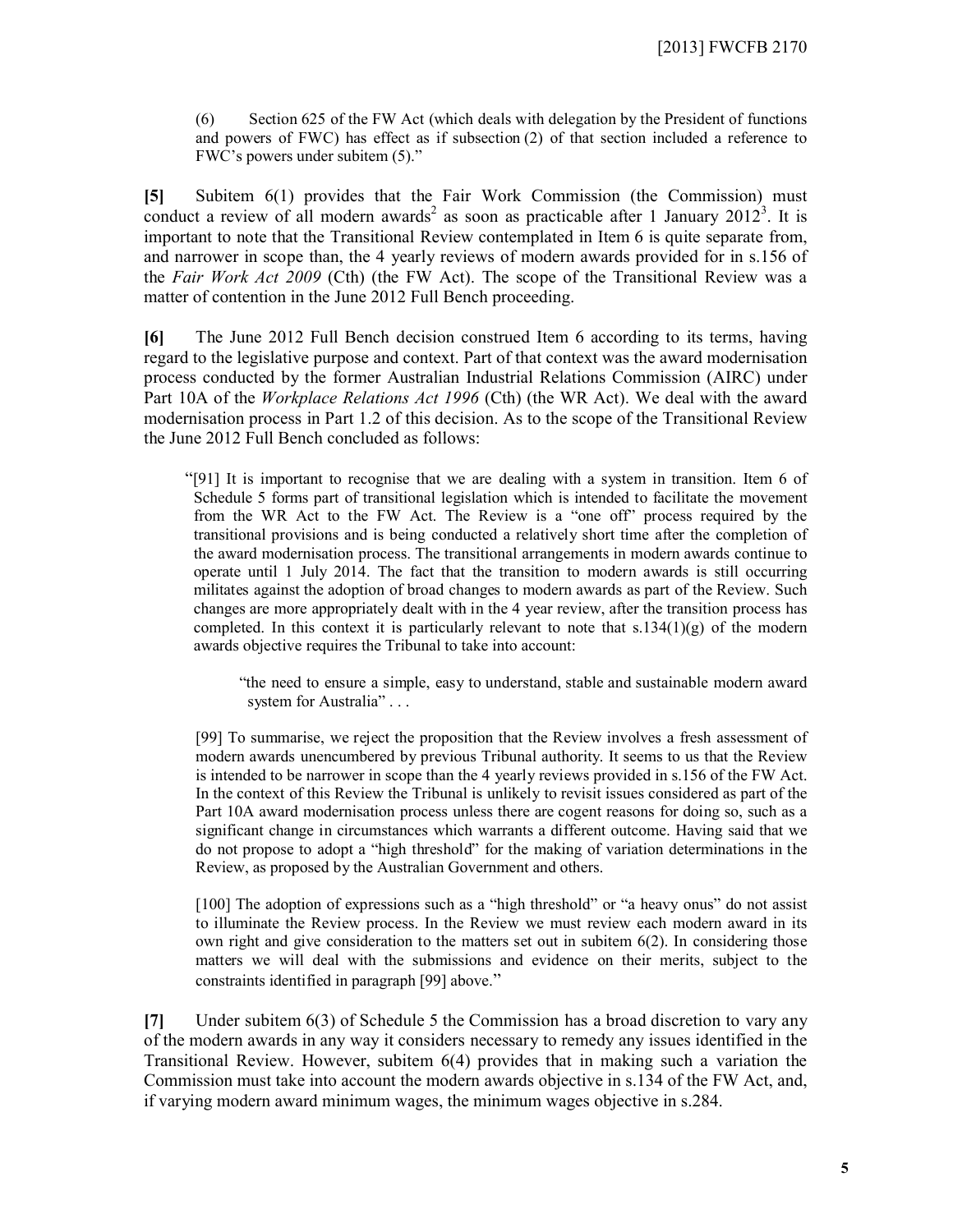**[8]** The modern awards objective is set out in s.134 of the FW Act:

#### **"134 The modern awards objective**

What is the modern awards objective?

(1) FWC must ensure that modern awards, together with the National Employment Standards, provide a fair and relevant minimum safety net of terms and conditions, taking into account:

(a) relative living standards and the needs of the low paid; and

(b) the need to encourage collective bargaining; and

(c) the need to promote social inclusion through increased workforce participation; and

(d) the need to promote flexible modern work practices and the efficient and productive performance of work; and

(e) the principle of equal remuneration for work of equal or comparable value; and

(f) the likely impact of any exercise of modern award powers on business, including on productivity, employment costs and the regulatory burden; and

(g) the need to ensure a simple, easy to understand, stable and sustainable modern award system for Australia that avoids unnecessary overlap of modern awards; and

(h) the likely impact of any exercise of modern award powers on employment growth, inflation and the sustainability, performance and competitiveness of the national economy.

This is the modern awards objective."

**[9]** Any variation of a modern award arising from the Transitional Review must also comply with the provisions of the FW Act which deal with the content of modern awards (see ss.136–155 of the FW Act). To the extent that any application seeks to alter the coverage of a modern award, then the requirements set out in ss.162–164 within Division 6 of Part 2-3 of the FW Act are relevant. Similarly Division 3 of Part 2-1 will be relevant if an application seeks to alter the relationship between a modern award and the National Employment Standards (NES). Section 138 of the FW Act, dealing with the content of modern awards, is also relevant and a factor to be considered in any variation to a modern award arising from the Transitional Review.

**[10]** In considering the legislative context we note that one of the authorities referred to in the proceedings purports to summarise the views expressed in the June 2012 Transitional Review decision. In *AMWU v Australian Business Industrial*<sup>4</sup> a Full Bench expressed the approach to the Transitional Review in these terms:

"Where an evidentiary case has been presented, direct submissions have been made and the tribunal has made a determination about the relevant award provisions on the basis of that material, cogent reasons will need to be advanced for departing from the award provision."<sup>5</sup>

**[11]** In our view, this statement does not accurately reflect the approach adopted by the June 2012 Full Bench decision. The relevant passage from the June 2012 Full Bench decision states that in the context of the Transitional Review:

"the Tribunal is unlikely to revisit issues considered as part of the Part 10A award modernisation process unless there are cogent reasons for doing so, such as a significant change in circumstances which warrants a different outcome."<sup>6</sup> [emphasis added]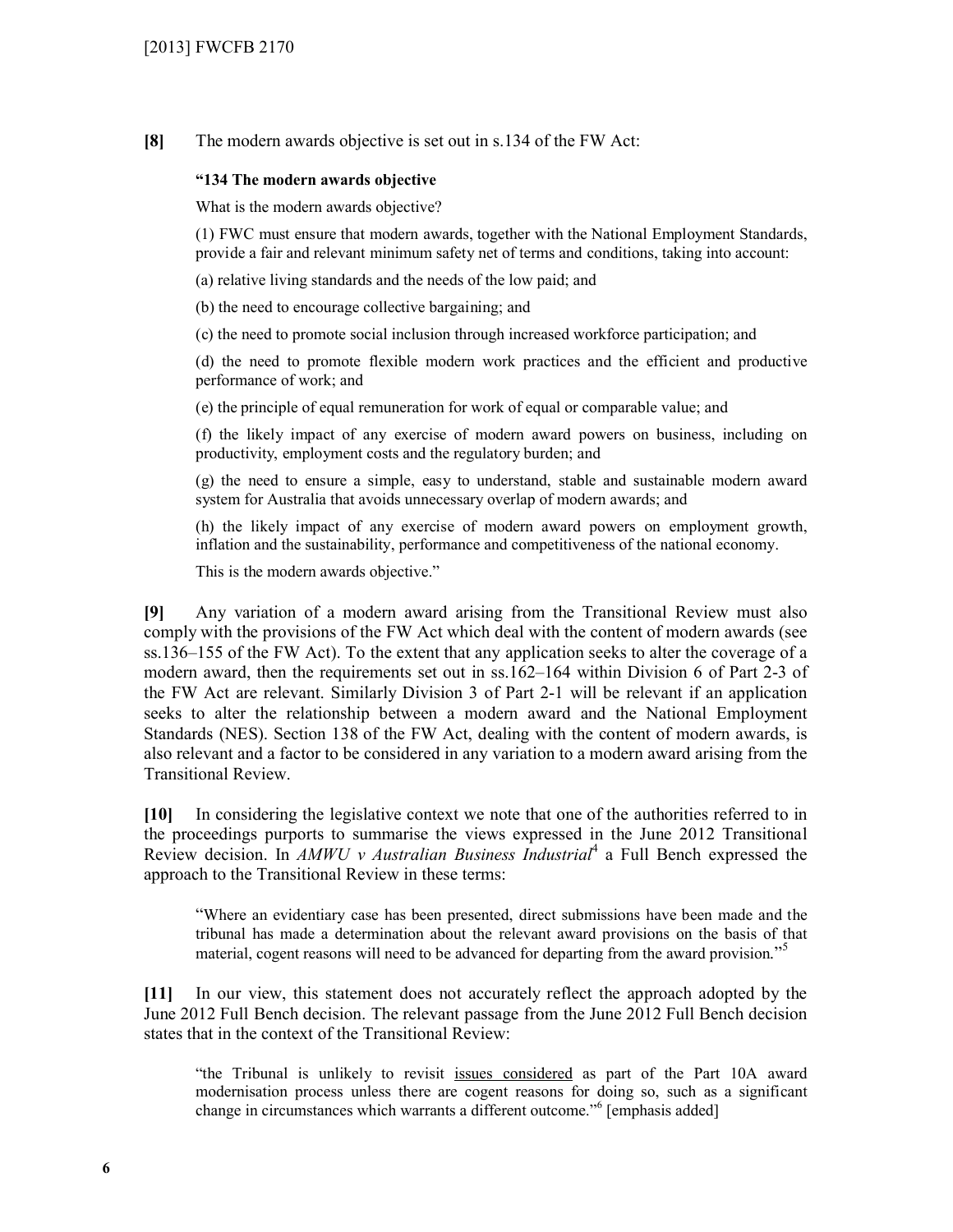**[12]** The approach posited by the June 2012 Full Bench decision is not qualified by reference to those instances 'where an evidentiary case has been presented'. The reason for such an omission is that evidentiary cases were rarely presented in the Part 10A award modernisation process. To adopt such a precondition to the requirement to establish cogent reasons for a particular variation materially changes the intent of the June 2012 Full Bench decision.

**[13]** We now turn to the award modernisation process that resulted in the inclusion of the standard award flexibility provision in all modern awards.

## **1.2 The award modernisation process**

**[14]** The award modernisation process took place in the period from April 2008 to December 2009 and was conducted in accordance with a written request (the award modernisation request) made by the Minister for Employment and Workplace Relations to the President of the AIRC.<sup>7</sup> The process was completed in four stages, each stage focussing on different industries and occupations.

**[15]** The award modernisation process was governed by Part 10A of the WR Act. Section 576C of Part 10A required award modernisation to be conducted in accordance with an award modernisation request. The process involved the AIRC inviting submissions, conducting consultations with interested parties, publishing exposure drafts, accepting further written or oral submissions and then publishing a modern award. By the end of 2009 the AIRC had reviewed more than 1500 federal awards and notional agreements preserving State awards (NAPSAs) and created 122 industry and occupation based modern awards.

**[16]** The AIRC was required to prepare a model flexibility clause as part of the award modernisation process. The objectives of the clause were set out in the Ministerial request of 28 March 2008 and subsequently varied on 18 December 2008 and 2 May 2009. An extract from the consolidated version of the Ministerial Request is set out at Attachment 2.

[17] In a statement issued by the President of the AIRC on 29 April 2008<sup>8</sup> the award flexibility model clause was identified as a priority task. The statement included two draft model award flexibility clauses, one proposed by the Australian Council of Trade Unions (ACTU) and the other a joint proposal by the Australian Chamber of Commerce and Industry (ACCI) and Ai Group. At paragraph [25] of the 29 April 2008 Statement the President said:

"The drafts attached to this statement provide a starting point for consultation. Nothing will be finalized until the consultation has been concluded and the Commission has had an opportunity to consider all of the matters that have been raised. The Full Bench should decide on the priority list, the model flexibility clause and the timetable by 20 June 2008."

[18] On 20 June 2008<sup>9</sup> a Full Bench decision of the AIRC dealt with the matters identified as priority tasks, including the determination of the model flexibility clause. The detailed reasons in support of the draft model clause are set out at paragraphs [155] - [192] of that decision. In the course of its reasons the Full Bench identified the differing views on a number of the features of the proposed clause. The aspects of the Full Bench decision which go to the scope of the clause and a number of ancillary matters are particularly relevant in the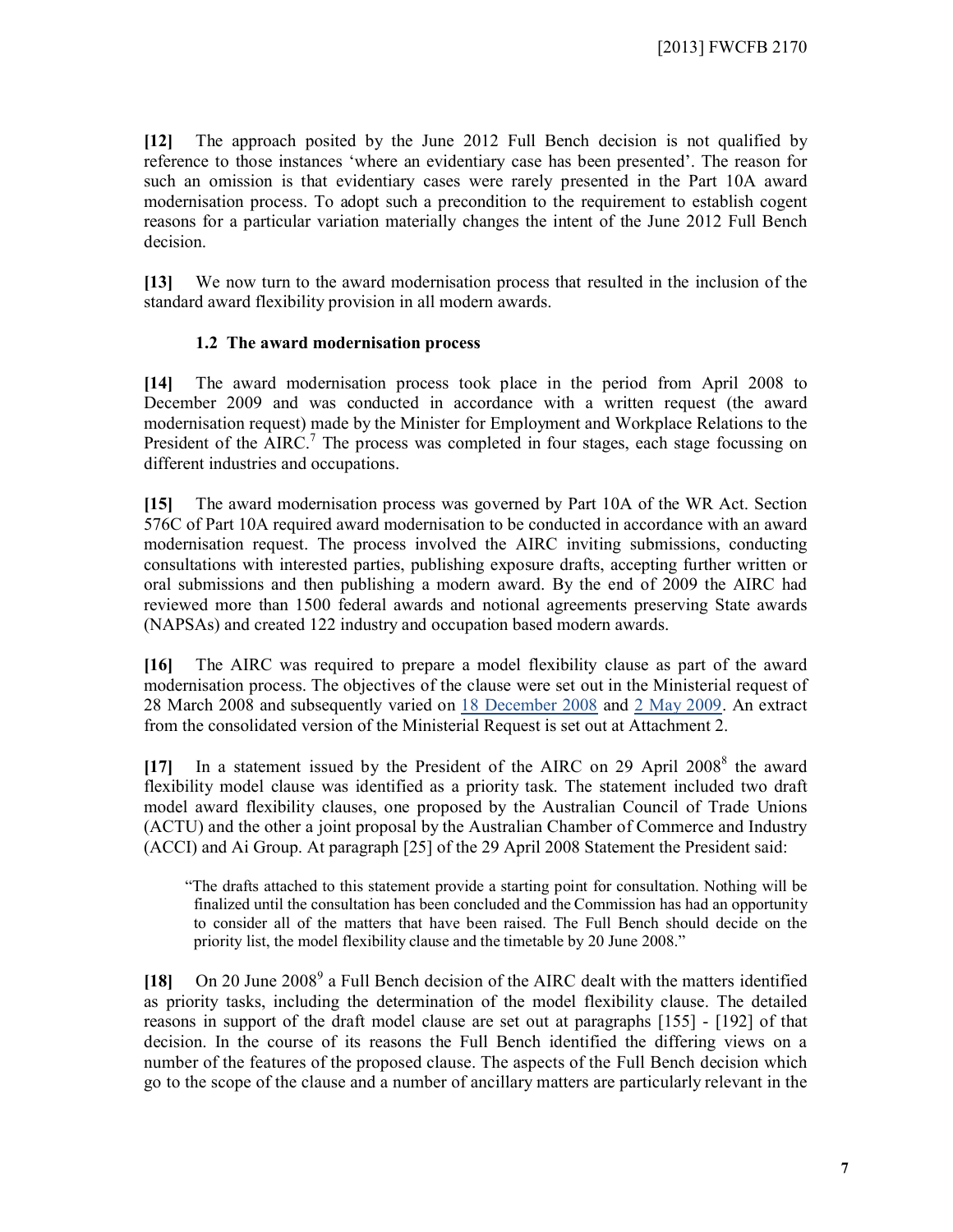context of the applications before us. As to the scope of the proposed model clause the Full Bench said:

"[166] The next issue concerns the clauses of the award in relation to which agreements might be made under the model clause. The ACTU suggested that we should not specify the types of clauses to which the model clause could apply, leaving that matter for consideration in relation to each model award. We do not think this is a sustainable approach. If it were accepted it would leave open for debate at some future time matters which we are able to decide now and thereby unnecessarily prolong the making of modern awards. Parties are entitled to whatever certainty about the operation of the model provision we can give at this point.

[167] Section 576J(1) provides that a modern award may include terms about a number of matters, as follows:

#### *"576J Matters that may be dealt with by modern awards*

*General*

*(1) A modern award may include terms about any of the following matters:*

*(a) minimum wages (including wage rates for junior employees, employees with a disability and employees to whom training arrangements apply), and:*

*(i) skill-based classifications and career structures; and*

*(ii) incentive-based payments, piece rates and bonuses;*

*Note: Employee with a disability and junior employee are defined in subsection (3).*

*(b) type of employment, such as full-time employment, casual employment, regular part-time employment and shift work, and the facilitation of flexible working arrangements, particularly for employees with family responsibilities;*

*(c) arrangements for when work is performed, including hours of work, rostering, notice periods, rest breaks and variations to working hours;*

*(d) overtime rates;*

*(e) penalty rates, including for any of the following:*

*(i) employees working unsocial, irregular or unpredictable hours;*

*(ii) employees working on weekends or public holidays;*

*(iii) shift workers;*

*(f) annualised wage or salary arrangements that:*

*(i) have regard to the patterns of work in an occupation, industry or enterprise; and*

*(ii) provide an alternative to the separate payment of wages, or salaries, and other monetary entitlements; and*

*(iii) include appropriate safeguards to ensure that individual employees are not disadvantaged;*

*(g) allowances, including for any of the following:*

*(i) expenses incurred in the course of employment;*

*(ii) responsibilities or skills that are not taken into account in rates of pay;*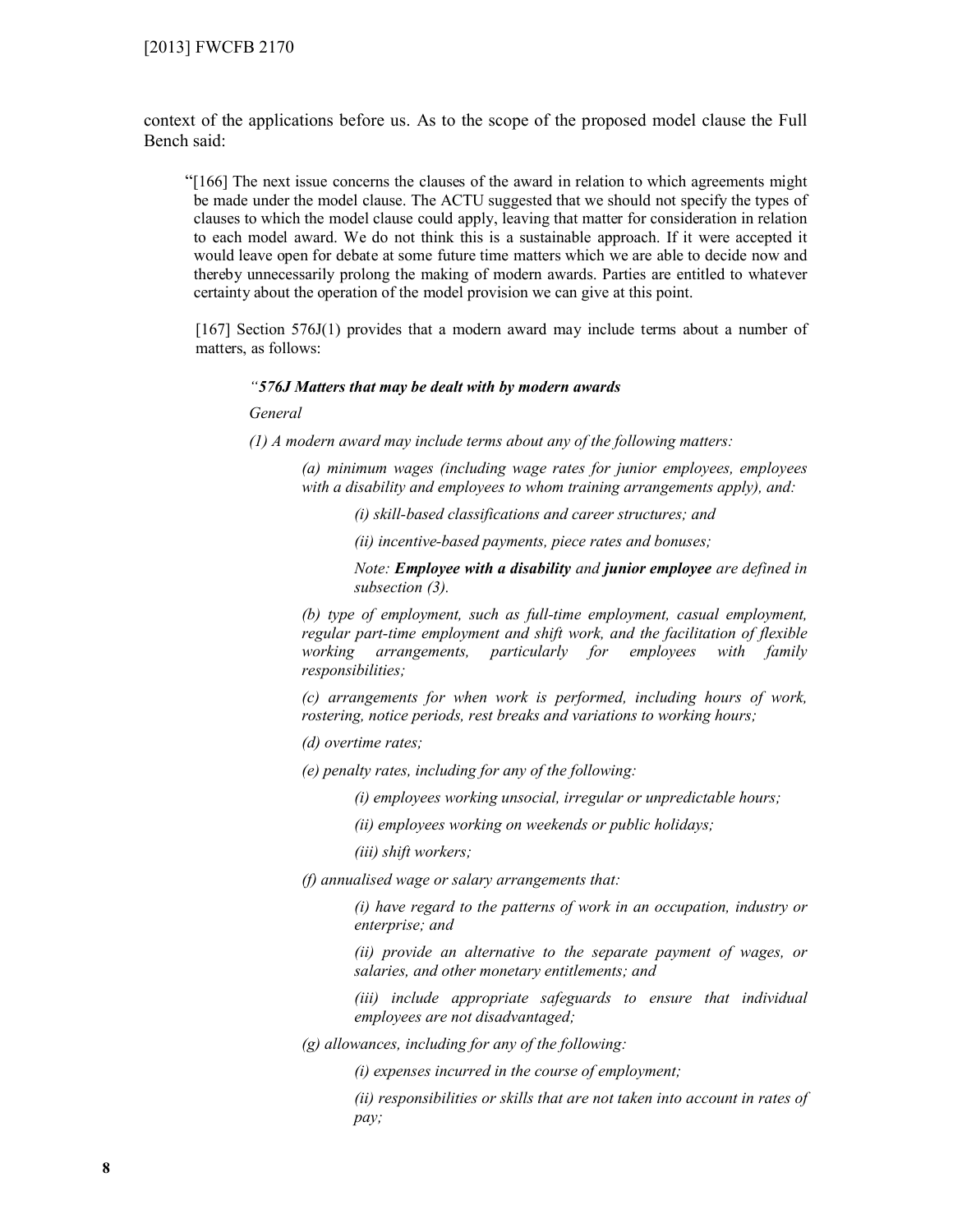*(iii) disabilities associated with the performance of particular tasks or work in particular conditions or locations;*

*(h) leave, leave loadings and arrangements for taking leave;*

*(i) superannuation;*

*(j) procedures for consultation, representation and dispute settlement."*

[168] Dealing first with  $s.576J(1)(a)$ , minimum wages, we note that there is another award matter which deals with flexibility in relation to wages. Pursuant to  $s.576J(1)(f)$  awards may include terms about annual wage and salary arrangements, including alternatives to the separate payment of wages or salaries and other monetary entitlements. Award terms made under that paragraph must include appropriate safeguards to ensure that individual employees are not disadvantaged. In light of the fact that separate provision is made for flexibility in relation to the way in which wages, salaries and other monetary entitlements may be paid it is unnecessary to include terms about minimum wages in the model clause. Indeed it may be inappropriate to do so. It is difficult to see how the trading-off of minimum wages against other benefits could meet a genuine need for individual flexibility without at the same time weakening the function of the award as a safety net in an unacceptable way. There does not appear to be any sound basis for including award terms about minimum wages within the operation of the model clause. It follows also that award terms made under  $s.576J(1)(f)$ , which is itself a flexibility provision, should not be included in the operation of the model flexibility clause either. We should emphasize that by excluding minimum wages from the model clause we obviously do not intend to limit arrangements which increase wages. Our concern is to guard against minimum wages being traded off.

[169] In relation to  $s.576J(1)(b)$ , type of employment, award terms made under that section may include *"the facilitation of flexible working arrangements, particularly for employees with family responsibilities*.*"* Modern award terms about such matters will by definition provide for flexibility in the manner prescribed. For this reason there is no need to include award terms dealing with type of employment in the model clause.

[170] Award terms dealing with arrangements for when work is performed (paragraph (c)), overtime rates (paragraph (d)), penalty rates (paragraph  $(e)$ ) and allowances (paragraph  $(g)$ ) should all be brought within the operation of the model clause.

[171] Award terms of the kind described in  $s.576J(1)(h)$  require closer consideration. Generally speaking leave matters, although not leave loading, are dealt with in the NES. The interaction between the NES and modern awards is dealt with in cll. 28 to 46 of the Minister's request. At this stage we would not be prepared to include any of the matters to be dealt with by the NES in the model flexibility clause. There are several reasons.

[172] The first point is that it is not clear what scope there will be for variation in the operation of the NES at the modern award level. Until the NES have been dealt with in the modern award concerned there will necessarily be uncertainty in relation to a number of aspects of their operation. It would not be prudent to make any provision for variation of NES terms at this stage. But there are other cogent reasons for caution. Clause 30 of the request provides that a modern award cannot exclude the NES or any provision of the NES. Clause 31 provides that a modern award may include industry specific detail about matters in the NES. Clause 32 provides that a modern award may supplement the NES in some circumstances. Clause 33 provides that particular types of provisions are able to be included in modern awards even though they might otherwise be inconsistent with the NES. It would seem to follow from these provisions that to the extent that modern awards will include terms about the NES those terms would deal directly with any flexibility issue in relation to the relevant NES entitlement.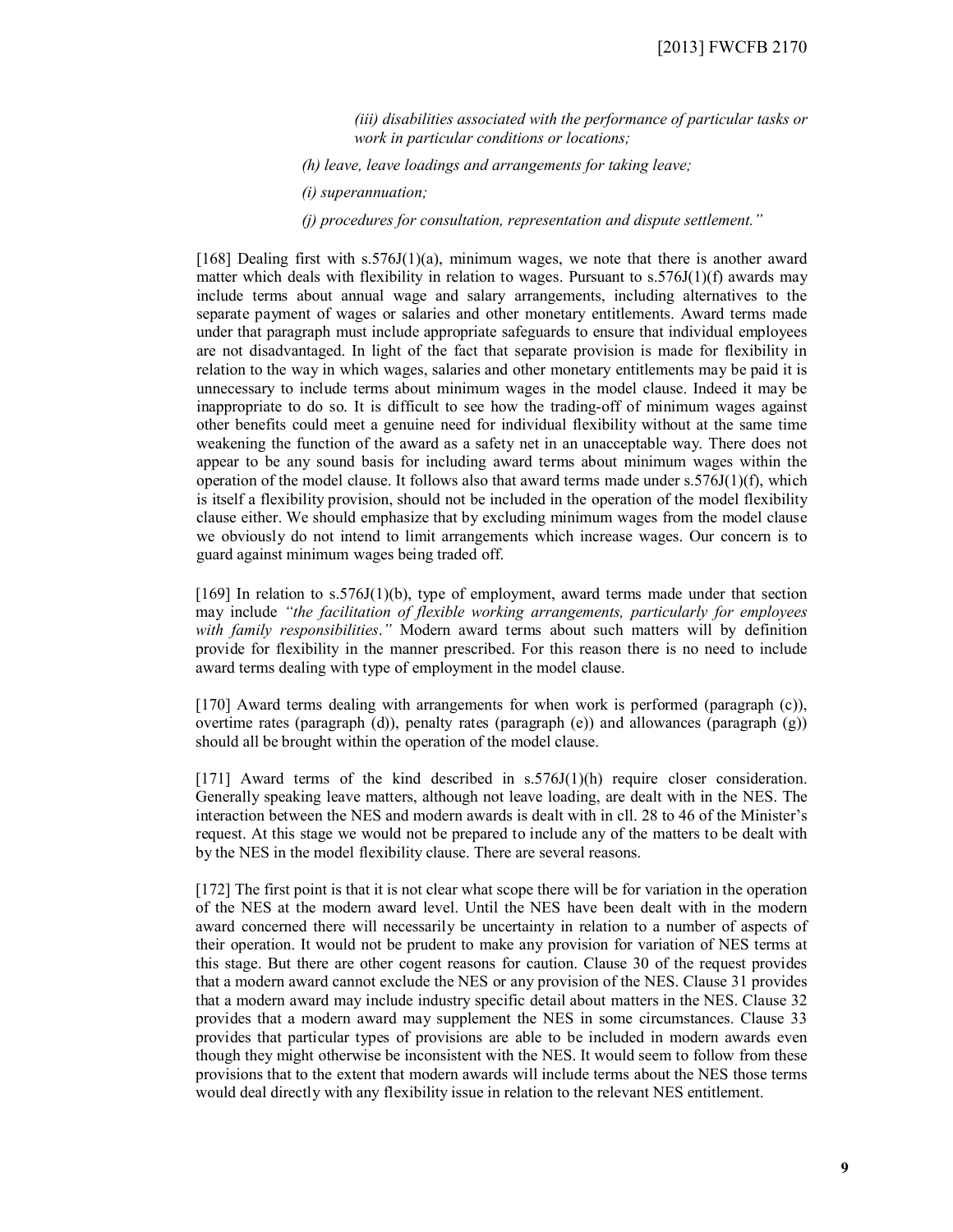$[173]$  Returning to the terms of s.576J(1)(h), and with those considerations in mind, the only matter dealt with in that section which is appropriate for inclusion in the operation of the model clause at this stage is leave loading.

[174] The remaining award matters are superannuation (paragraph (i)) and procedures for consultation, representation and dispute settlement (paragraph (j)). There is a significant degree of uncertainty about the operation of any modern award clause dealing with superannuation and its relationship with relevant legislation. This is not an area in which the scope for flexibility is immediately apparent in any event. Modern award terms dealing with consultation, etc will require to be simple and flexible since they will necessarily have application in a wide range of circumstances. To include such terms in the operation of the model clause would be likely to add complexity and unnecessary regulation rather than increase flexibility. We do not regard either of these matters as appropriate for inclusion in the scope of the model clause.

[175] In summary, the award terms which might be included within the scope of the model flexibility clause are:

- arrangements for when work is performed;
- overtime rates;
- penalty rates;
- allowances; and
- leave loading.

[176] Before leaving the matters to be included in the model clause there is another question to be considered – whether limits should be put on the flexibility available in relation to the particular award terms we have specified. That approach has some attraction in that it would provide some additional protections for employees. The difficulty with the proposal is that the limitations might not be appropriate in all circumstances and their adoption might lead to unfairness to employers and employees in some cases. Bearing in mind that the clause will have the potential to apply in a very broad range of cases it would be undesirable to place limits on what the parties might agree as appropriate to their needs. On balance we think that additional restrictions would be too prescriptive and the other protections the clause will contain should be adequate."<sup>10</sup>

**[19]** Three things may be said about the Full Bench's decision with respect to the scope of the model flexibility clause.

**[20]** First, the Full Bench concluded that it was unnecessary and inappropriate to include a term about minimum wages in the model clause as s.576J(f) of the WR Act made separate provision for flexibility in relation to the way in which wages, salaries and monetary entitlements may be paid. We note that s.139 of the FW Act is in the same terms as s.576J of the WR Act (compare s.576J(1)(f) and s.139(1)(f)).

**[21]** Second, in relation to s.576J(1)(h) - leave, leave loading and arrangements for taking leave, the Full Bench noted that generally speaking leave matters, other than leave loading, are dealt with in the NES. At that stage the Full Bench was not prepared to include any of the matters dealt with in the NES in the model flexibility clause for the reasons stated at paragraph [172] of its decision.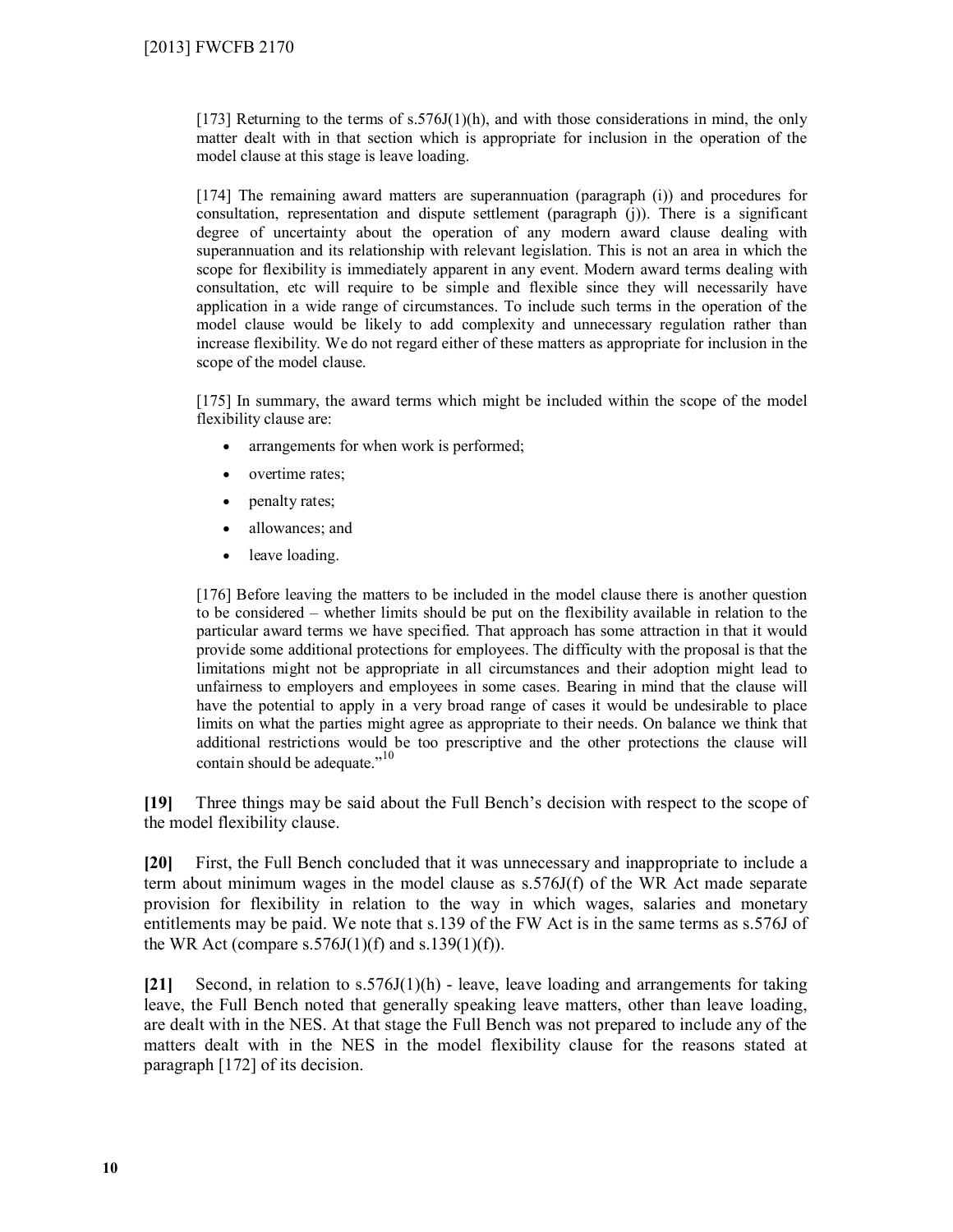**[22]** Flexibility in respect of leave and arrangements for taking leave are not before us and are being dealt with by another Full Bench constituted to specifically deal with Transitional Review applications relating to annual leave.

**[23]** The final observation in relation to the Full Bench's decision with respect to the scope of the model clause is that the Full Bench decided that it was not appropriate to include award terms dealing with superannuation, consultation, representation and dispute settlement within the scope of the model clause. The Full Bench was of the view that the inclusion of such terms in the model clause 'would be likely to add complexity and unnecessary regulation rather than increase flexibility'.

**[24]** The AIRC Full Bench also dealt with a number of ancillary issues which went to the practical operation of the model clause, including the question of dispute settlement, and the term or duration of flexibility agreements and the provision of guidance to parties to proposed agreements.<sup>11</sup> We refer to some of these aspects of the Full Bench's decision later, in our consideration of the applications before us. For present purposes it is sufficient to note that the Full Bench decided that a flexibility agreement could be terminated at any time by agreement or by one party giving four weeks' notice in writing to the other.

**[25]** A draft model clause was attached to the Full Bench's decision of 20 June 2008. In a subsequent statement issued on  $12$  September  $2008^{12}$  the AIRC slightly modified the model clause:

## "Award Flexibility

[17] With one exception we have not found it necessary to modify the substance of the model award flexibility clause in any of the drafts. To put the intended operation of the clause beyond doubt we have included the words "Notwithstanding any other provision of this award" at the start of the model clause. The draft award flexibility clause in the exposure draft for the textile, clothing, footwear and associated industries contains some modifications directed to the nature of employment in that industry. They deal with translation and time for consideration of proposed agreements."

**[26]** The model clause was subsequently modified in December 2008<sup>13</sup> and 3 April 2009<sup>14</sup> to take account of submissions from interested parties, amendments to the Ministers Request and legislative change.

**[27]** The current model clause is in the following terms:

## **"7. Award flexibility**

- **7.1** Notwithstanding any other provision of this award, an employer and an individual employee may agree to vary the application of certain terms of this award to meet the genuine individual needs of the employer and the individual employee. The terms the employer and the individual employee may agree to vary the application of are those concerning:
	- **(a)** arrangements for when work is performed;
	- **(b)** overtime rates;
	- **(c)** penalty rates;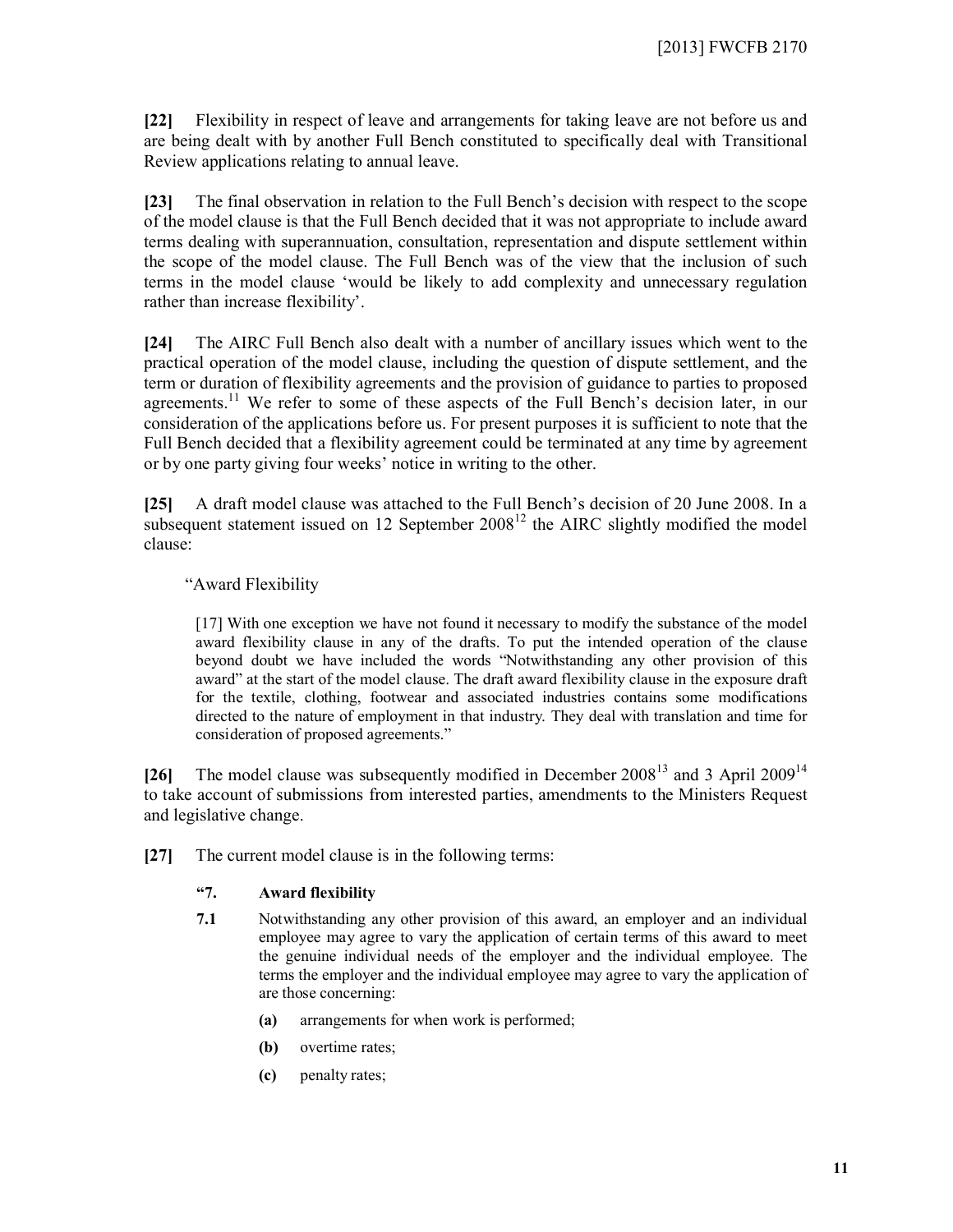- **(d)** allowances; and
- **(e)** leave loading.
- **7.2** The employer and the individual employee must have genuinely made the agreement without coercion or duress.
- **7.3** The agreement between the employer and the individual employee must:
	- **(a)** be confined to a variation in the application of one or more of the terms listed in clause 7.1; and
	- **(b)** result in the employee being better off overall than the employee would have been if no individual flexibility agreement had been agreed to.
- **7.4** The agreement between the employer and the individual employee must also:
	- **(a)** be in writing, name the parties to the agreement and be signed by the employer and the individual employee and, if the employee is under 18 years of age, the employee's parent or guardian;
	- **(b)** state each term of this award that the employer and the individual employee have agreed to vary;
	- **(c)** detail how the application of each term has been varied by agreement between the employer and the individual employee;
	- **(d)** detail how the agreement results in the individual employee being better off overall in relation to the individual employee's terms and conditions of employment; and
	- **(e)** state the date the agreement commences to operate.
- **7.5** The employer must give the individual employee a copy of the agreement and keep the agreement as a time and wages record.
- **7.6** Except as provided in clause 7.4(a) the agreement must not require the approval or consent of a person other than the employer and the individual employee.
- **7.7** An employer seeking to enter into an agreement must provide a written proposal to the employee. Where the employee's understanding of written English is limited the employer must take measures, including translation into an appropriate language, to ensure the employee understands the proposal.
- **7.8** The agreement may be terminated:
	- **(a)** by the employer or the individual employee giving four weeks' notice of termination, in writing, to the other party and the agreement ceasing to operate at the end of the notice period; or
	- **(b)** at any time, by written agreement between the employer and the individual employee.
- **7.9** The right to make an agreement pursuant to this clause is in addition to, and is not intended to otherwise affect, any provision for an agreement between an employer and an individual employee contained in any other term of this award."

**[28]** A clause in these terms is in every modern award, as is required by s.144 of the FW Act.

**[29]** Before leaving the 2008 AIRC Full Bench decision it is important to note that the Full Bench itself stated that it was desirable to review the model flexibility clause after a reasonable period. At paragraph [192] the Full Bench said: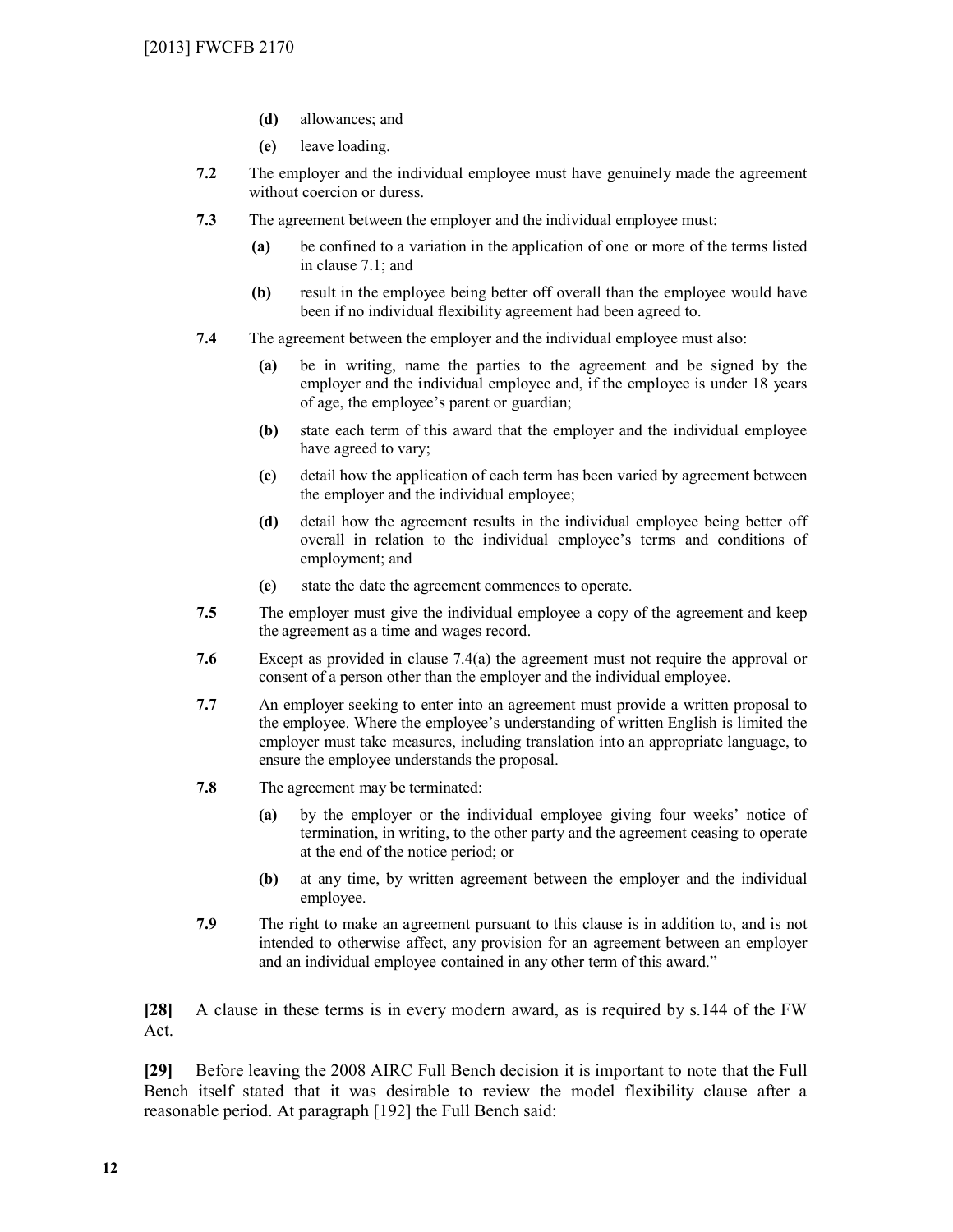"The model clause will not commence to operate before 1 January 2010. It is not possible to be certain about the award and legislative environment in which the clause will operate. While it is anticipated that the award modernisation process will have been completed, the content and scope of the awards is yet to be decided. In addition the details of the workplace relations system which will be operating at that time are also uncertain. While the Government has given indications of its policy on many matters the legislative process has barely begun. For a number of reasons, it is obviously desirable that there be a review of the operation of the model flexibility clause after it has been operating for a reasonable period. This review would provide an opportunity to assess whether the clause has achieved its purpose of providing flexibility to meet the genuine individual needs of employers and employees. An important related issue for consideration would be whether the provision has provided sufficient protection from disadvantage for employees. The experience of employers, employees and unions would be extremely helpful in such a review as would the views of the authority responsible for ensuring the observance of modern awards."<sup>15</sup>

**[30]** The fact that a review of the model flexibility clause was specifically contemplated by the AIRC at the time it was determined is an important factor in our consideration of the applications before us. It is also relevant to observe that aspects of the current legislative framework were not in operation at the time the 2008 AIRC Full Bench made its decision. Section 145 of the FW Act is particularly relevant in this regard and we return to this point later in our decision.

**[31]** The sentiments expressed by the AIRC in the extract set out at paragraph [29] above are reflected in the Explanatory Memorandum to the *Fair Work (Transitional Provisions and Consequential Amendments) Bill* 2009:

"190. The interim review will enable FWA to examine individual flexibility clauses in modern awards to ensure they are being used for the purpose intended and not to alter industry standards on hours and shift patterns."

**[32]** Before turning to deal with the applications before us we propose to briefly address the broader issue of workplace flexibility and some developments since the AIRC Full Bench decision regarding the model clause. The report titled '*Towards more productive and equitable workplaces - an evaluation of the Fair Work legislation*' (the Review Report) and the '*General Manager's report into the extent to which individual flexibility arrangements are agreed to and the content of those arrangements: 2009-2012*' (the 2012 IFA Report) are particularly relevant in this regard.

## **2. WORKPLACE FLEXIBILITY**

#### **2.1 General**

**[33]** The general object of the FW Act is to provide 'a balanced framework for cooperative and productive workplace relations that promotes national economic prosperity and social inclusion for all Australians'.<sup>16</sup> Balance in this context has a number of dimensions: balance between the interests of business and unions; between work and family responsibilities; and between fairness and flexibility. This balanced framework incorporates, among other things: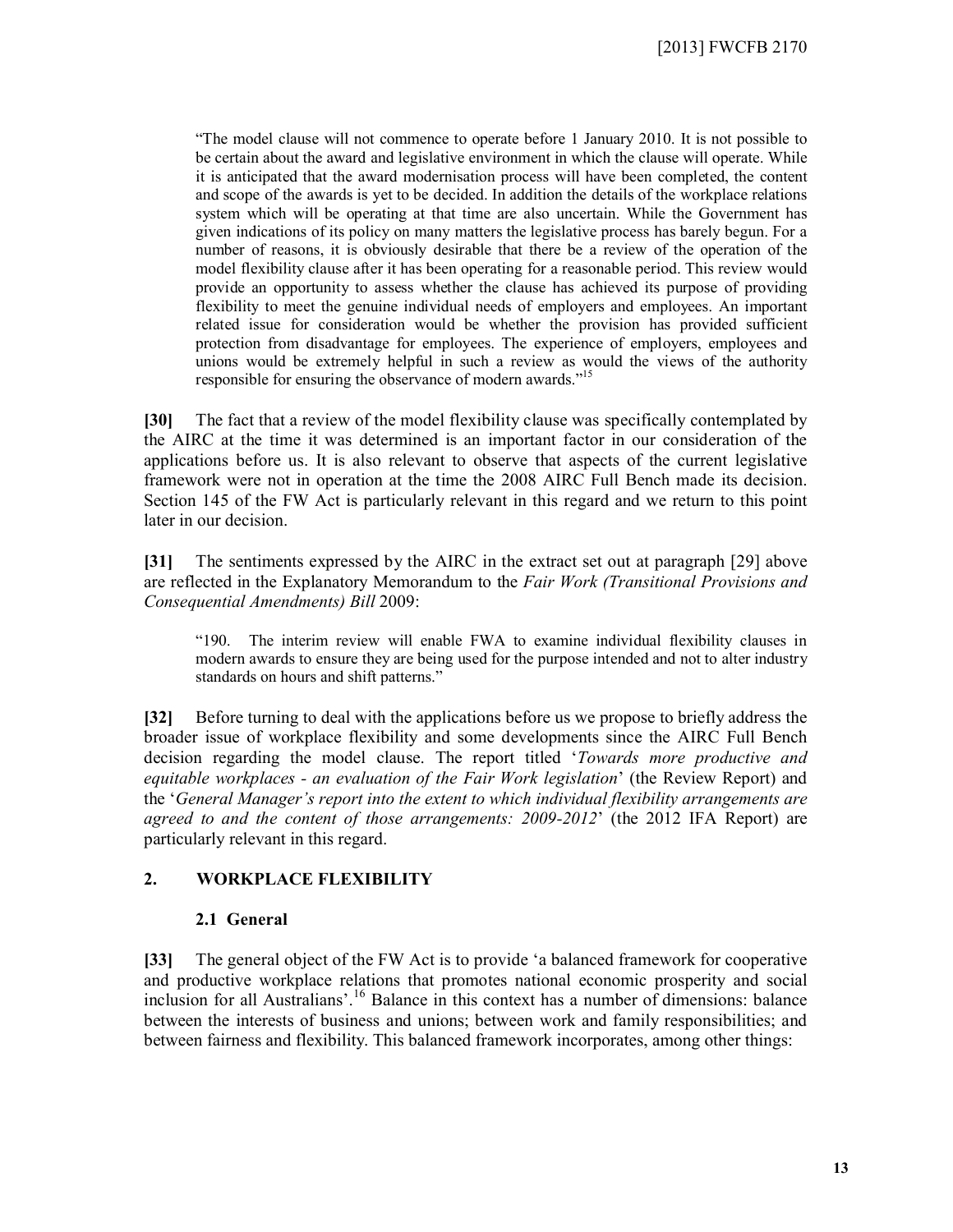- a guaranteed safety net of fair, relevant and enforceable minimum terms and conditions which cannot be undermined by statutory individual employment agreements of any kind  $(s.3(b)$  and  $(c)$ ; and
- flexible working arrangements that assist employees to balance their work and family responsibilities (s.3(d)).

**[34]** The safety net is provided through the National Employment Standards (the NES), modern awards and national minimum wage orders. Flexible working arrangements are facilitated through provisions within the NES, the model flexibility term in modern awards and enterprise agreements. The type of flexibility afforded can be characterised as 'procedural flexibility', which Stewart defines as the 'adoption of regulatory mechanisms which facilitate change'.<sup>17</sup>

**[35]** The NES are the minimum standards that apply to national system employees and underpin what can be included in modern awards and enterprise agreements. The NES sets minimum employment standards in relation to the following matters:<sup>18</sup>

- (a) maximum weekly hours (ss.62-64)
- (b) requests for flexible working arrangements (ss.65-66)
- (c) parental leave and related entitlements (ss.67-85)
- (d) annual leave (ss.86-94)
- (e) personal/carers' leave and compassionate leave (ss.95-107)
- (f) community service leave (ss.108-112)
- (g) long service leave (ss.113-113A)
- (h) public holidays (ss.114-116)
- (i) notice of termination and redundancy pay (ss.117-123)
- (j) Fair Work Information Statement (ss.124-125)

**[36]** The NES provides scope for the flexible application of the prescribed minimum standards in a number of ways, such as:

- providing for the averaging of hours over a specified period (ss.63-64);
- capacity for an employee to request an extension of unpaid parental leave (s.76);
- facilitating 'keeping in touch' days while an employee is taking unpaid parental leave (s.79A);
- providing that modern awards and enterprise agreements can include terms providing for the cashing out of annual leave by an employee (subject to the requirements of s.93(2) and s.94(2)-(4)) (ss.93 and 94); and
- making provision for reasonable requests to work on public holidays (s.114(2)- $(4)$ ).

**[37]** Section 65 is also part of the NES and provides that an employee who is a parent, or has the responsibility for the care of a child may request the employer for a change in working arrangements to assist the employee to care for the child if the child:

- (a) is under school age; or
- (b) is under 18 and has a disability.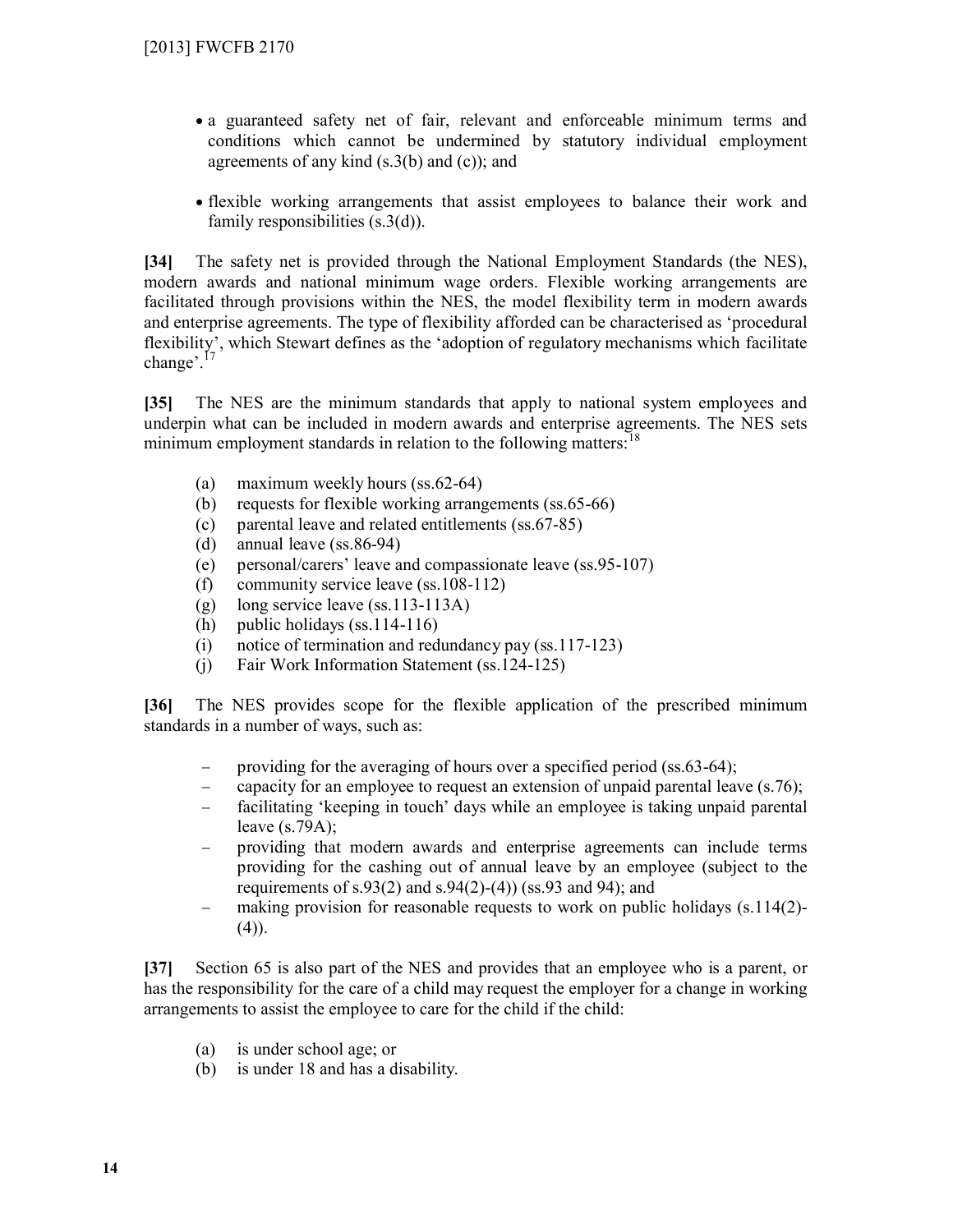**[38]** There are restrictions on the entitlement to make such requests, relating to the employees' length of service and employment type  $(s.65(2))$ .

**[39]** A report on the Australian work and life index 2012 by Skinner, titled '*Work-Life balance in South Australia*', (the 2012 AWALI Report) assesses the impact of the right to request provisions in s.65 of the FW Act.<sup>19</sup> An overview of the key findings from the 2012 AWALI Report is set out below.<sup>20</sup>

## **Overview of key findings**

From SA AWALI 2012, South Australian workers request flexible work arrangements, and have their requests accepted, at comparable rates to the national average:

- 1 in 5 SA workers made a request for a flexible work arrangement in the last 12 months;
- The majority nearly 70 per cent had this request fully accepted.

Those most likely to make a request are:

- Women with children, especially pre-school aged children;
- Workers in part-time jobs, especially women part-timers;
- Workers in sales occupations.

The most common reasons to make a flexibility request are:

- To meet child-care or family responsibilities and commitments;
- To meet study commitments;
- Because of health reasons.

Of those workers who did not make a request, the majority (around 60 per cent) are content with their current work arrangements. Other reasons cited by a minority of respondents were that flexibility is not possible in their job, they had just started their job or that they could not afford a reduction in income.

Access to flexibility is an important support for work-life balance – there is a clear association between having a flexibility request accepted and lower work-life interference.

**[40]** Modern awards are dealt with in Part 2-3 of Chapter 2 of the FW Act. Section 144(1) provides that each modern award must include a 'flexibility term' enabling an employee and his or her employer to agree on an individual flexibility arrangement (an IFA) varying the effect of the award in relation to the employee and the employer. The stated objective of such arrangements is 'to meet the genuine needs of the employee and employer'.

**[41]** An IFA has effect in relation to the employee and the employer as if the relevant modern award was varied by the flexibility arrangement. For the purposes of the FW Act the IFA is taken to be a term of the modern award (s.144(2)).

**[42]** Subsections 144 (4) and (5) deal with the requirements pertaining to flexibility terms: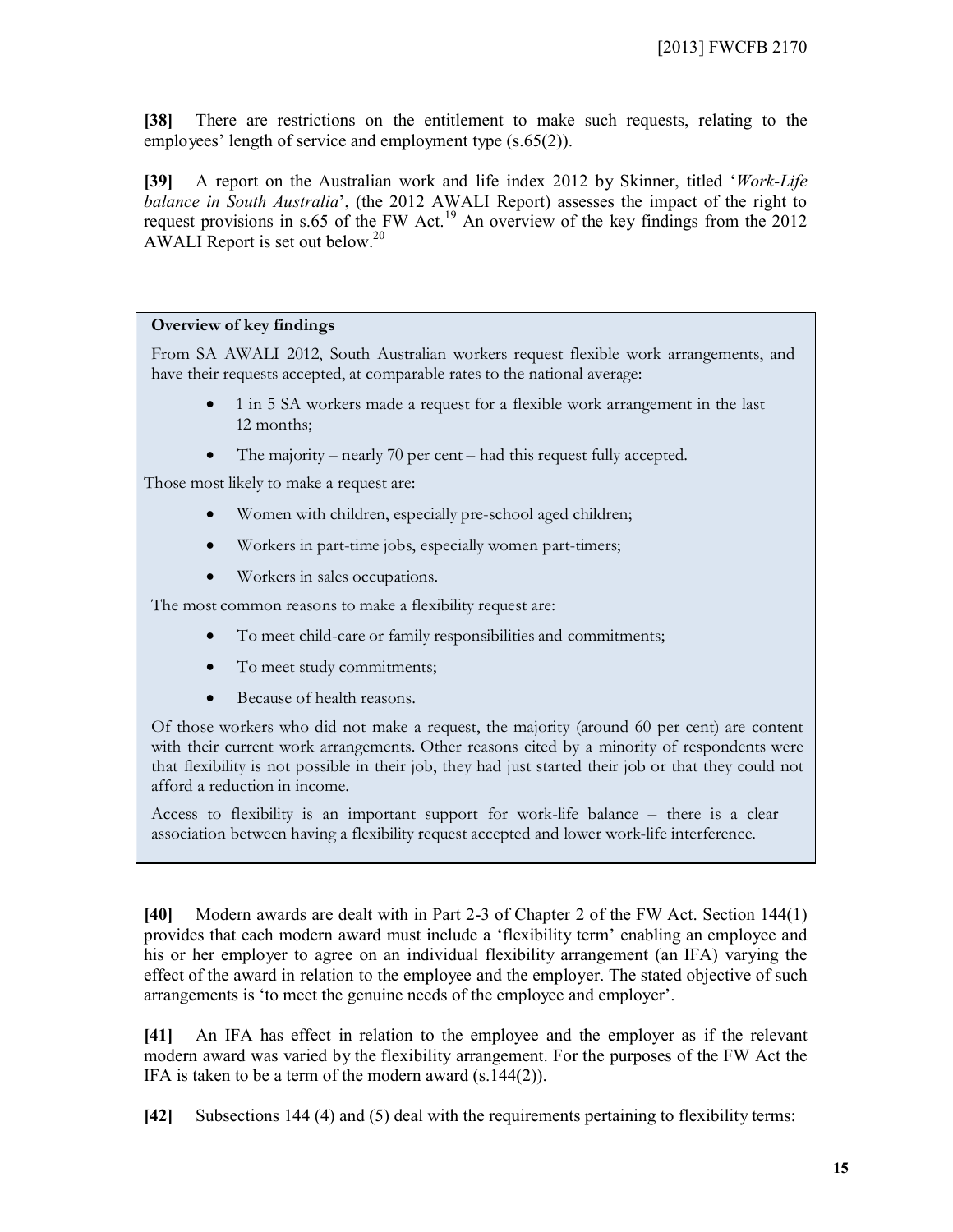## *"Requirements for flexibility terms*

(4) The flexibility term must:

(a) identify the terms of the modern award the effect of which may be varied by an individual flexibility arrangement; and

(b) require that the employee and the employer genuinely agree to any individual flexibility arrangement; and

(c) require the employer to ensure that any individual flexibility arrangement must result in the employee being better off overall than the employee would have been if no individual flexibility arrangement were agreed to; and

(d) set out how any flexibility arrangement may be terminated by the employee or the employer; and

(e) require the employer to ensure that any individual flexibility arrangement must be in writing and signed:

(i) in all cases—by the employee and the employer; and

- (ii) if the employee is under 18—by a parent or guardian of the employee; and
- (f) require the employer to ensure that a copy of any individual flexibility arrangement must be given to the employee.

(5) Except as required by subparagraph  $(4)(e)(ii)$ , the flexibility term must not require that any individual flexibility arrangement agreed to by an employer and employee under the term must be approved, or consented to, by another person."

**[43]** Section 145 of the FW Act is also relevant and we deal with it later in our decision.

**[44]** Modern awards and the NES provide a framework of *minimum* terms and conditions of employment. There is no statutory impediment to employers and employees agreeing to increase these minimum entitlements. In other words the workplace relations system does not limit 'upwards flexibility'. As the [2008] AIRC Full Bench observed:

"It is evident from the scheme of the legislation that award terms prescribing wages and conditions are to operate as minimum entitlement of employees. It follows that there is no statutory restriction on employers and employees agreeing to increase those minimum entitlements and an individual flexibility provision is unnecessary for agreements of that kind. The purpose of a model flexibility provision is to permit a reduction in one or more minimum award entitlements as part of an agreement which meets the genuine individual needs of the employer and the employee without disadvantaging the individual employee. This is the underlying basis on which we have approached the drafting of the model clause."<sup>21</sup>

## **2.2 The Review Report**

**[45]** On 20 December 2011 the Minister for Workplace Relations, the Hon. Bill Shorten MP, announced the appointment of a three member panel to review the FW Act and the Transitional Provisions Act. The terms of reference asked the Panel to examine and report on the extent to which the legislation is operating as intended, and on areas where the evidence indicated that the operation of the legislation could be improved consistent with the legislative objects.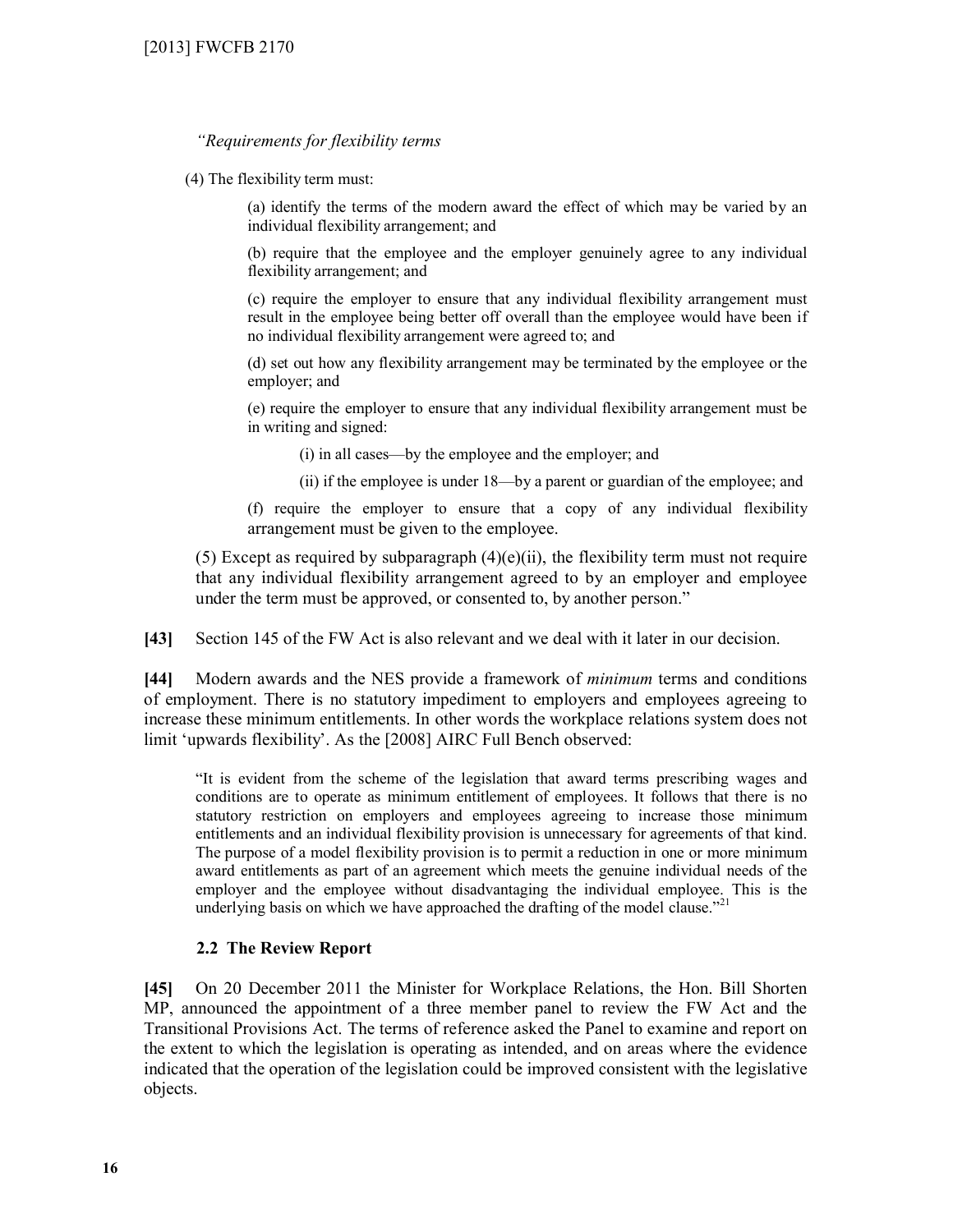**[46]** In June 2012 the Panel provided its report titled the Review Report to the Minister. The Review Report was publicly released on 2 August 2012 and can be accessed through the Department of Education, Employment and workplace Relations website at www.deewr.gov.au/fair-work-act-review.

**[47]** The Panel established to review the operation of the FW Act considered, among other things, whether the FW Act impedes flexibility in work patterns and the organisation of work. The Panel saw 'considerable scope for increased use of individual flexibility arrangements' and made a number of recommendations to encourage their wider adoption. We deal with that aspect of the Panel's report at section 2.2 of our decision. More broadly, the Panel observed that 'the Australian industrial relations system exhibits a reasonably high degree of flexibility and mobility'.<sup>22</sup> That observation was based on a number of important indicators<sup>23</sup>.

- Both the extended national character of the FWA and the modernisation of awards in its jurisdiction have permitted greater flexibility than was possible in the combination of state and federal systems, and under the older style of awards. The number of awards and related instruments has been reduced from 3175 to 122, and the provisions of awards have been made less prescriptive. A number of submissions to the Panel commented on the improvement in the structure that had come with the replacement of state awards by a much smaller set of national awards, and of detailed and prescriptive awards with less prescriptive awards.
- The transition from arbitration and the legislative frameworks since have evidently been compatible with increasing diversity in work patterns. In August 1992, 21 per cent of employees (excluding owner-managers of incorporated enterprises) were casual according to the ABS definition. By August 2011 the proportion had increased to 24 per cent.<sup>24</sup> Part-time employment has also increased, from 24 per cent of employment in 1992 to 30 per cent in 2012.<sup>25</sup>
- As several studies<sup>26</sup> have pointed out, the Australian labour market adjustment to the global downturn in 2001 and the 2009 GFC took the form of changes in hours worked more than it did changes in employment. This suggests a recent capacity to reach flexible arrangements to cope with what may be temporary downturns in output and demand.
- The Australian labour force is more mobile than the workforces of many comparable economies. OECD research based on survey data for 2007 shows Australian residential mobility over a two-year period was the second highest of the countries examined.<sup>27</sup> With respect to mobility between employers, the ABS measure of labour mobility is invariant to the IR framework. $^{28}$

**[48]** The Review Report specifically considered the operation of IFAs (see section 5.3.2 of the Review Report) and noted that it had 'given the issue of IFAs extensive consideration and made a series of recommendations on their operation'.<sup>29</sup> The Panel's recommendations in relation to IFAs were intended 'to create a greater opportunity for employers and employees to make individual flexibility arrangements while ensuring adequate and appropriate protection for the employer and the employee'.<sup>30</sup> The specific recommendations are as follows:

**Recommendation 9:** The Panel recommends that the better off overall test in s. 144(4)(c) and s. 203(4) be amended to expressly permit an individual flexibility arrangement to confer a non-monetary benefit on an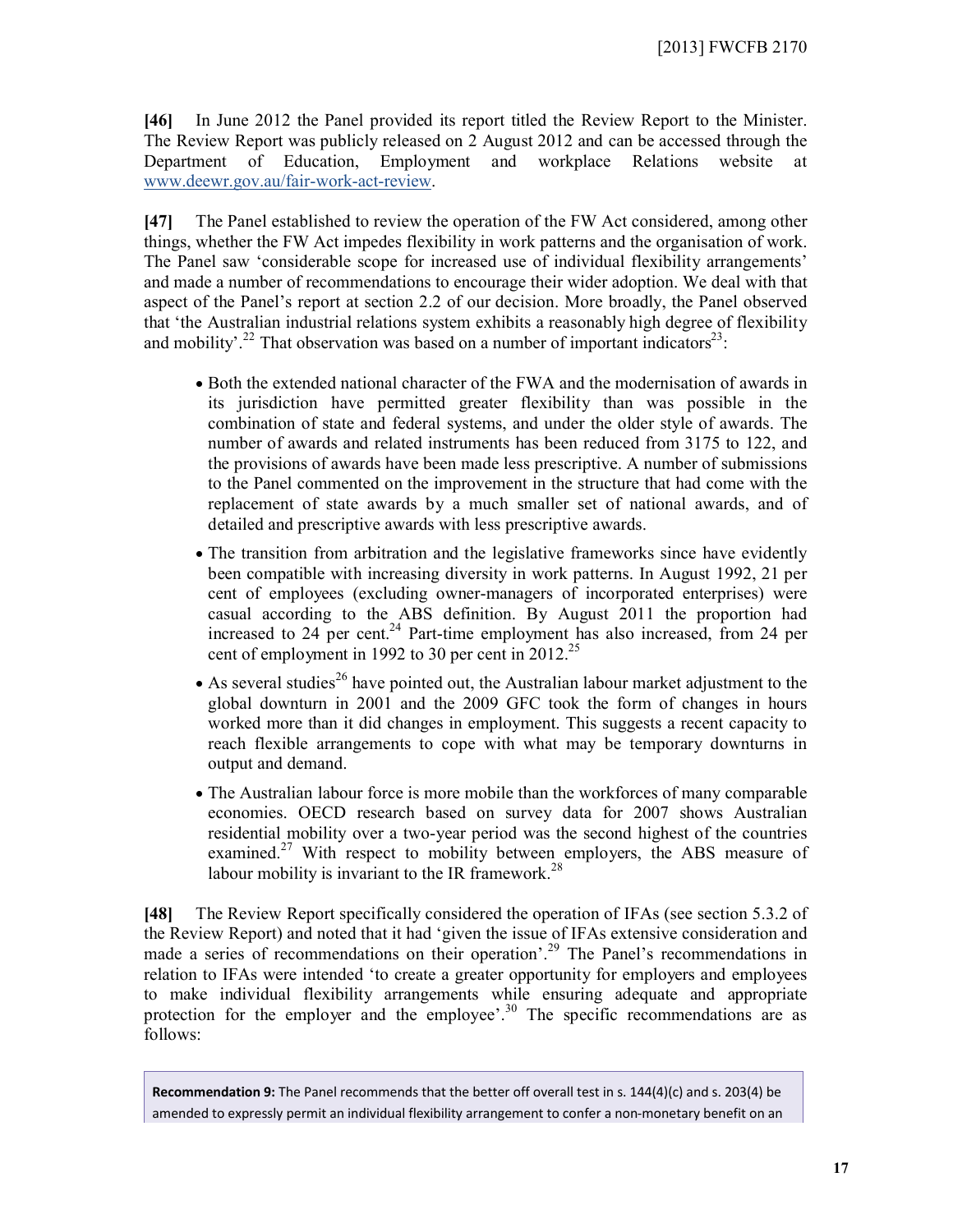employee in exchange for a monetary benefit, provided that the value of the monetary benefit foregone is specified in writing and is relatively insignificant, and the value of the non-monetary benefit is proportionate.

**Recommendation 10:** The Panel recommends that the FW Act be amended to require an employer, upon making an individual flexibility arrangement, to notify the FWO in writing (including by electronic means) of the commencement date of the arrangement, the name of the employee party and the modern award or enterprise agreement under which the arrangement is made.

**Recommendation 11:** The Panel recommends that the FW Act be amended to provide a defence to an alleged contravention of a flexibility term under s. 145(3) or s. 204(3) where an employer has complied with the notification requirements proposed in Recommendation 10 and believed, on reasonable grounds, that all other statutory requirements (including the better off overall test) had been met.

**Recommendation 12:** The Panel recommends that s. 144(4)(d) and s. 203(6) be amended to require a flexibility term to require an employer to ensure that an individual flexibility arrangement provides for termination by either the employee or the employer giving written notice of 90 days, or a lesser period agreed between the employer and employee, thereby increasing the maximum notice period from 28 days to 90 days.

**[49]** Each of these recommendations proposes that the FW Act be amended, in specified ways. The amendment of the FW Act is, of course, a matter for the Parliament. We note however that recommendation 12 is capable of implementation without legislative amendment.

**[50]** Recommendation 12 proposes that s.144(4)(d) be amended to ensure that an IFA may be terminated by either the employee or the employer giving 90 days written notice. It will be recalled that s.144(4)(d) provides that the flexibility term in modern awards must 'set out how any flexibility arrangement may be terminated by the employee and the employer'. On a plain reading of s.144(4)(d) it provides that a flexibility term in a modern award must include a provision which sets out *how* any IFA 'may be terminated by the employee and the employer'. Importantly, s.144(4)(d) does not specify *by what method* an IFA may be terminated, that issue being a matter for the discretion of the Commission. In this regard the requirements for flexibility terms in modern awards are quite different to those which apply to flexibility terms in enterprise agreements.

**[51]** The FW Act provides that a flexibility term must be included in enterprise agreements approved by the Commission (see  $s.202(1)$ ). Section 203 sets out the requirements to be met by such terms. Relevantly, s.203(6) provides that the flexibility term must require the employer to ensure that any IFA agreed to under the term must be able to be terminated:

"(a) by either the employee, or the employer, giving written notice of not more than 28 days; or

(b) by the employee and the employer at any time if they agree, in writing, to the termination."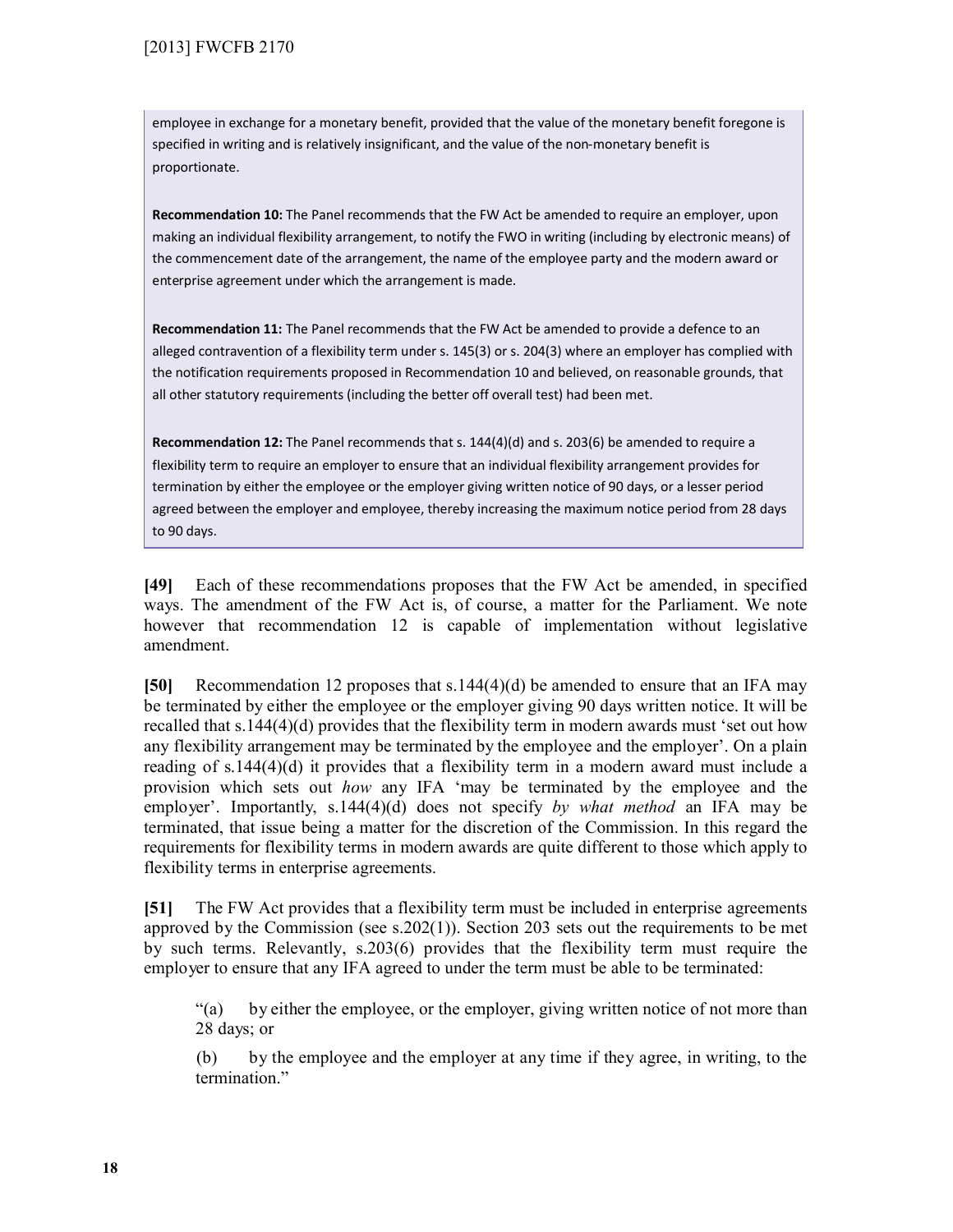**[52]** If an enterprise agreement does not include a flexibility term the 'model flexibility term' in Schedule 2.2 to the *Fair Work Regulations 2009* is taken to be a term of the agreement.<sup>31</sup> Clause 5 of the model flexibility term deals with the termination of an IFA and is in essentially the same terms as s.203(6).

**[53]** It seems to us that the differences between ss.144(4)(d) and 203 are telling. If the legislature had intended to mandate the duration of a termination period in relation to IFAs made pursuant to a flexibility term in a modern award then it would have chosen language of the type used in s.203(6). It chose not to do so. The clear inference is that the notice required to effect the termination of an IFA made under a flexibility term in a modern award is to be determined by the Commission.<sup>32</sup> The merits of such a provision is a separate matter and we return to that issue later.

## **2.3 The 2012 IFA Report**

**[54]** Section 653(1)(b) of the FW Act requires the General Manager to conduct research into the extent to which IFAs under modern awards and enterprise agreements are being agreed to and the content of those arrangements. This research is to be conducted in relation to the first three years after the commencement of the FW Act and in each subsequent three year period (see s.653(1A)). The first report under these provisions, in relation to the period 1 January 2010 to 30 June 2012, was tabled in Parliament on 13 February 2013, the 2012 IFA Report, and a copy can be accessed through the FWC website at www.fwc.gov.au/documents/IFA.

**[55]** In order to provide information on the extent to which IFAs were made and the content of those arrangements, a survey of employers and a survey of employees was undertaken between March and June 2012.

**[56]** The sample survey of 2650 national system employers was stratified according to the Australian Bureau of Statistics' definition of employer size (based on the number of employees) and industry. A survey of some 4500 employees from a range of industries and locations was also conducted. Information about the stratification and sampling methods used, and the limitations of the research is set out in section 3 of the 2012 IFA Report.

**[57]** Employer awareness of IFAs varied across different employer sizes.<sup>33</sup> About 54 per cent of all employers were 'aware that employers can have an IFA with an employee that varies the effect of the modern award or an enterprise agreement that applies to an employee'. Awareness of IFAs was lowest among smaller employers, i.e. those employing fewer than 15 employees (50 per cent) and highest amongst large employers (84 per cent). 'Large employers' were defined as those which employ 200 or more employees.

**[58]** About 35 per cent of employees were aware that employees who have their employment conditions set by a modern award or an enterprise agreement can agree to an IFA with their employer. Awareness was higher among full-time employees (38 per cent) than amongst part-time employees (30 per cent). There were also differences in awareness by gender, age and whether or not the employee was from an English speaking background.<sup>34</sup>

**[59]** Around eight per cent of employers reported making at least one IFA and the likelihood of having made an IFA increased with employer size. Almost 27 per cent of large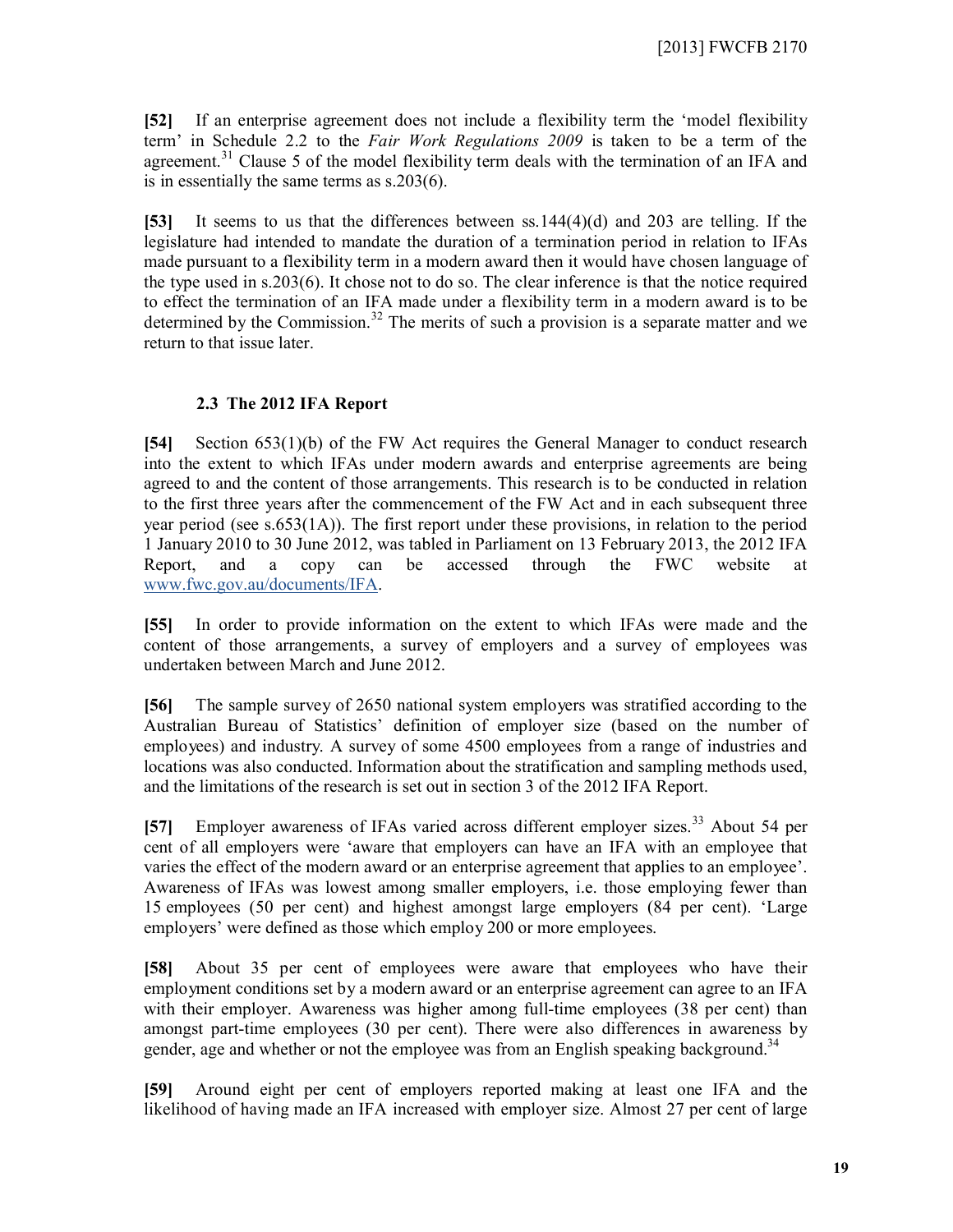employers reported at least one IFA compared with around 12 per cent of medium sized employers and about 7 per cent of small employers. Employers indicated that IFAs had more commonly been made to vary modern awards as opposed to enterprise agreements.

**[60]** Section 4.2.3 of the 2012 IFA Report provides information about employers who did not make IFAs. Some 45 per cent of employers were aware of IFAs but had chosen not to make them. These employers were asked the reasons why they had chosen not to make IFAs. The results are set in Table 4.2 of the 2012 IFA Report, which is reproduced below.<sup>35</sup>

| Table 4.2: Reasons for not making IFAs, per cent of employers aware of but who had not made<br><b>IFAs</b> |          |              |
|------------------------------------------------------------------------------------------------------------|----------|--------------|
|                                                                                                            | Per cent | $\mathbf{C}$ |

|                                                                                    | rer cent | U            |
|------------------------------------------------------------------------------------|----------|--------------|
| Have not thought about it                                                          | 1.9      | [1.0, 3.6]   |
| No identifiable need for IFAs                                                      | 51.0     | [46.4, 55.7] |
| Don't understand IFAs                                                              | 1.8      | [0.9, 3.6]   |
| Concern about possible penalties or risks associated with<br><b>IFAs</b>           | 0.7      | [0.2, 2.2]   |
| Use individual agreements (such as ITEAS, AWAs or<br>common law contracts) instead | 12.7     | [10.1, 15.9] |
| Use unwritten or verbal agreements with staff to vary<br>conditions of employment  | 14.7     | [11.6, 18.5] |
| Employee(s) have not requested IFAs                                                | 32.6     | [28.3, 37.2] |
| Could not agree with employee(s) about content of IFA                              | 0.2      | [0.1, 0.9]   |
| IFAs do not allow sufficient flexibility                                           | 0.9      | [0.4, 2.0]   |
| IFAs are not reliable (i.e., they can be cancelled with four<br>weeks' notice)     | 0.5      | [0.1, 1.8]   |
| Other                                                                              | 1.9      | [1.0, 3.3]   |
| Don't know/can't say                                                               | 3.7      | [2.4, 5.7]   |

Note: Estimates are derived from the weighted sample. Figures in square brackets represent 95 per cent confidence intervals. Employers aware of, but had not made, IFAs could provide multiple reasons for not making IFAs.

**[61]** The most common reason, reported by just over half of employers (51 per cent), was that there had been no identifiable need for an IFA. Around one-third of employers indicated that they had not made an IFA because they had not received a request. Employers also indicated that they did not make IFAs because they varied conditions of employment with employees through other less formal arrangements (15 per cent) or by using formal individual agreements (13 per cent). Less than one per cent of employers indicated that they did not make IFAs because they could not agree with their employees about them; or that they were concerned about penalties or risks associated with IFAs; or that IFAs could be unilaterally terminated upon four weeks' notice.

**[62]** Employers party to only one IFA reported varying lengths of IFA operation.<sup>36</sup> About 31 per cent of IFAs had been in operation for six to less than 12 months and a further 27 per cent for one to less than six months. Around seven per cent of IFAs had been in operation for more than two years. When compared with single IFA employers, multiple IFA employers reported that IFAs had typically been in operation for a longer period. While around 19 per cent reported IFAs in operation for six to 12 months, about 40 per cent reported IFAs in operation for more than two years.<sup>37</sup>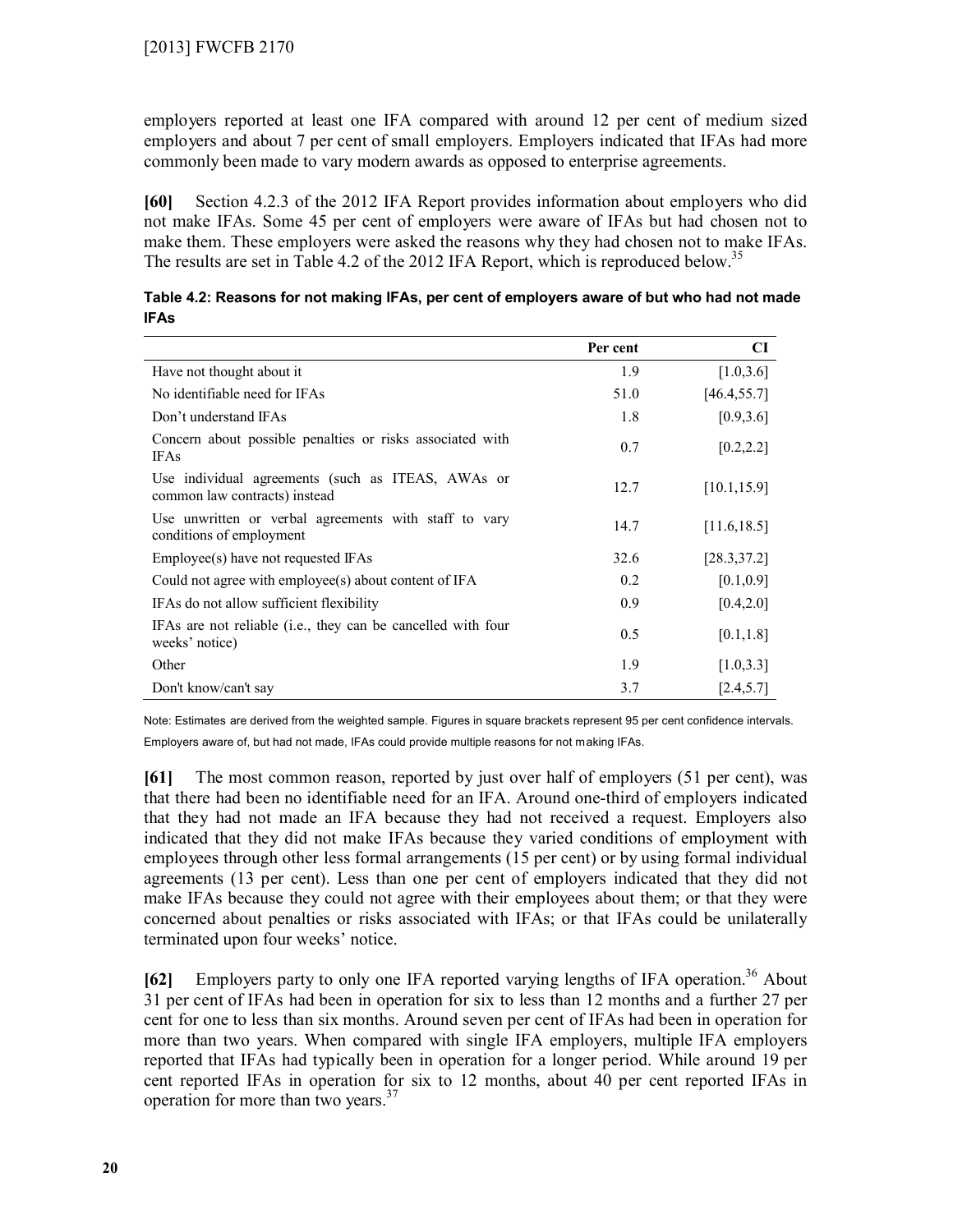**[63]** For single IFA employers, most reviews, modifications and terminations of enterprise agreement IFAs were employer-initiated (94 per cent), with only six per cent being employeeinitiated. For modern award IFAs the results were more evenly split: 50 per cent of reviews, modifications and terminations were employer-initiated and 47 per cent were employeeinitiated, with an additional two per cent initiated by both parties.<sup>38</sup>

**[64]** Multiple IFA employers reported that most reviews, modifications and terminations of IFAs were employer-initiated (around 70 per cent). Around 21 per cent were reportedly initiated by an employee or employee representative and around eight per cent by both employer and employee.<sup>39</sup> These results are not disaggregated so the proportion of modern award IFAs that were terminated at the initiative of multiple IFA employers is unknown.

**[65]** The survey data also provides some insight into the content of matters dealt with by IFAs. The employee survey data reveal that the modern award terms most frequently varied related to arrangements for when work is performed (identified by 59 per cent of employees with an IFA), as shown by Table 5.11 of the 2012 IFA Report.

|                                         | Per cent |  |
|-----------------------------------------|----------|--|
| Arrangements for when work is performed | 58.5     |  |
| Penalty rates                           | 17.9     |  |
| Overtime rates                          | 15.4     |  |
| Allowances                              | 12.2     |  |
| Leave loading                           | 13.0     |  |
| Other variations                        | 45.5     |  |

**Table 5.11: Matters varied by IFAs, per cent of employees with an IFA**

Note: Employees could provide multiple responses.

**[66]** A relatively large proportion of IFAs related to 'other' terms (45 per cent). Table 5.12 in the 2012 IFA Report provides an overview of some of the other terms and conditions of employment that IFAs were reported to vary. An increase in the base rate of pay was the most common variation identified (representing 11 per cent of all other variations) followed by an increase in flexibility in the hours worked (nine per cent). Around 20 per cent of these variations could not be categorised into these groups.

**[67]** The employer survey data showed a similar pattern. The table below is derived from Tables 5.2 and 5.3 from the 2012 IFA Report.

| <b>Element modified</b>                 | Single IFA         | <b>Multiple IFA</b> |
|-----------------------------------------|--------------------|---------------------|
|                                         | <b>Employers</b> % | <b>Employers</b> %  |
| Arrangements for when work is performed | 55.8               | 36.8                |
| Overtime                                | 27.0               | 44.2                |
| Penalty rates                           | 12.4               | 23.6                |
| Allowances                              | 176                | 28.9                |

## **Matters varied by Modern Awards IFAs**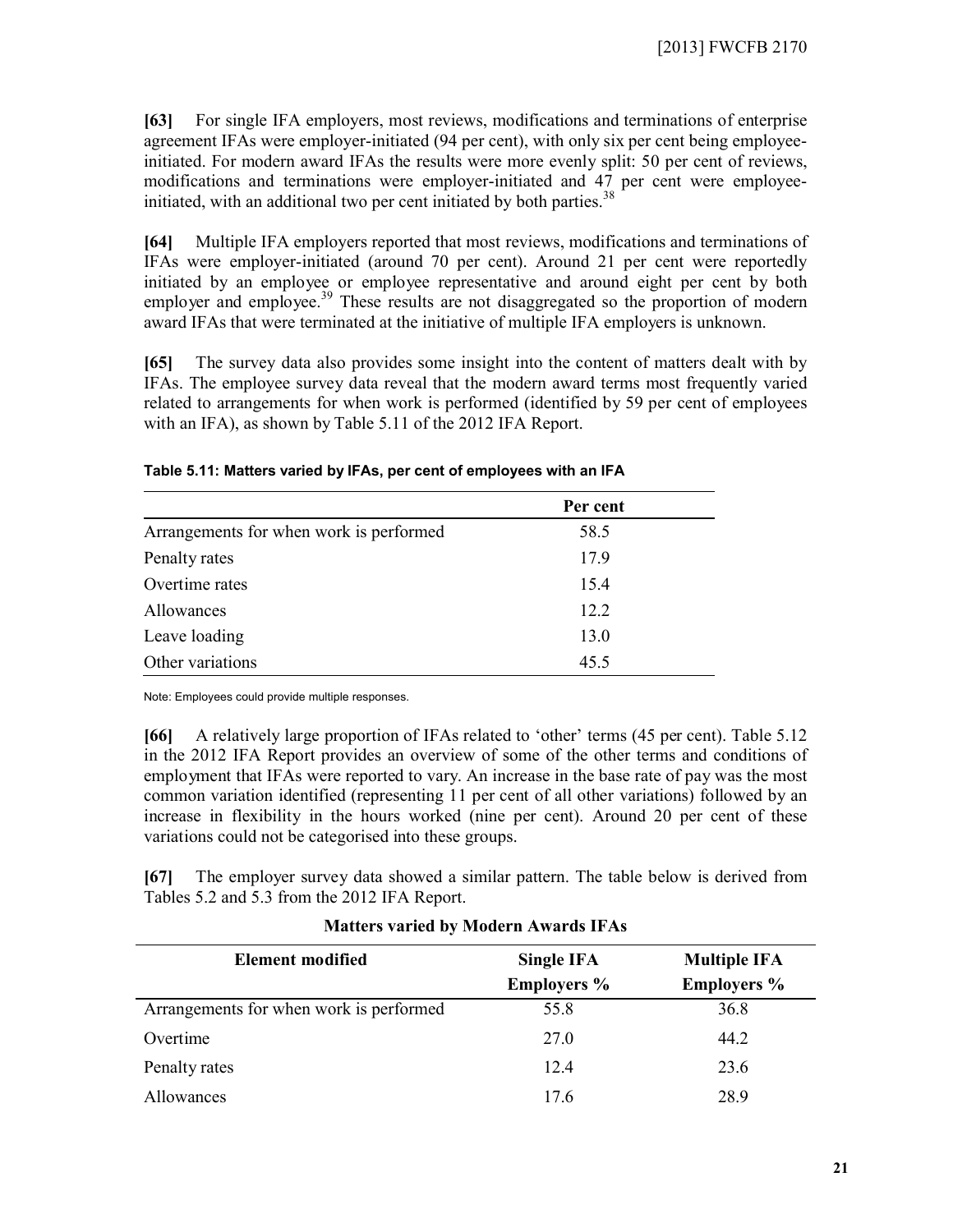| Leave loading    | 7 Q  | 17.5 |
|------------------|------|------|
| Other variations | 30.6 | 33.6 |

**[68]** The employers surveyed also identified a range of benefits to employees resulting from agreeing to an IFA<sup>40</sup>. The most common benefits identified by single IFA employers were more flexible working hours (37 per cent) and increased take-home pay (33 per cent). Around a quarter of single IFA employers identified more consistent take-home pay, increased job security and improved work-life balance as benefits.

**[69]** Multiple IFA employers most commonly suggested that the benefits to the employee were more flexible working hours (40 per cent) and increased take-home pay (41 per cent). More flexible working hours was a benefit identified by 30 per cent of employers with enterprise agreement IFAs and 50 per cent of employers with modern award IFAs. Increased take-home pay was reported by 29 per cent and 43 per cent of employers with enterprise agreement IFAs and modern award IFAs respectively. A greater proportion of employers with enterprise agreement IFAs indicated that 'other parenting or family reasons' had been a benefit to the employee than employers with modern award IFAs (41 per cent compared with 13 per cent). $41$ 

**[70]** Employers also identified benefits to the business/organisation arising from their IFA(s).<sup>42</sup> For single IFA employers, the benefits most commonly indicated were the creation of benefits and incentives to attract or retain staff (34 per cent) and clarity about conditions for both the employer and employee (30 per cent). Around nine per cent suggested there was no benefit to the employer.

**[71]** For multiple IFA employers, the benefits most commonly identified were formalising existing arrangements (43 per cent); clarity about conditions (36 per cent); staff being able to work more or less hours as needed by the employer (34 per cent); and increased flexibility with rostering  $(34$  per cent).

**[72]** Multiple IFA employers with modern award IFAs were more likely to have cited that formalising existing arrangements was a benefit to the employer (43 per cent) compared with employers with enterprise agreement IFAs (16 per cent). Some 60 per cent of multiple IFA employers with enterprise agreement IFAs identified that the creation of benefits and incentives to attract or retain staff was a benefit to the employer, while this was reported by 28 per cent of employers with modern award IFAs.<sup>43</sup>

**[73]** We also note that there is some evidence that IFAs are being used in a manner which is inconsistent with the model flexibility term and the requirements of the FW Act.

**[74]** In the employer survey conducted as part of the 2012 IFA Report employers were asked whether the employee was required to sign IFA documentation in order to continue or commence employment. A majority of single IFA employers (69 per cent) with modern award IFAs required the employee to sign the IFA documentation to either commence or continue their employment.<sup>44</sup> Just over half of multiple IFA employees (54 per cent) required all employees to sign IFA documentation to either commence or continue their employment.<sup>45</sup> On its face such conduct is inconsistent with the requirement in clause 7.2 of the model flexibility term that the employer and individual employee must have 'genuinely agreed' to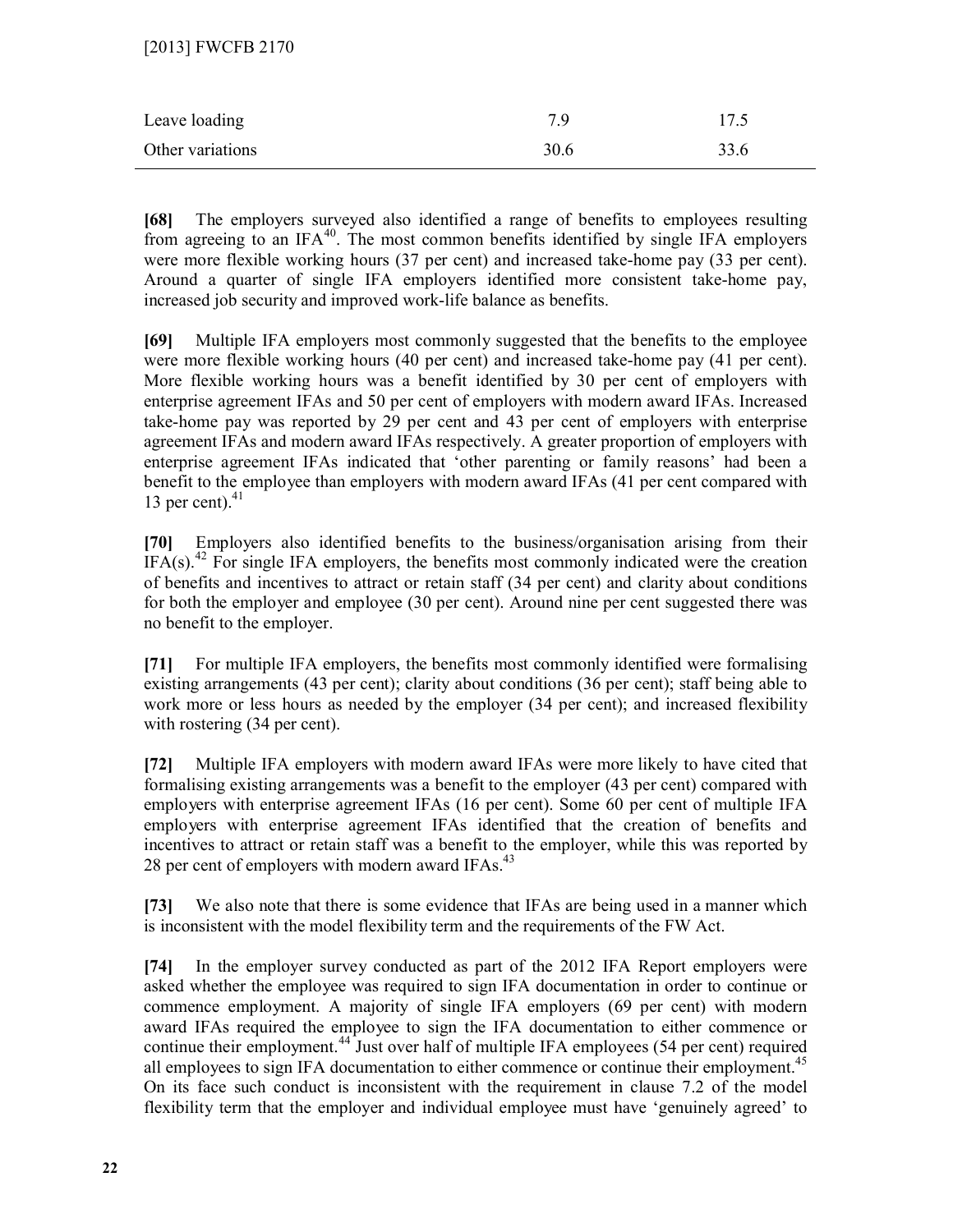make the IFA, without coercion or duress. The making of an IFA prior to the commencement of employment is inconsistent with the June 2008 AIRC Full Bench decision in which it was decided that an IFA was to be made available only *after* the commencement of employment:

"We next consider whether the model clause ought permit an agreement to be made prior to the commencement of employment. The terms of cl.10 suggest that an agreement ought be available only after employment has commenced. Had it been intended that an agreement be permitted between an employer and a prospective employee that could have been made clear. By way of contrast to the language of cl.10, s.326(5) specifically provides that an interim transitional employment agreement may be made prior to the commencement of employment. The absence of such direct language in cl.10 is telling. We recognise that this interpretation may limit the flexibility available under the clause in some circumstances. On the other hand it is consistent with the statutory concept of awards as a safety net that the parties should initially be bound by the award provisions, which then form the base from which a flexibility agreement might be made."<sup>46</sup>

**[75]** The intention of the AIRC Full Bench is reflected in the reference to 'employee' in the model flexibility clause, rather than 'prospective employee'.

**[76]** Section 341(3) of the FW Act is also relevant in this context, it states:

"(3) A prospective employee is taken to have the workplace rights he or she would have if he or she were employed in the prospective employment by the prospective employer.

Note: Among other things, the effect of this subsection would be to prevent a prospective employer making an offer of employment conditional on entering an individual flexibility arrangement."

**[77]** The Review Report also gave consideration to this issue and concluded as follows:

"The Panel is not persuaded that it is appropriate or desirable for the employer and employee to enter an IFA at the time of the engagement of the employee. This is important. An essential underpinning of our recommendations is that the arrangement is genuinely agreed to by the employee. At the point of engagement, it is extremely unlikely that the employee will genuinely agree by engaging in an assessment of the potential worth of benefits foregone with the benefits gained. At this point, a potential employee may feel he or she has no real choice other than to accept employment on the terms offered. These circumstances would not involve genuine agreement of the type we consider must be associated with IFAs. For the sake of clarity, the Panel considers that ss.144 and 203 should be amended to include the prohibition currently under s.341(3) preventing a prospective employer making an offer of employment conditional on entering into an IFA."<sup>47</sup>

**[78]** There is also at least one reported instance of a penalty being imposed on an employer for using coercion and duress to compel an employee to agree to an IFA. *Fair Work Ombudsman v Australian Shooting Academy Pty Ltd*<sup>48</sup>was such a case. In that matter, Logan J observed at [36]:

"It is axiomatic and each party acknowledges that employees should not be subject to duress, coercion, undue influence or pressure in the workplace. Parliament has expressly so provided in the Fair Work Act. The manifest intention of that legislation is that individual flexibility arrangements should be negotiated openly and freely at arms length between employer and employee without outside interference and without either party being deceived or misled. There is no suggestion, on the facts of this case, of any misleading or deceptive conduct. There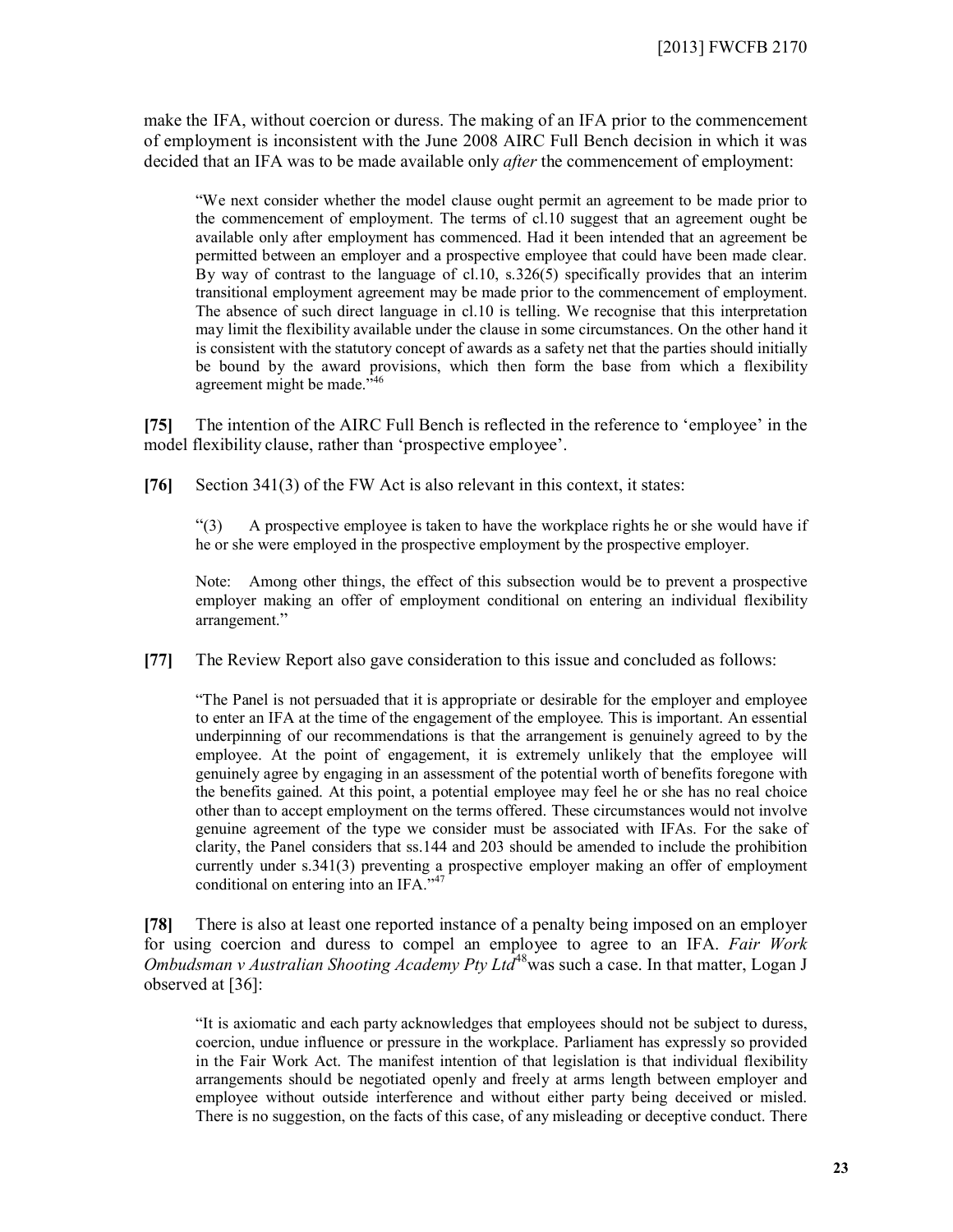is, though, as is acknowledged, evidence of other types of conduct to which I have made reference."

**[79]** The final observation in relation to the practical implementation of the model flexibility term relates to the '*Qld - Pharmacy Industry Audit Program Report*' (the Qld Audit Report). In that report the Fair Work Ombudsman (FWO) raises some concerns about the use of IFAs in the retail pharmacy sector in Queensland. The Qld Audit Report was the result of a program conducted by the FWO to assess the level of compliance in the sector with rates of pay, minimum hours of engagement, meal break entitlements, time and wages record keeping and pay slip obligations. FWO Inspectors assessed the records of 575 employers operating pharmacies throughout Queensland. Of the 575 audits completed, 320 employers (56 per cent) were found to be compliant and 255 employers (44 per cent) to be in contravention. One of the findings made in the Qld Audit Report related to the use of IFAs in the sector:

"During the audit program inspectors noted some employers utilising Individual Flexibility Arrangements (IFAs) . . .

Fair Work Inspectors involved in the program reported the use of what appeared to be a 'standardised' or template-driven IFA being used by a small number of employers. A 'template approach' raises the question as to whether the IFA was produced following genuine negotiations." 49

**[80]** A copy of the Qld Audit Report can accessed through the FWO website: http://www.fairwork.gov.au/campaignresults/QLD/Qld-Pharmacy-Industry-Campaign-Final-Report.pdf

## **3. CONSIDERATION OF THE APPLICATIONS**

**[81]** As we have mentioned, this decision deals with 15 applications to vary the standard award flexibility provision in 10 modern awards.

**[82]** A set of draft directions in relation to these matters was published on the Commission's website on 21 January 2013. A Directions Hearing was held on 31 January 2013 to provide interested parties the opportunity to comment on the draft directions. Final directions were issued by the Full Bench on 4 February 2013 and posted to the Commission's website. Applicants and interested parties were directed to file comprehensive written submissions, relevant documentary material and comprehensive witness statements for any witness evidence in support of their position on any application within the timeframe set out in the directions.

**[83]** Two background documents prepared by the Commission's staff were placed on the website for the information and assistance of interested parties, the first was a summary of the applications and supporting submissions received, and the second was a history of the model award flexibility clause. We do not propose to repeat that material but note that we have had regard to all of the submissions. An annotated model flexibility clause setting out the variations proposed is set out at Attachment 3 to this decision.

**[84]** Oral submissions were heard by the Full Bench on 27 March 2013.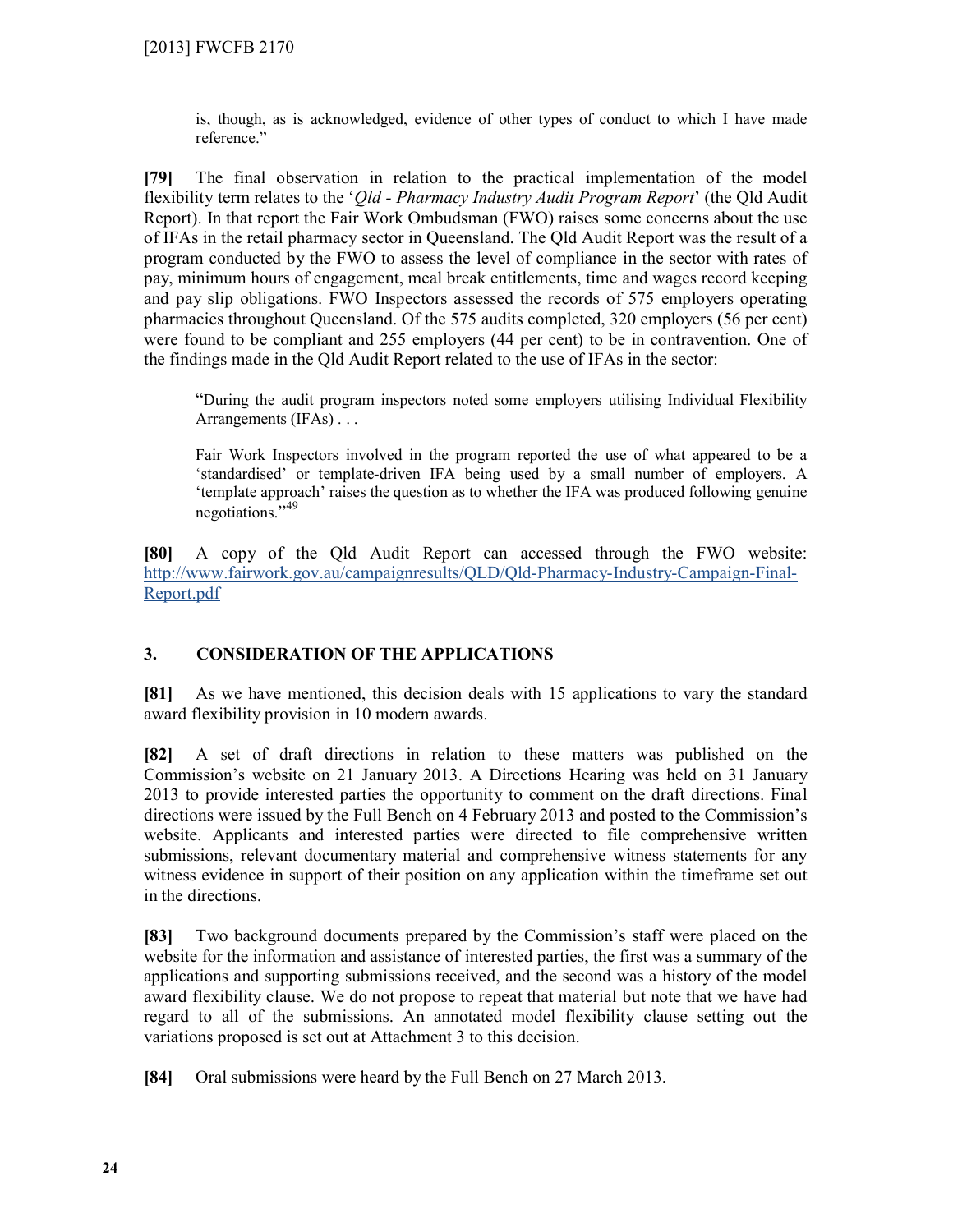**[85]** The applications can be broadly categorised as going to the scope and operation of the model flexibility term. We propose to deal first with the applications going to the scope of the model flexibility term.

## **3.1 Scope**

**[86]** As we have noted, s.144(4) of the FW Act provides that the flexibility term must identify the terms of the modern award the effect of which can be varied by an individual flexibility arrangement. Subclause 7.1 of the model flexibility term provides that the employer and employee may agree to vary the application of award terms concerning:

- arrangements for when work is performed;
- overtime rates;
- penalty rates;
- allowances; and
- leave loading.

**[87]** A number of applications seek to vary the scope of the model flexibility term.

**[88]** Some applications seek the deletion of clause 7.1 in its entirety and the insertion of a provision which would allow IFAs in respect of each and every term of a modern award.<sup>50</sup> For example the VANA and Hair and Beauty Australia both propose the deletion of clause 7.1 in its entirety and its replacement by a new clause 7.1 in the following terms:

"**7.1** Notwithstanding any other provision of this award, an employer and an individual employee may agree to vary the application of any term of this award to meet the genuine individual needs of the employer and the individual employee."

**[89]** The Housing Industry Association (HIA) seeks to add a new paragraph (h) to subclause 7.1 as follows:

"(h) any other matter within the award"

**[90]** Other applications seek more limited variations to the scope of the model flexibility term. For instance in relation to clause 7.1(a), 'arrangements for when work is performed', the Baking Industry Association of Queensland - Union of Employers, the National Retailers Association (NRA) and the Hair and Beauty Industry Australia (HBIA) seek to include the words *"including the minimum duration of shifts."*<sup>51</sup> In its application, the Australian Retailers Association<sup>52</sup> seeks to reword 7.1(a) as follows: "*arrangements for when work is performed, including minimum shift engagements*". In its subsequent submission dated 25 February 2013, the NRA appears to have changed its proposed rewording of 7.1(a) to: "*arrangements for when work is performed (including minimum shift engagement)*".

**[91]** The Victorian Employers' Chamber of Commerce and Industry (VECCI) seeks the insertion of two new award terms which may be varied by an IFA, namely minimum shift lengths and 'preferred hours' arrangements.<sup>53</sup>

**[92]** The HIA seeks to vary clause 7.1 to provide that award terms dealing with frequency of payment may be varied by an IFA.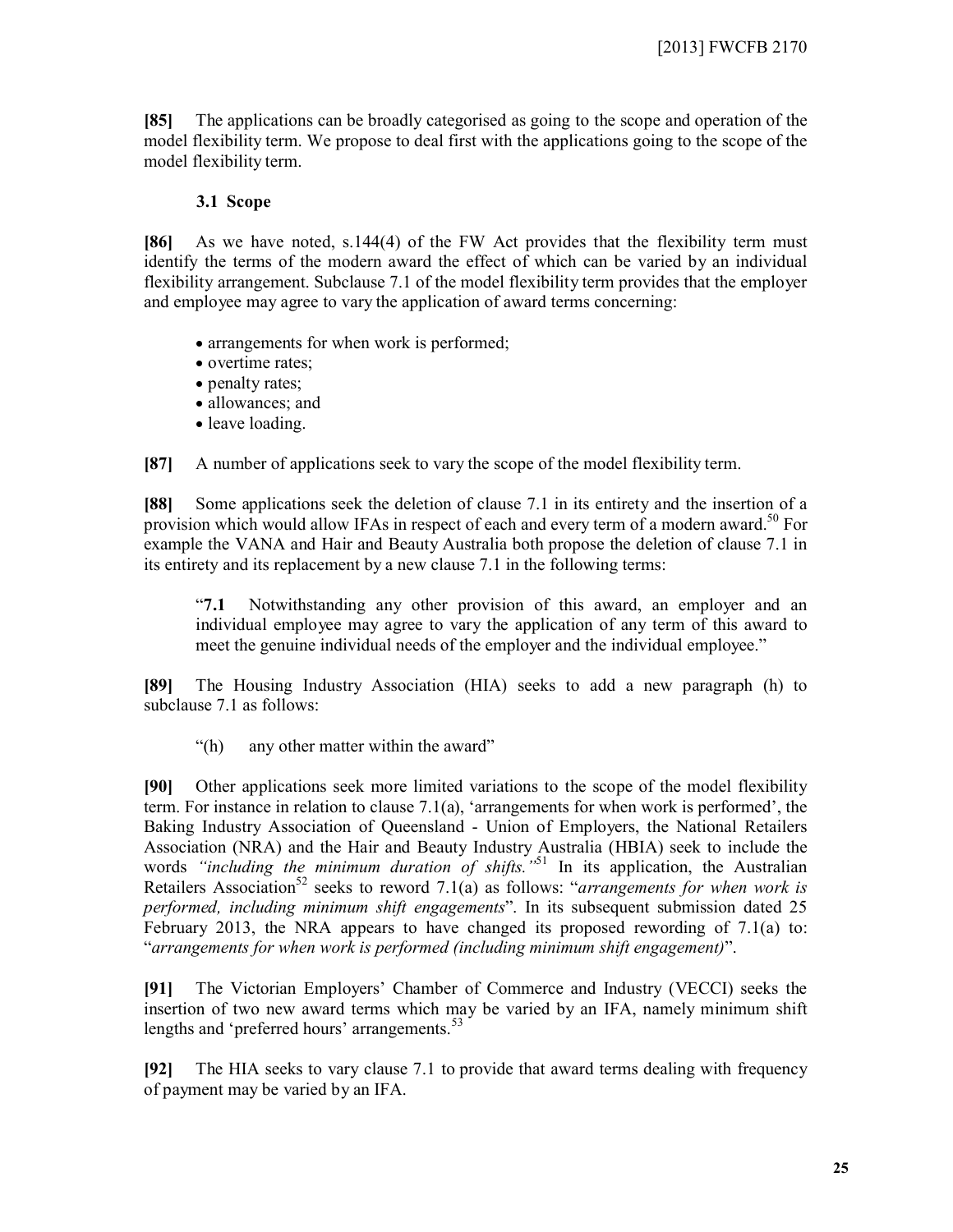**[93]** It is convenient to deal first with those applications which seek to vary the scope clause of the model flexibility term such that an IFA may vary the application of any term of a modern award.

**[94]** We note that no evidence was advanced in support of such a variation and little was put by way of merit argument. Those organisations that supported such a variation were unable to identify any particular issues which have arisen from the current scope of the model term save in respect of frequency of payment and minimum engagement periods.<sup>54</sup> We deal later with those particular issues. The most common complaint about the scope clause of the model term was the ambiguity and uncertainty said to arise from the use of the expression 'arrangements for when work is performed' in subclause 7.1(a).

**[95]** The written submission by Australian Business Industrial (ABI) makes this point at paragraph 4.5:

"The current wording of the flexibility clause in modern awards is making access to flexible arrangements desired by employees more difficult and uncertain. Many members report spending more time on their human resources achieving compliance and dealing with higher levels of uncertainty (uncertainty about entitlements, uncertainty about processes and uncertainty about outcomes) than in the past for no benefit to the business. ABI supports the applications seeking clarity on the scope of what award terms can be varied in IFAs as it will assist in meeting the Modern Award Objective."<sup>55</sup>

**[96]** In its submission Australian Federation of Employers and Industries (AFEI) says:

"AFEI agrees with the submissions that the term 'arrangements for when work is performed' is ambiguous. Consequently, the award flexibility provisions in modern awards are not operating effectively and have failed to achieve the modern award objectives."<sup>56</sup>

**[97]** To similar effect Business SA submitted:

"It would be beneficial to users of an Award if further guidance is provided on what constitutes 'arrangements for when work is performed' as this will ensure that mistakes are eliminated and breaches to the Award are avoided. The broad terms in relation to a user's interpretation of arrangements for when work is performed leaves room for error, is inflexible and is inconsistent with the Modern Award objective."<sup>57</sup>

**[98]** Mr Barkatsas, on behalf of VECCI, submitted:

". . . in a nutshell we submit that as the clause stands at the moment does not so identify with any amount of certainty what can be subject to an IFA . . . We submit that that ambiguity is something that ought to be clarified within this review . . . .<sup>588</sup>

**[99]** We are not persuaded to vary the scope of the model flexibility term such that an IFA may vary the application of any term of a modern award.

**[100]** Division 3 of Part 2-3 of Chapter 2 of the FW Act deals with the terms of modern awards. Sections 143-149 deals with certain terms that must be included in each modern award:

 $\bullet$  coverage terms (ss.143, 143A, 143B);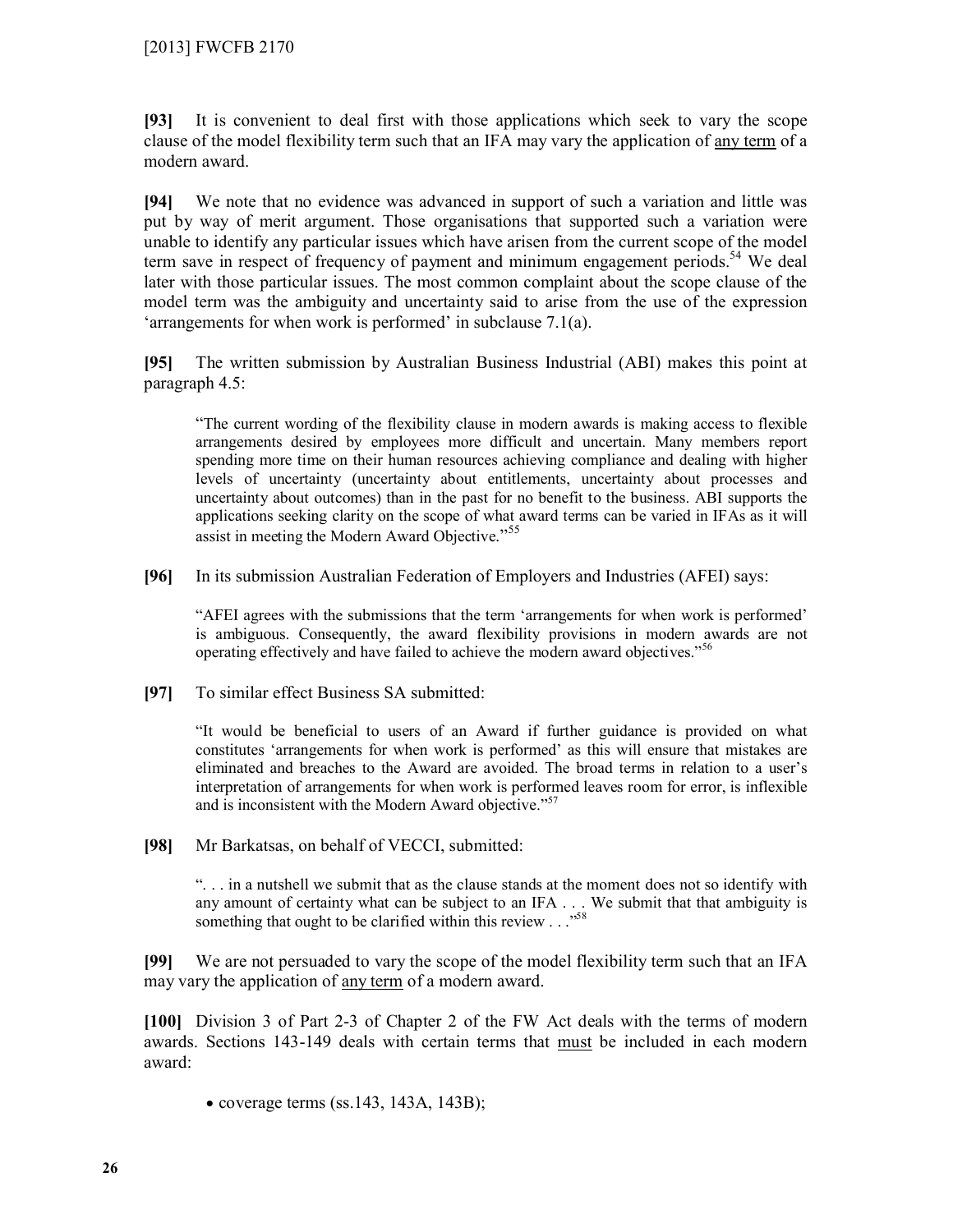- flexibility terms (ss.  $144-145$ );
- $\bullet$  terms about settling disputes (s.146);
- ordinary hours of work  $(s.147)$ ;
- base and full rates of pay for pieceworkers (s.148); and
- automatic variation of allowances (s.149).

**[101]** No case has been advanced as to why these particular award terms should be able to be varied by an IFA.

**[102]** Section 139 of the FW Act sets out the terms that may be included in a modern award:

#### **139 Terms that may be included in modern awards—general**

- (1) A modern award may include terms about any of the following matters:
	- (a) minimum wages (including wage rates for junior employees, employees with a disability and employees to whom training arrangements apply), and:
		- (i) skill-based classifications and career structures; and
		- (ii) incentive-based payments, piece rates and bonuses;
			- (b) type of employment, such as full-time employment, casual employment, regular part-time employment and shift work, and the facilitation of flexible working arrangements, particularly for employees with family responsibilities;
			- (c) arrangements for when work is performed, including hours of work, rostering, notice periods, rest breaks and variations to working hours;
			- (d) overtime rates;
			- (e) penalty rates, including for any of the following:
				- (i) employees working unsocial, irregular or unpredictable hours;
				- (ii) employees working on weekends or public holidays;
				- (iii) shift workers;
			- (f) annualised wage arrangements that:
				- (i) have regard to the patterns of work in an occupation, industry or enterprise; and
				- (ii) provide an alternative to the separate payment of wages and other monetary entitlements; and
				- (iii) include appropriate safeguards to ensure that individual employees are not disadvantaged;
			- (g) allowances, including for any of the following:
				- (i) expenses incurred in the course of employment;
				- (ii) responsibilities or skills that are not taken into account in rates of pay;
				- (iii) disabilities associated with the performance of particular tasks or work in particular conditions or locations;
			- (h) leave, leave loadings and arrangements for taking leave;
			- (i) superannuation;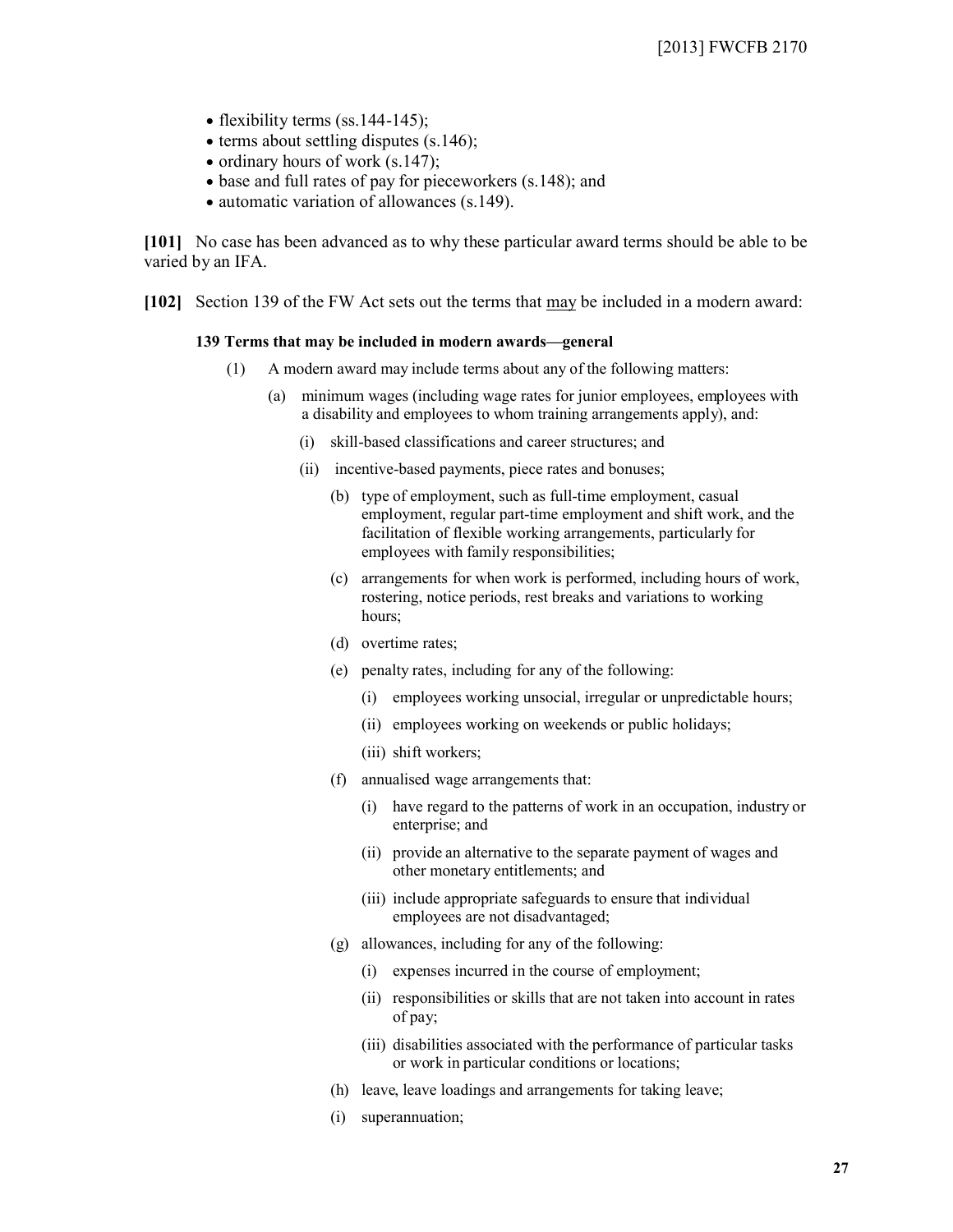- (j) procedures for consultation, representation and dispute settlement.
- (2) Any allowance included in a modern award must be separately and clearly identified in the award.

**[103]** The June 2008 AIRC Full Bench gave careful consideration to the terms of s.576J and decided to limit the scope of the model flexibility term to those matters specified in clause 7.1. In doing so, the 2008 AIRC Full Bench specifically addressed award terms dealing with minimum wages by reference to  $s.576J(1)(a)$  and concluded that there was no sound basis for including such terms within the operation of the model clause. The AIRC Full Bench expressed the view that it was unnecessary to include such terms having regard to the separate provision that was made for flexibility in relation to the way in which wages, salaries and other monetary entitlements may be paid (referring to  $s.576J(1)(f)$  of the WR Act) and, further, it was 'inappropriate' to include minimum wages terms within the model clause because:

"It is difficult to see how the trading-off of minimum wages against other benefits could meet a genuine need for individual flexibility without at the same time weakening the function of the award as a safety net in an unacceptable way."<sup>59</sup>

**[104]** In our view, these observations remain apposite and we note that s.139(1)(f) of the FW Act is in the same terms as  $s.576(1)(f)$  of the WR Act.

**[105]** The 2008 AIRC Full Bench also concluded that the inclusion of award terms dealing with superannuation, consultation, representation and dispute settlement within the scope of the model clause would be likely to add complexity and unnecessary regulation rather than increase flexibility. No cogent reasons have been advanced for departing from this aspect of the 2008 AIRC Full Bench decision and we do not propose to do so.

**[106]** We also note that the *Fair Work Amendment Act 2012* (Cth) inserted a number of provisions in the FW Act dealing with the inclusion of a default superannuation fund term in modern awards and requiring the Commission to conduct 4 yearly reviews of such terms. The variations to modern awards flowing from these new legislative provisions should be dealt with before consideration is given to including award terms dealing with superannuation within the scope of the model flexibility term.

**[107]** The instances of inappropriate use of IFAs referred to earlier provide a further reason for declining to expand the scope of the flexibility term to cover any term of a modern award.

**[108]** While we are not persuaded to vary the scope of the model flexibility term in the manner sought we acknowledge that subclause 7.1 has given rise to some ambiguity and uncertainty, particularly in relation to the scope of the expression 'arrangements for when work is performed'. It is appropriate that this ambiguity and uncertainty be addressed.

**[109]** As to how this matter may be addressed a number of parties agreed with the proposition that one way of providing clarification would be to identify the specific provisions within each modern award that fall within the expression 'arrangements for when work is performed' in clause  $7.1^{60}$  As we noted earlier (see paragraphs [65]-[67] above) the award terms most frequently varied by an IFA related to arrangements for when work is performed.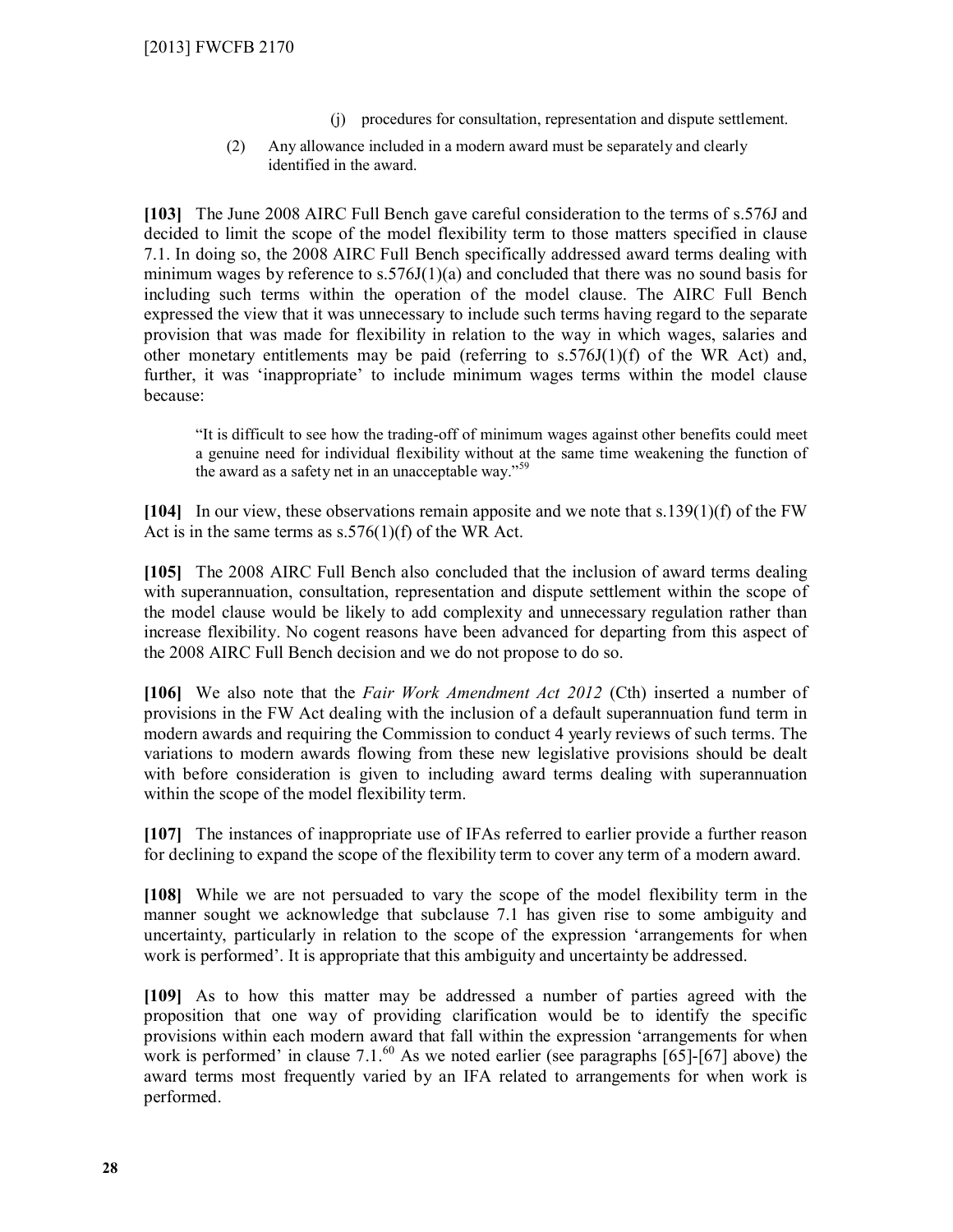[110] The starting point in resolving the existing uncertainty is to ascertain the intention of the 2008 AIRC Full Bench when it determined the scope of the model clause. In deciding that award terms dealing with arrangements for when work is performed would be within the scope of the model clause the AIRC Full Bench made reference to paragraph 576J(1)(c) of the WR Act.<sup>61</sup> A provision in the same terms is now in s.139(1)(c) of the FW Act and it provides:

"(1) A modern award may include terms about any of the following matters:

. . . (c) arrangements for when work is performed, including hours of work, rostering, notice periods, rest breaks and variations to working hours."

**[111]** It is tolerably clear that the AIRC Full Bench intended that the reference to 'arrangements for when work is performed' would include the matters specifically identified in s.576J(1)(c), of the WR Act (now s.139(1)(c) of the FW Act), that is 'hours of work, rostering, notice periods, rest breaks and variations to working hours'.

**[112]** VECCI, and others, contended that minimum engagement provisions in modern awards fall under the head of power in  $s.139(1)(c)$  and accordingly fall within the expression 'arrangements for when work is performed' and hence within the scope of the model flexibility term. Indeed, VECCI submitted that s.139(1)(c) was the only head of power which supported the inclusion of a minimum engagement term in a modern award and hence it must follow that such a term is within the scope of the model flexibility term.

[113] We do not accept VECCI's analysis, for two reasons.

**[114]** First, contrary to VECCI's submission, s.139(1)(c) is not the only source of power for minimum engagement periods in modern awards. Properly understood such provisions deal with minimum wages  $(s.139(1)(a))$  or are incidental (within the meaning of s.142) to casual employment  $(s.139(1)(b))$ . This characterisation is apparent from a consideration of the minimum engagement term in the *Clerks—Private Sector Award 2010*, which is the award VECCI is seeking to vary. The relevant clause is clause 12.4 and appears under the heading, Casual Employment:

"12.4 Casual employees are entitled to a minimum payment of three hours' work at the appropriate rate." [emphasis added]

**[115]** This provision is clearly dealing with minimum wages for casual employees, it is not dealing with arrangements for when work is performed.

**[116]** The second reason for rejecting VECCI's contention flows from a plain reading of the expression 'arrangements for when work is performed' [emphasis added]. A minimum engagement term says nothing about 'when work is performed', it simply prescribes the minimum payment to be made to casual employees for each engagement.

**[117]** Having rejected the contention that minimum engagement terms fall within the meaning of the expression 'arrangements for when work is performed', the task remains to provide greater clarity as to the award terms that do fall within that expression. In our view, this is best done on an award by award basis, on application by an interested party. In the event such an application is made we will publish draft variations which will identify the specific clauses in the relevant modern award which fall within the purview of the expression 'arrangements for when work is performed'.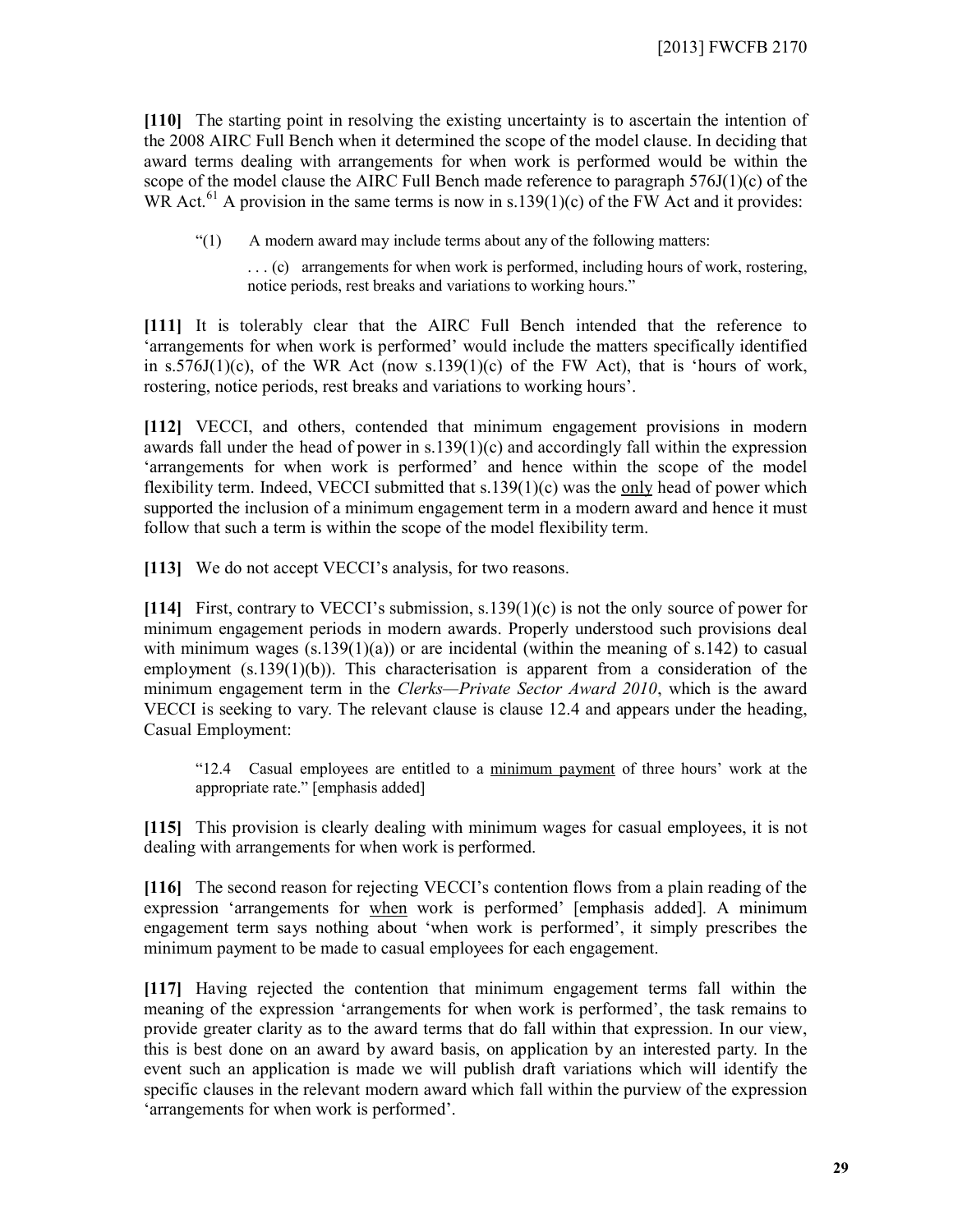**[118]** We also note that the application by the Master Plumbers and Mechanical Contractors Association of NSW (the Master Plumbers) sought to identify specific award clauses in the *Plumbing and Fire Sprinklers Award 2010* in relation to overtime rates, penalty rates and allowances. On the material before us we are not persuaded that such a variation is necessary. We have had regard to the survey advanced in support of the Master Plumbers' application but we are not persuaded that it establishes that there is any ambiguity in relation to these matters. The relevant survey question asked: 'Are you in favour of inserting a new clause to clarify and potentially expand the scope of making Individual Flexibility Agreements (IFAs)?'. No information was provided to survey respondents as to *how* the new clause would clarify the making of IFAs and nor does the survey assist in identifying any ambiguity in the current clause.

**[119]** We now turn to deal with those applications which seek more limited variations to the scope of the award matters which may be dealt with by IFAs.

**[120]** As mentioned previously, these applications seek to include 'minimum shift arrangements' (or words to that effect), frequency of payment and 'preferred hours options'. It is convenient to deal with the last matter first.

**[121]** VECCI is seeking to vary clause 7.1 of the C*lerks - Private Sector Award 2010* to insert an additional paragraph in the model flexibility term:

"(c) preferred hours option".

**[122]** There does not appear to be any generally accepted definition of 'preferred hours arrangements' and none is proferred by VECCI. In a recent academic article Cameron dealt with this definitional issue, as follows:

"The concept is that the employee elects to work different or additional hours - hours that would ordinarily trigger penalty and overtime payments - but is paid at a lower rate ... because the employee volunteers or prefers to work those hours ...

... two general types of clauses can be discerned. Under the first type ('different hours'), the employee elects to work different hours to his or her usual work pattern (ie. as set out in a roster or contract). These different hours, such as ordinary hours worked on a Saturday, Sunday or at night during the week or hours worked outside the spread of ordinary hours, would typically attract penalty or overtime rates. Under the second type ('additional hours'), the employee elects to work hours in excess of their maximum ordinary hours prescribed in the [relevant industrial instrument], hours which would ordinarily attract overtime rates. The common feature of both types of clauses is that the employee is paid at a lower rate than what would otherwise be paid under the [relevant industrial instrument] because he or she volunteers or prefers to work the additional or different hours."<sup>62</sup>

**[123]** In our view, VECCI's application is misconceived. Clause 7.1 provides that the employer and the individual employee may agree to vary the application of '*certain terms of this award*'. The award terms which may be the subject of such an arrangement are then identified as those concerning:

- "(a) arrangements for when work is performed;
- (b) overtime rates;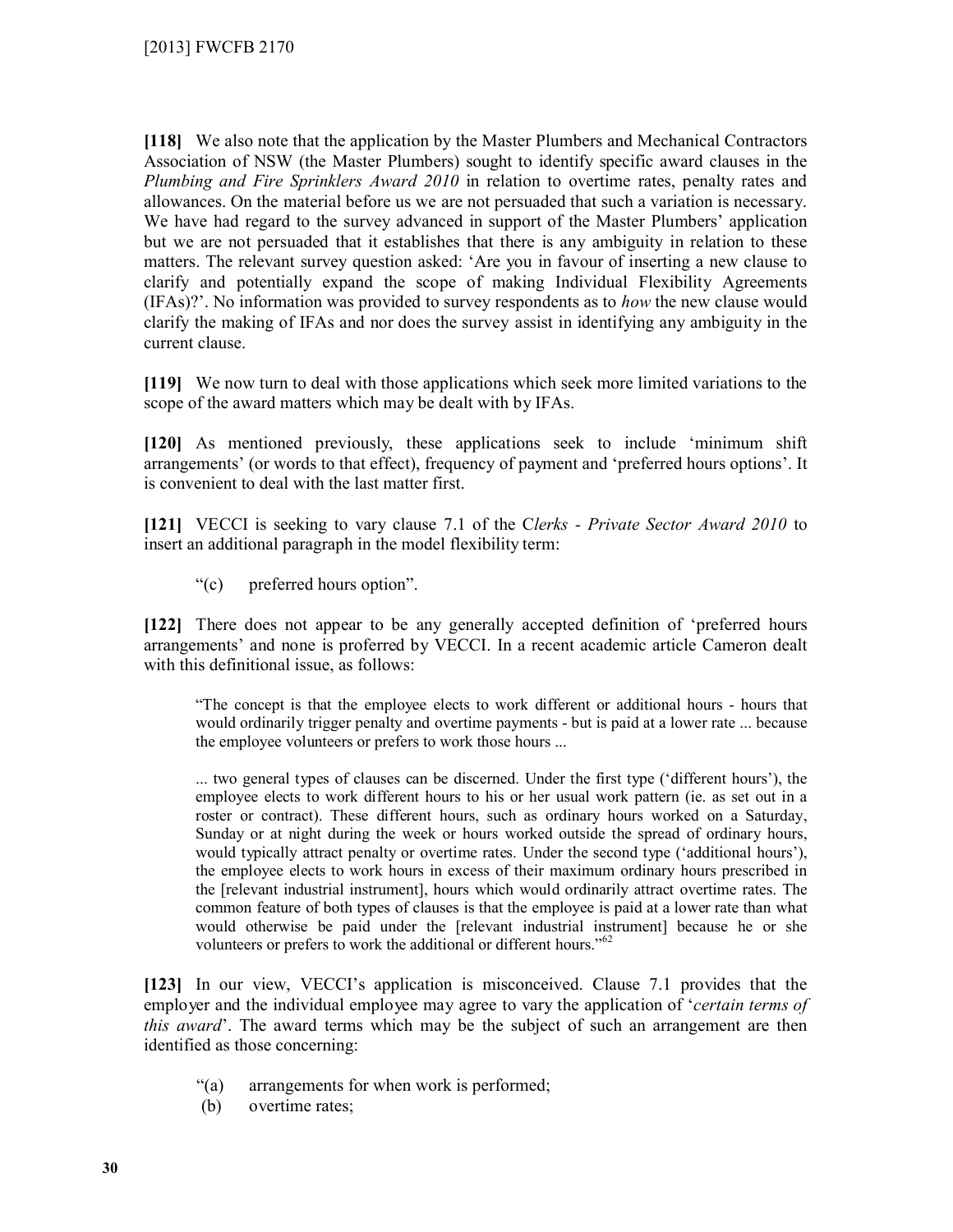- (c) penalty rates;
- (d) allowances; and
- (e) leave loading."

**[124]** There is no award term which concerns 'preferred hours option'. Hence even if we were minded to grant VECCI's application, which we are not, it would be ineffective in any event.

**[125]** Preferred hours arrangements of the type described by Cameron in the extract at paragraph [122] above concern the variation of the application of award terms dealing with arrangements for when work is performed, overtime rates and penalty rates. It follows that such arrangements can be agreed within the scope of the existing model flexibility clause. But there is a real issue as to whether such arrangements would result in the individual employee being better off overall in relation to their terms and conditions of employment (as required by clause 7.4(d)).

**[126]** Preferred hours arrangements were considered by a Full Bench of the Commission in *Re Bupa Care Services Pty Ltd* (the Bupa decision).<sup>63</sup> The Bupa decision dealt with a number of appeals in respect of decisions refusing to approve the Bupa Care Services, ANF and HSU Enterprise Agreement 2009 and a number of retail industry agreements. Each of the enterprise agreements was made prior to 1 January 2010 and as a consequence the 'no disadvantage test' (the NDT) in Item 10 of Schedule 7 of the Transitional Provisions Act applied. The 'preferred hours arrangements' in the agreements in question were of the type described by Cameron in the extract above.

**[127]** The Full Bench in the Bupa decision cited with approval the decision of the majority in *Re MSA Security Officers Certified Agreement 2003* (MSA Security).<sup>64</sup> In MSA Security the majority rejected a clause enabling an employee to work overtime at ordinary rates by agreement with the employer on the basis that the comparison under the NDT was between the terms and conditions of employment in the relevant agreement and the relevant award. The possibility that the employer would provide an employee with additional work hours was irrelevant because the applicable award made no distinction between voluntary working hours and hours directed by the employer.

**[128]** In the Bupa decision, the Full Bench characterised the NDT in these terms:

"the 'no-disadvantage test' does not involve an analysis of matters other than the terms and conditions of the enterprise agreement against those in any relevant reference instrument. The effect the terms and conditions may have on the actions of an employer or employee is not relevant to the 'no disadvantage test'."<sup>65</sup>

**[129]** The agreements in question failed the NDT because the preferred hours clause represented at least one term or condition of employment that was less beneficial than the awards that applied to the employees.

[130] However, as observed in *Black Crow Organics*,<sup>66</sup> the effect of the Bupa decision is not that an agreement which provides for hours which would otherwise be payable at overtime rates, to be paid at ordinary rates, because an employee voluntarily works those hours at a particular time, will *automatically* fail the NDT: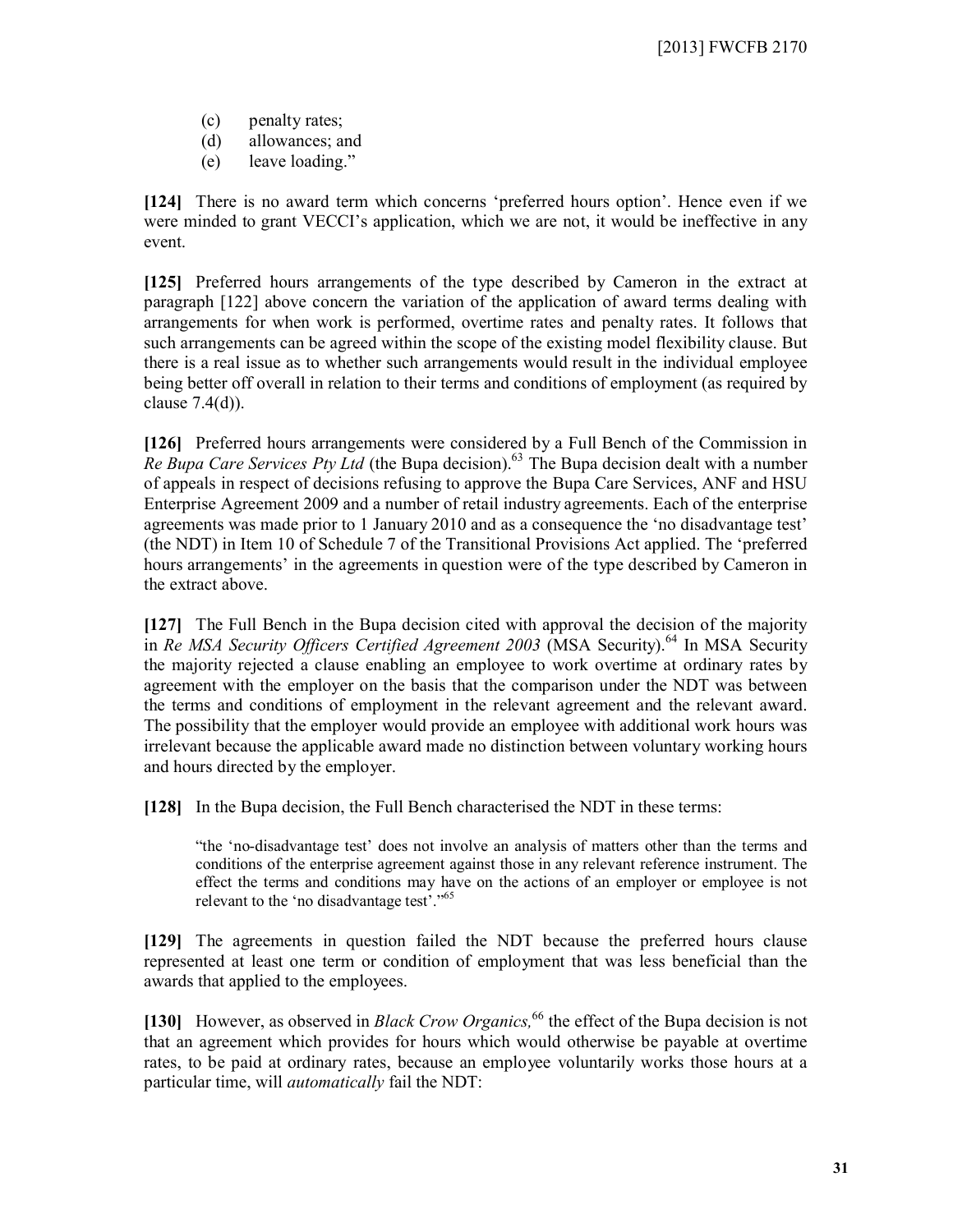"There is nothing in that decision to indicate any change to the longstanding approach with respect to the application of the no-disadvantage test. Essentially, that approach is that the nodisadvantage test is applied on a global, rather than a line by line basis. Thus an agreement provision which considered alone may be less beneficial to an employee when compared with an equivalent provision in a relevant reference instrument, will not result in the agreement failing the no-disadvantage test, if there are other more beneficial provisions in the agreement, which on balance, offset the less beneficial provision. For example, an agreement which provides for employees to be paid a flat hourly rate for all hours worked, may not disadvantage those employees if the flat hourly rate is higher than the base rate in the relevant reference instrument. The payment of a loaded rate for all hours worked is an advantage that may offset the disadvantage associated with the entitlement of the employee under a reference instrument to be paid overtime rates for some hours worked. It may also be relevant for the purposes of the no-disadvantage test that a flat hourly rate feeds into leave entitlements under an agreement, so that those entitlements are paid in a way that is more beneficial than the terms of the relevant reference instrument.

The decision in *Bupa* does make it clear however, that the application of the no-disadvantage test does not involve an analysis of matters other than the terms and conditions of the enterprise agreement, against those in any relevant reference instrument, and the effect that the terms and conditions may have on the actions of the employer or employees, is not relevant. Thus it is not relevant to the application of the no-disadvantage test that the employee may prefer to work at particular times. It is also not relevant that if the employer would be required to pay overtime rates for particular hours, the employer would not have scheduled work to be done during those hours, or that the employer would have allocated the hours among additional employees, so that no employees would have been entitled to overtime payments."<sup>67</sup>

**[131]** The NDT applied to all agreements made between 1 July 2009 and 31 December 2009.<sup>68</sup> This was the period between the repeal of Work Choices and the commencement of the remaining elements of the FW Act (i.e. minimum wages, NES and modern awards).

**[132]** Under the NDT the Commission had to be satisfied that the 'agreement does not, or would not result, on balance, in a reduction in the overall terms and conditions of employment of the employees who are covered by the agreement under any reference instrument relating to one or more employees'.<sup>69</sup>

**[133]** Agreements made on or after 1 January 2010 must pass the 'better off overall test' (the BOOT). Under the BOOT the Commission must be satisfied that each employee 'would be better off overall if the agreement applied to the employee than if the relevant award applied to the employee'.

**[134]** While the BOOT is expressed in different terms to the NDT, each involves a global assessment. In *Armacell Australia Pty Ltd* a Full Bench of the Commission described the BOOT in these terms:

"The BOOT, as the name implies, requires an overall assessment to be made. This requires identification of terms which are more beneficial to an employee, terms that are less beneficial and an overall assessment of whether an employee would be better off under the agreement."<sup>70</sup>

**[135]** While the Bupa decision involved the application of the NDT the same approach has been taken to the BOOT in a number of first instance decisions. For example, in *Jellifish!! Pty Ltd* where the Commission said: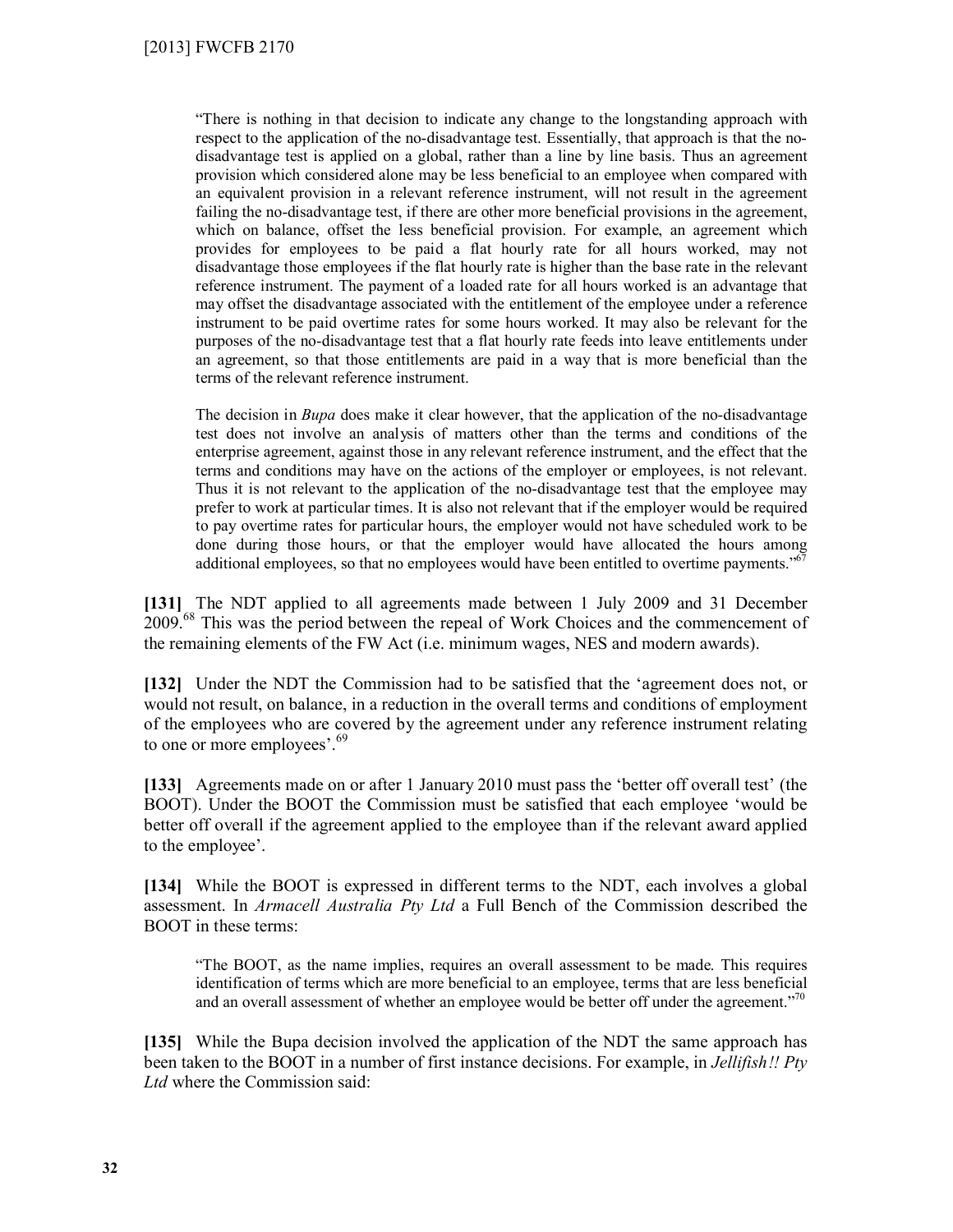"An enterprise agreement that provides for hours that would otherwise be paid at overtime rates if the employee was covered by a modern award, to be paid at a base or ordinary rate that is less than the overtime rate under the modern award, contains a provision that is less beneficial than the modern award. In order for that agreement to pass the BOOT, it is necessary for the Tribunal to be satisfied, that at the test time, the Agreement contains provisions that are more beneficial than equivalent terms in the modern award or are not conferred by the modern award, that offset those provisions that are less beneficial, so that on balance, employees are better off overall if the agreement applied to them than they would be if the modern award applied.

Thus an agreement that provides for a loaded hourly rate payable for all hours worked, may result in employees being better off overall notwithstanding that they are working some hours that would be paid at overtime rates if they were covered by a modern award. This is because the loaded rate is payable for all hours worked and not just those payable at overtime rates. There may also be a cut off point where employees work so many hours that the loaded rate ceases to result in employees being better off overall than they would be if the award applied."<sup>71</sup>

**[136]** It follows from the foregoing that on the basis of the current authorities a purported IFA which contains a preferred hours arrangement would not, of itself, result in the individual employee being better off overall. The IFA would need to contain a corresponding benefit that outweighs the detriment of the preferred hours arrangement in order to meet the requirements of the BOOT.

**[137]** To the extent that the VECCI application is seeking some general endorsement of preferred hours arrangements, we decline to give such an endorsement. As we mention later, such matters are best considered in an appropriate context, rather than in the abstract (see paragraph [158]).

**[138]** We now turn to those applications which seek to include minimum engagement periods and frequency of pay within the scope of the model flexibility term.

**[139]** A number of the employer organisations who supported the inclusion of minimum engagement periods within the scope of the model flexibility term relied on Commission decisions which provided reduced minimum engagement periods for secondary school students in the *General Retail Industry Award 2010* (the General Retail Award)<sup>72</sup> and in the *Animal Care and Veterinary Services Award 2010*<sup>73</sup> . These decisions are clearly distinguishable from the matters before us, in particular:

- $-$  the variations in those matters did not facilitate a general change to minimum engagement periods but were confined to circumstances after school on weekdays for full-time secondary school students;
- $-$  the variation to the General Retail Award was supported by evidence as to the particular circumstances pertaining to that award and the variation to the Animal Care and Veterinary Services Award was unopposed; and
- both variations incorporated a number of requirements by way of additional conditions before the reduced minimum engagement period may operate.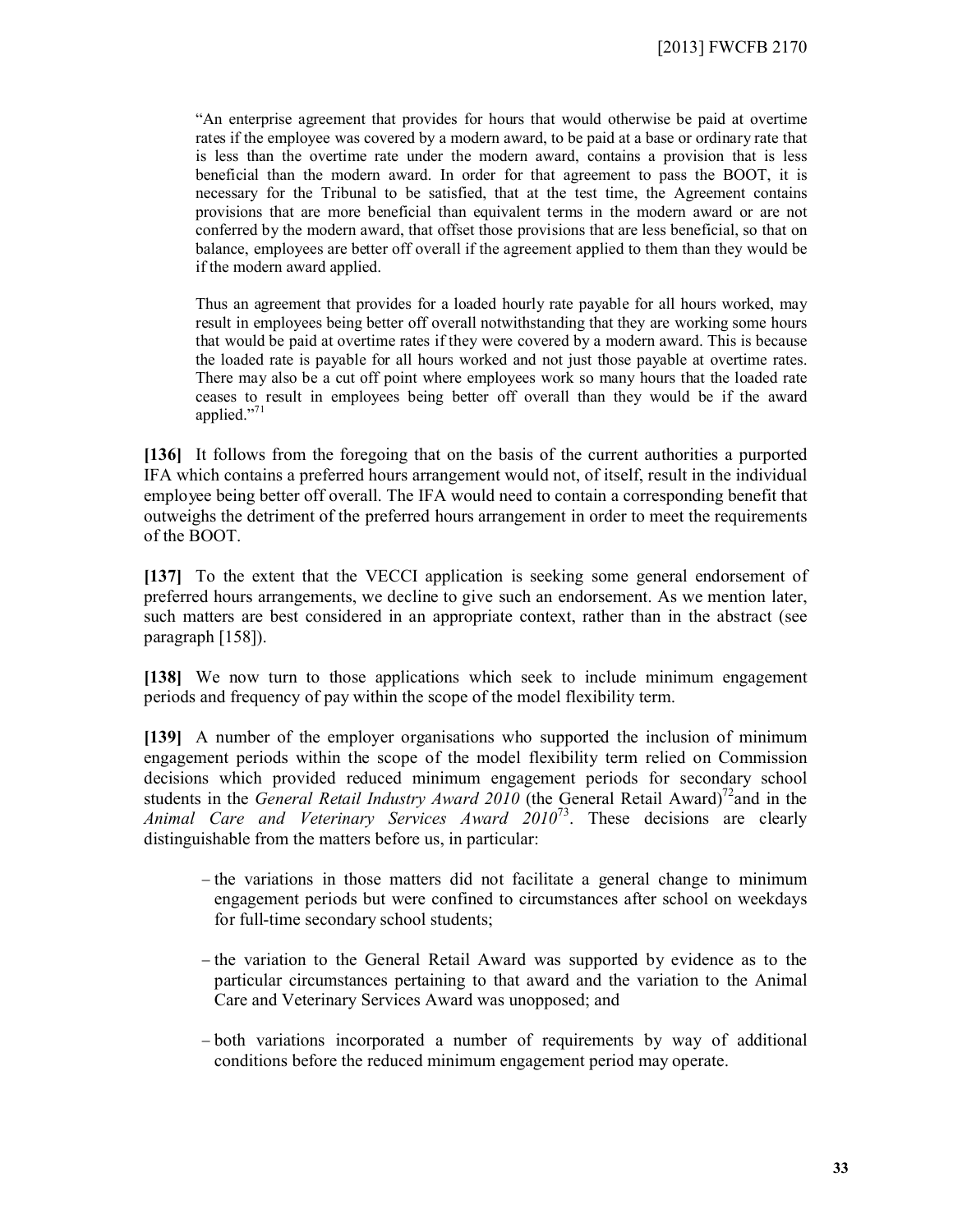**[140]** In relation to the variation to the General Retail Award referred to above it is also important to note that the Commission had earlier rejected an application to *generally* reduce the minimum engagement period.<sup>74</sup>

**[141]** We are not persuaded that it is appropriate to include 'minimum engagement periods' within the scope of the model flexibility term. As we have noted these provisions relate to minimum wages and for many employees are an important aspect of the modern award safety net. As Vice President Watson observed in Secondary School Students case:

"There is a long history of minimum engagement periods for part time and casual employees providing protection for employees from employer expectations of working short periods where the cost and inconvenience of attending the workplace outweighs the benefits received from the engagement."<sup>75</sup>

**[142]** Any variation to minimum engagement periods in modern awards should only be by application to vary the relevant modern award or by enterprise agreement. This will ensure that the variation is subject to appropriate scrutiny. It is not appropriate to permit such variations by IFAs, which are effectively self-executing. In our view, the inclusion of such terms within the scope of the model flexibility term would not be consistent with the modern awards objective.

**[143]** We now turn to the proposal to include 'frequency of payment' within the scope of the model clause.

**[144]** In support of its proposed variation the HIA says:

"[the] variation seeks to address a continual source of frustration for employers that being the mandatory requirement to pay wages on a weekly cycle under clause 31 of the Onsite Award. HIA submits that such a requirement is inflexible and unnecessarily impacts on productivity, employment costs and the regulatory burden of employers."<sup>76</sup>

**[145]** Clause 31 of the *Building and Construction General On-site Award 2010* (the On-site Award) deals with the payment of wages:

## "**31. Payment of wages**

**31.1** All wages, allowances and other monies must be paid in cash, or by cheque, bank cheque, electronic funds transfer (EFT) or similar transfer or any combination.

**31.2** An employee paid by cheque must be allowed reasonable time, as agreed between the employer and the employee, to attend the branch of the employee's bank nearest the workplace to cash cheques during working hours.

**31.3** Payments must be paid and available to the employee not later than the end of ordinary hours of work on Thursday of each working week. Where an employer made payment less frequently in compliance with a relevant award or award-based transitional instrument, prior to the making of this award on 1 January 2010, or where an employer made payment less frequently in compliance with a Division 2B State award, prior to 1 January 2011, the employer may continue to make payment at that frequency, subject to the agreement of employees and/or a majority of employees if required by the relevant award, award-based transitional instrument or Division 2B State award.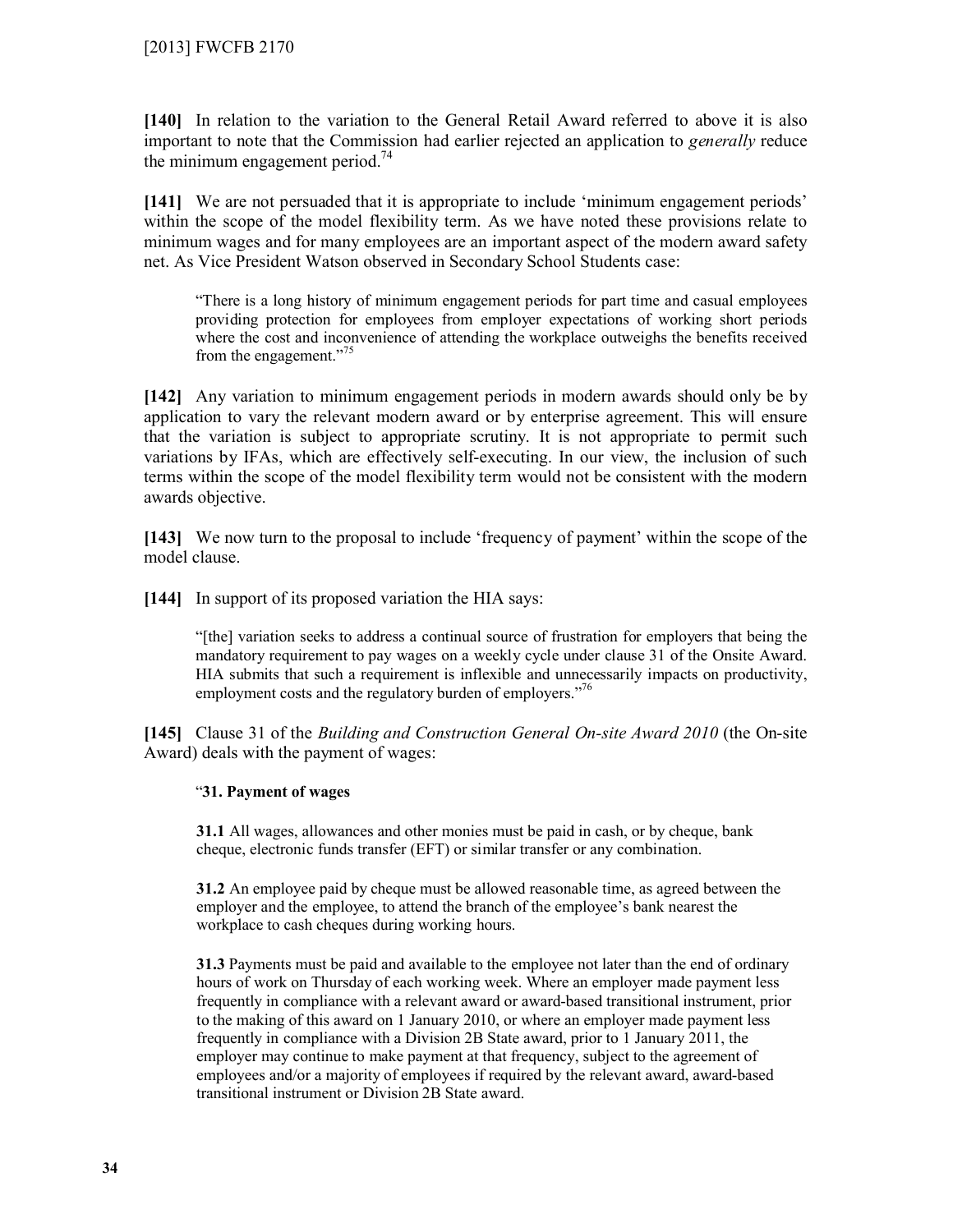**31.4** When notice is given, all monies due to the employee must be paid at the time of termination of employment. Where this is not practicable, the employer will have two working days to send monies due to the employee by registered post (or where paid by EFT the monies are transferred into the employee's account).

**31.5** If an employee is paid wages by cash or cheque and is kept waiting for their wages more than a quarter of an hour after the usual time of finishing work on pay day (for reasons other than circumstances beyond the control of the employer), the employee is to be paid at overtime rates after that quarter of an hour for the period they are kept waiting, with a minimum payment of a quarter of an hour."

**[146]** Issues in respect of frequency of payment have generally been dealt with on an award by award basis. For example in *Re Simpson Personnel Pty Ltd*<sup>77</sup> Senior Deputy President Watson rejected an application to vary clause 31 of the On-site Award to generally make provision for the payment of wages on a weekly or fortnightly basis by mutual agreement. His Honour said:

"I am not satisfied that making a determination varying the 2010 Modern Award generally, as sought by the applicant or its supporters, is necessary to achieve the modern awards objective. I am, however, satisfied that a variation permitting employers, who were availing themselves of a longer frequency of payment permitted by a relevant award or award-based transitional instrument applying to them immediately before the making of the 2010 Modern Award, to continue to do so is necessary to achieve the modern awards objective. Accordingly, I will make a determination varying the 2010 Modern Award in those more limited terms. Any broader review of clause 31 of the 2010 Modern Award should await the 4 yearly reviews of the modern awards.

The determination will vary the *Building and Construction General On-site Award 2010* by replacing the current clause 31.3 with the following:

'**31.3** Payments must be paid and available to the employee not later than the end of ordinary hours of work on Thursday of each working week. Where an employer made payment less frequently in compliance with a relevant award or award-based transitional instrument, prior to the making of this award on 1 January 2010, the employer may continue to make payment at that frequency, subject to the agreement of employees and/or a majority of employees if required by the relevant award or award-based transitional instrument.' 78

**[147]** It should be noted that this application was made outside the Transitional Review and hence s.157 of the FW Act applied. Such a variation can only be made if the Commission is 'satisfied that making the determination . . . outside the system of 4 yearly reviews of modern awards is *necessary* to achieve the modern awards objective'.

**[148]** In the context of the Transitional Review, Senior Deputy President Hamberger varied the frequency of payment provision in the *Graphic Arts, Printing and Publishing Award 2010.*<sup>79</sup> At paragraphs [25] and [26] of his decision the Senior Deputy President said:

"There are very few modern awards that require wages to be paid weekly. The great majority of awards, including those which cover a greater number of low paid employees than this award, allow at least for fortnightly pay. The manufacturing award, which covers very similar employees to those covered by the Award, provides for wages to be paid weekly or fortnightly. Where there is agreement between the employer and the majority of employees in the relevant enterprise, or with an individual employee, wages may be paid three weekly, four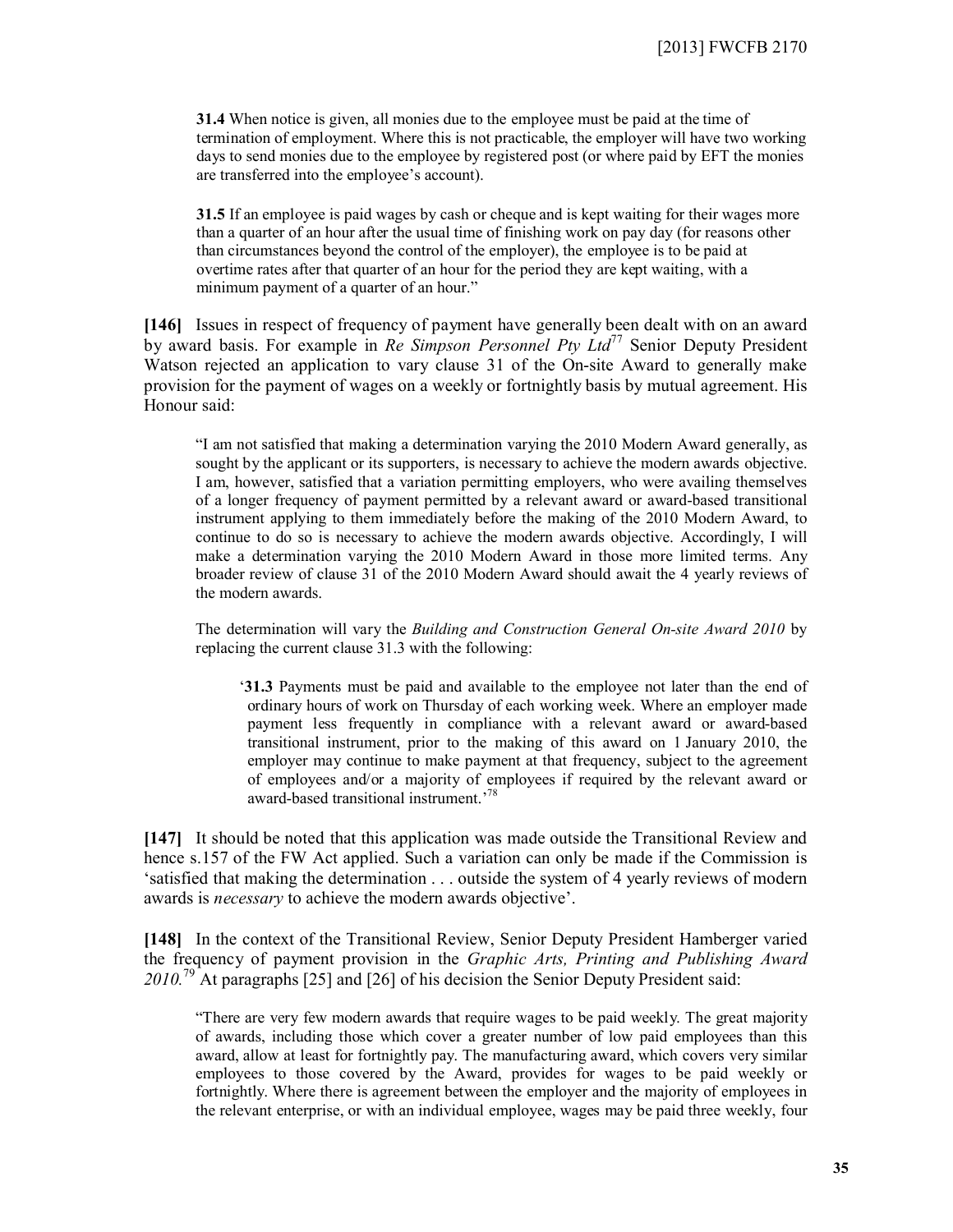weekly or monthly. I am satisfied that it is anomalous and unduly prescriptive for the Award to require that wages must be paid weekly. Varying the Award to bring it broadly into line with the manufacturing award will ensure that the Award meets the modern award objectives. In particular it is consistent with the need to promote flexible modern work practices.

Accordingly, Clause 28.1 will be deleted and replaced with a new clause:

'Wages must be paid weekly or fortnightly as determined by the employer. Wages may be paid four weekly or monthly if agreed with an individual employee.<sup>80</sup>

**[149]** In our view the issue of frequency of payment is best dealt with on an award by award basis in the context of either the Transitional Review or the 4 yearly review of modern awards. The relevant award history and the circumstances pertaining to each award are likely to vary and should be dealt with on a case by case basis. The inclusion of such a term within the scope of the model flexibility term would not be consistent with the modern awards objective.

## **3.2 Machinery matters**

**[150]** In addition to the scope of the flexibility term in modern awards the applications before us raise four issues which may be described as machinery matters:

- the operation of the 'better off overall test';
- termination provisions;
- external approval of IFAs; and
- annual review of IFAs.

## (i) *The 'better off overall test'*

**[151]** The model flexibility term provides that an IFA must 'result in the employee being better off overall than the employee would have been if no individual flexibility agreement had been agreed to' (clause 7.3(b)). Two observations may be made about this requirement.

**[152]** The first relates to the meaning of the expression 'being better off overall'. No party in the proceedings before us contended that this expression in the model flexibility term meant anything other than a reference to the BOOT. Section 193 sets out the circumstances in which an enterprise agreement passes the BOOT, relevantly:

"... if FWC is satisfied, as at the test time, that each award covered employee ... for the agreement would be better off overall if the agreement applied to the employee than if the relevant modern award applied to the employee' (s.193(1)).

**[153]** The second observation is that the employee must be "better off overall" at the time the IFA is made. In other words the requirement to meet the BOOT is not a continuing obligation over the life of the IFA. The 2008 AIRC Full Bench dealt with this issue at paragraph [180]:

"The no-disadvantage test should be applied as at the time the agreement commences to operate. We are not satisfied that the test should be continuously applied over the life of the agreement. This would add an extra process requirement to agreement-making and introduce an element of ongoing uncertainty. It is relevant to point out that the provision for termination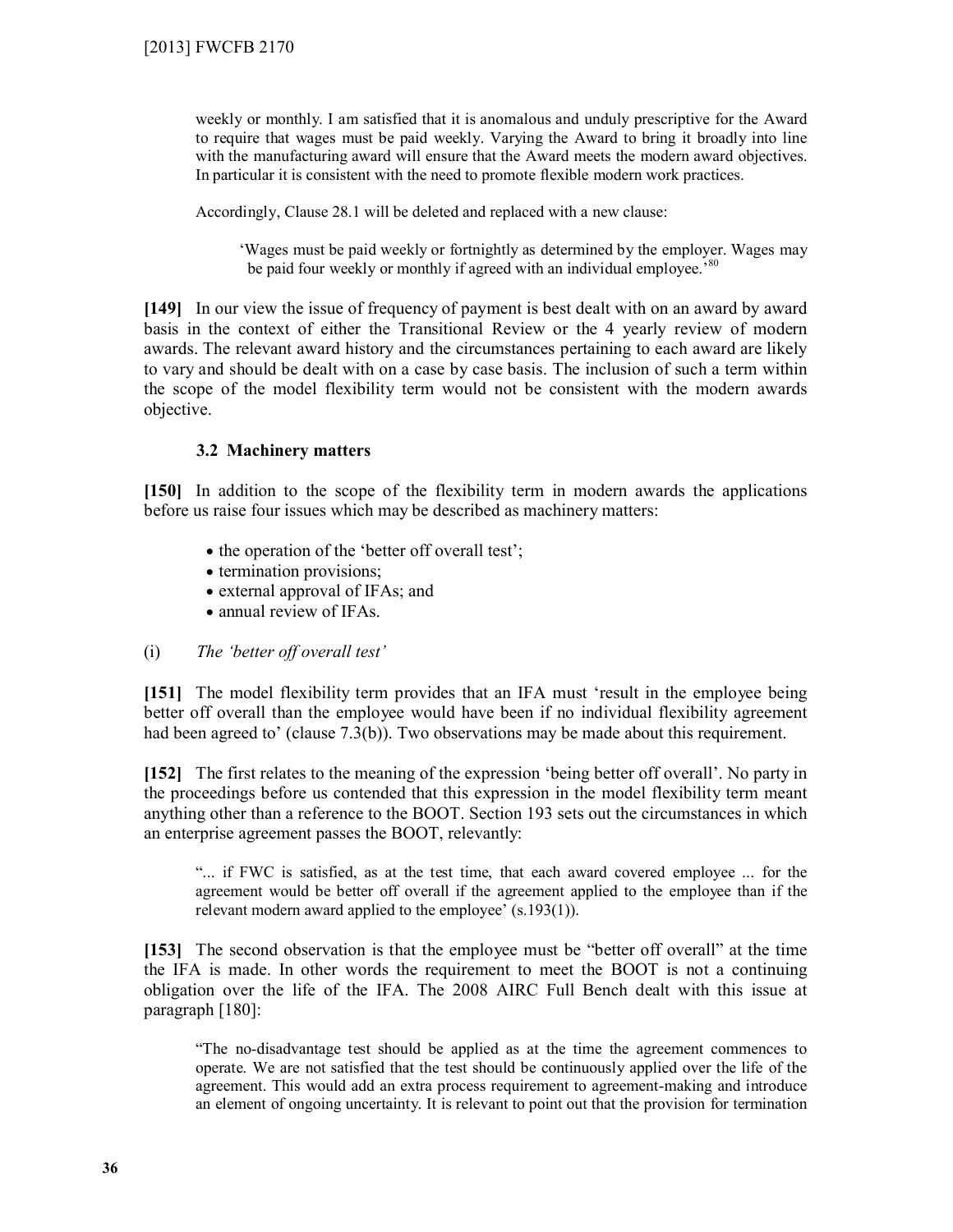on notice, which we deal with later, provides some additional protection against disadvantage arising during the life of the agreement. Some parties suggested that we should include provision for a public interest test in the model clause. We have decided not to do so because of the uncertainty which would result."

**[154]** A number of employer submissions supported varying the current model flexibility term to 'provide greater clarity on the treatment of non-monetary benefits' in the assessment of the BOOT.<sup>81</sup> In his oral submission Mr Mammone, on behalf of ACCI, pointed to some uncertainty in relation to the proper interpretation of the BOOT. $^{82}$ 

**[155]** The uncertainty referred to relates to the treatment of what are described as 'nonmonetary benefits' in the application of the BOOT. In this context reference was made to the apparent inconsistencies between the illustrative example on p.137 of the Explanatory Memorandum to the *Fair Work Bill 2009*; the *FWO Best Practice Guide 3: 'Use of individual flexibility arrangements*'; and the Bupa decision.<sup>83</sup>

**[156]** We have already referred to the Bupa decision in the context of dealing with VECCI's application to expand the scope of the model flexibility term to include the expression 'preferred hours option' (see paragraphs [126]-[136] of this decision).

**[157]** We acknowledge that there is a degree of tension between the illustrative example in the Explanatory Memorandum, the FWO Best Practice Guide and the Bupa decision (albeit that the Bupa decision dealt with the NDT, not the BOOT). But we are not persuaded that it is appropriate for us, in these proceedings, to address that issue.

**[158]** Observations about the application of the BOOT and the matters which can be taken into account in making such an assessment are best made in the context of a particular case, rather than in the abstract. Any reconsideration of the Bupa decision should be in an appropriate context, such as an application to approve an enterprise agreement, and any party seeking such a reconsideration should make application to have the matter referred to a Full Bench, pursuant to s.615A of the FW Act.

**[159]** We do, however, think that the model flexibility term should be amended to make it clear that the reference to 'the employee being better off overall' in clause 7.3(b), refers to when the IFA is made.

## (ii) *Termination provisions*

**[160]** Clause 7.8 of the model flexibility term in modern awards provides that an IFA may be terminated by consent (clause  $7.8(b)$ )<sup>84</sup> or by the employer or the individual employee giving four weeks' written notice of termination (clause 7.8(a)). The IFA ceases to operate at the end of the notice period.

**[161]** In these proceedings Greater Union and Birch, Carroll & Coyle have sought to vary clause 7.8(a) of the model flexibility term by deleting the reference to "four weeks' notice" and inserting "sixteen weeks notice." The application received general support from employer organisations and was opposed by the ACTU and the unions who made submissions in the proceedings.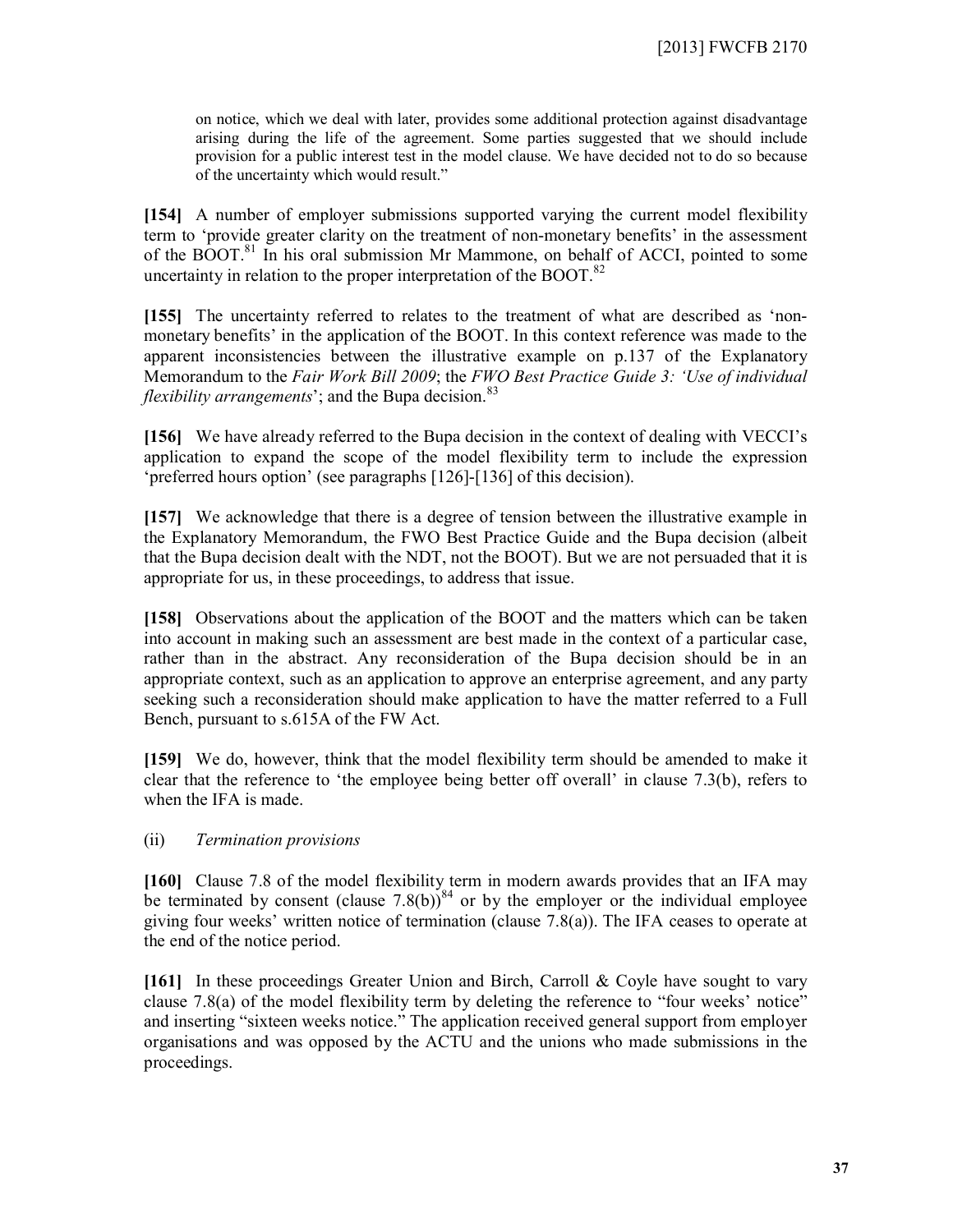**[162]** AFEI and Business SA supported the variation sought. Ai Group supported the proposition that the notice period should be extended and, in particular, supported the Review Report's recommendation that the notice period be extended to 90 days.<sup>85</sup> ABI took a similar position.<sup>86</sup> ACCI provided general support for the proposition that a period of more than 28 days should be provided before a party can unilaterally terminate an IFA, but did not proffer a view in support of any particular notice period.<sup>87</sup>

**[163]** The ACTU and a number of unions opposed any extension to the period of notice of termination.<sup>88</sup> The ACTU submitted:

"No cogent reason has been put forward to support these variations, the effect of which would be to significantly dilute a critical safeguard for employees currently contained in the model flexibility term. Nor has any persuasive evidence been presented to why the current requirement does not meet the modern awards objective."<sup>89</sup>

**[164]** The ACTU contends that the applications seeking to extend the notice of termination are reagitating an issue that was comprehensively dealt with during award modernisation and that the variations sought are inconsistent with the modern awards objective.<sup>90</sup> It is also submitted that the capacity for either party to terminate an IFA on four weeks' notice is consistent with the legislative intent with respect to how IFAs should operate, in the following respects:

- IFAs are intended to be mutually beneficial for both parties hence if an IFA no longer meets this requirement then there should be some capacity for a party to unilaterally terminate the arrangement, with notice; and
- the capacity to terminate an IFA with four weeks' notice is an important safeguard and helps prevent abuse of IFAs.
- **[165]** In relation to the last point, the ACTU advanced the following submission:

"the capacity for a party to terminate an agreement with four weeks' notice constitutes an important safeguard and helps prevent abuse of individual flexibility arrangements. This is particularly important given that the process by which agreement is reached and the content of any such agreements are generally not subject to external scrutiny. The importance of this consideration was underscored by the Full Bench of the Commission, which emphasised that the capacity of a party to terminate a flexibility agreement with four weeks' notice was also important given that the no-disadvantage test (subsequently amended to the BOOT) applies at the time the agreement commences rather than continuously over the life of the agreement:

'It is relevant to point out that the provision for termination on notice, which we deal with later, provides some additional protection against disadvantage arising during the life of the agreement.'<sup>91</sup>

Unlike collective agreements made under the FW Act, there is also no process for ensuring that the employee has genuinely agreed to enter into a flexibility arrangement. This means that all but the most egregious abuses are likely to go undetected."<sup>92</sup>

**[166]** The ACTU rejected the employer contentions that the safeguards in ss.144 and 145 sufficiently protect an employee from being disadvantaged by an IFA and did not accept the submissions to the effect that the current capacity to terminate an IFA with four weeks' notice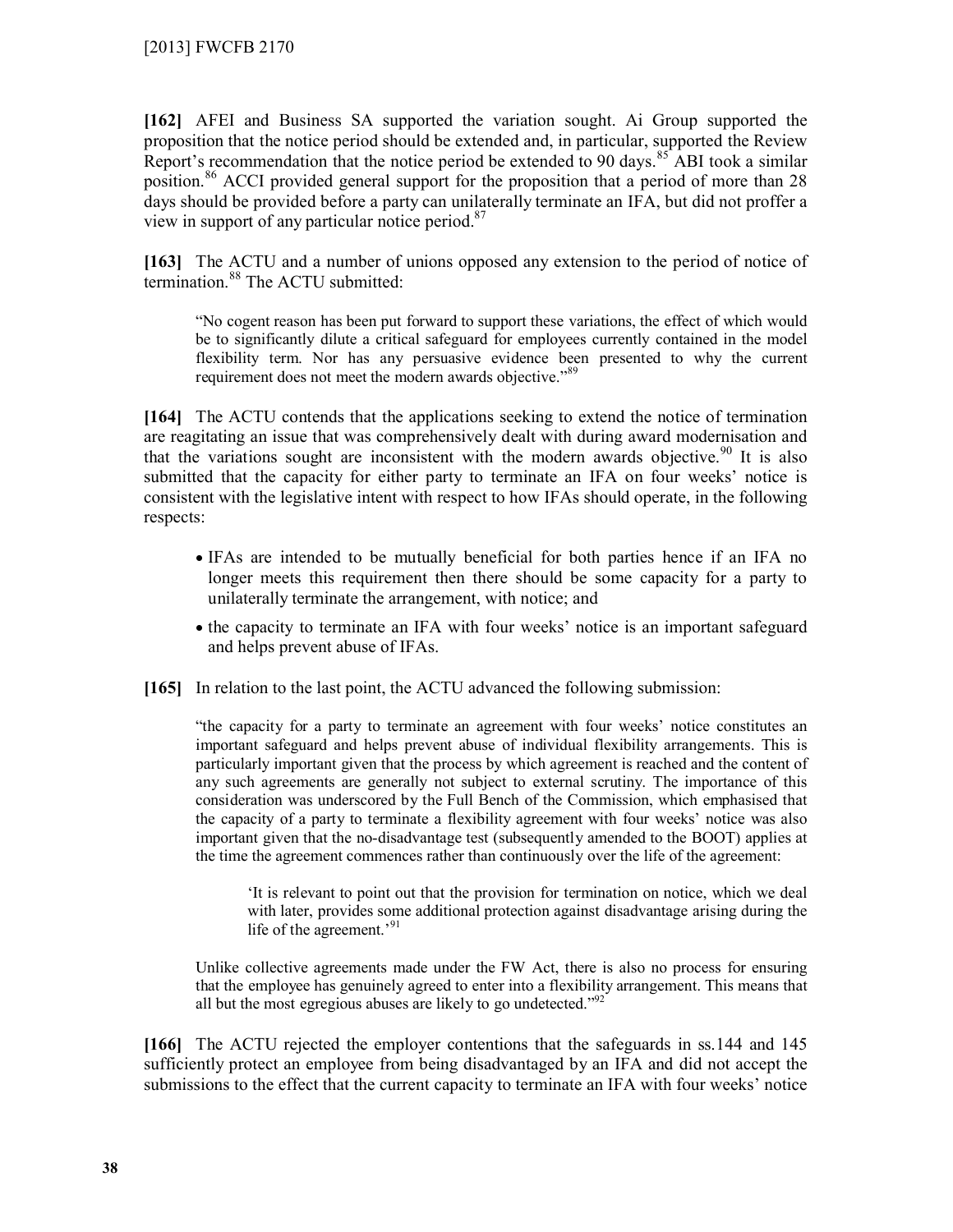provides a high level of uncertainty for employers such as to justify a variation of the model flexibility term.

**[167]** The termination provisions in the model flexibility term were determined by a Full Bench of the AIRC in June 2008 as part of the award modernisation process. We have earlier referred to aspects of that Full Bench decision. In relation to the termination provisions, the Full Bench said:

"[184] There was significant debate concerning the term or duration of flexibility agreements, how they might be brought to an end and related matters. It would not be appropriate that the model clause prescribe the duration of flexibility agreements. On the other hand it would not be right to leave these matters entirely to the parties. Unforeseen developments can render a flexibility agreement not only unacceptable to one of the parties but also substantially unfair. If that circumstance occurs the agreement ceases to be one which meets the needs of the parties. We shall provide that an agreement might be terminated at any time by agreement or by one party giving 4 weeks' notice in writing to the other. The provision for termination on notice will provide some protection for employees who through ignorance or for some other reason make an agreement which materially disadvantages them. In this way the provision will also assist in ensuring that employees are not disadvantaged by the operation of the model clause. We are conscious of employer concerns that provision for termination of the agreement on notice will lead to an unsatisfactory level of uncertainty for employers. We have balanced that consideration against the other matters to which we have just referred. Given the individual nature of the arrangements that are contemplated we do not think the problem will be too onerous. Where significant numbers of employees are involved the employer can obtain greater certainty by entering into a collective agreement should that course be a practical one."<sup>93</sup> [emphasis added]

**[168]** The emphasised parts of the above extract highlight the rationale for the decision to permit IFAs to be unilaterally terminated by giving four weeks' notice in writing.

**[169]** Those supporting a notice period of more than four weeks contend that the current notice period acts as a disincentive for employers to enter into IFAs. As ABI put it:

"The current provisions essentially mean that individual flexibility arrangements simply live on month to month only. For many employers (and employees) it is clear that the creation of such arrangements, especially if they relate to working patterns in the organisation, need to operate with greater longevity and certainty."<sup>94</sup>

**[170]** Similarly, Business SA submitted:

"The existing requirement for an employer or an employee to provide four weeks' notice to terminate an IFA does not meet the Modern Award objectives because it:

- (i) does not promote flexible work practices;
- (ii) creates an administrative and financial burden by requiring the employer to change the documentation, rearrange the organisation's operational requirements ie. staffing levels etc;
- (iii) would be of no value to both the employer and employee if the IFA arrangement was terminated in the early stages of an IFA which adds uncertainty to an employer's operational needs." 95

**[171]** The 2012 IFA Report provides little support for the contention that the four weeks' notice period acts as a disincentive for employers to enter into IFAs. As shown in Table 4.2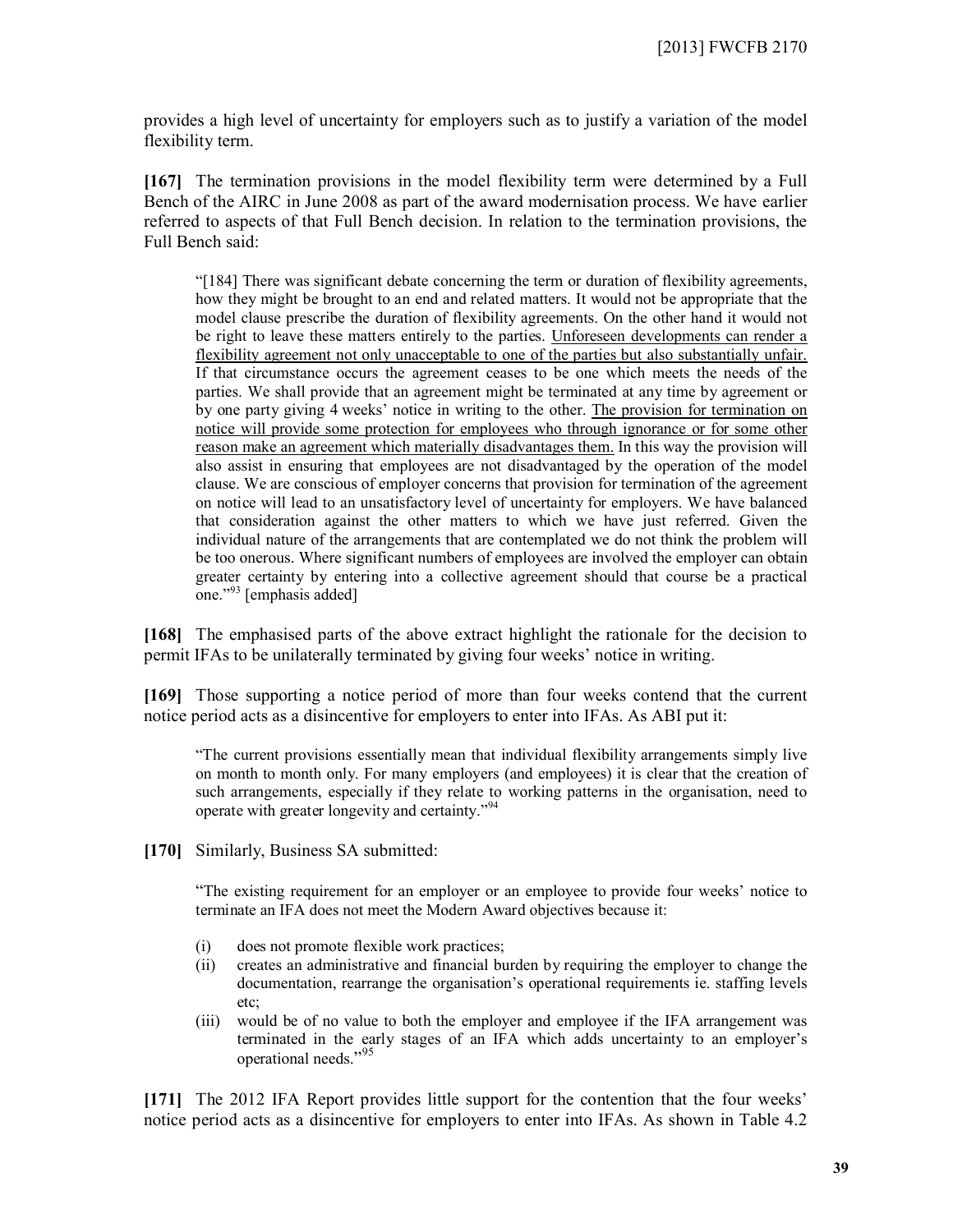(see paragraph [60] above) less than one per cent of employers who were aware of, but did not report making IFAs, cited the four weeks' notice period as the reason why they had not entered into an IFA. The most common reason, reported by just over half of employers, was that there had been no identified need to enter into an IFA. The survey data does, however, have some limitations. It does not distinguish between employers covered by enterprise agreements and those whose principal industrial instrument was a modern award. Hence, we do not know the proportion of surveyed employers who were operating under a modern award and who had an identified need, but chose not to make an IFA because it could be terminated upon four weeks' notice. However, based on the published survey data this is unlikely to be a large proportion of this group of employers.

**[172]** It is also relevant that employer organisations have consistently identified the four weeks' notice period as a disincentive to employers entering into IFAs. In addition to their submissions in these proceedings, employer organisations advanced similar contentions to the FW Act Review Panel. At page 107 of the Review Report the Panel states:

"The capacity for an employee to unilaterally terminate an IFA with 28 days notice was cited by many as a key disincentive to use IFAs."

**[173]** Further, after giving the issue extensive consideration, the Panel recommended that the four weeks' notice period be extended to 90 days.

**[174]** For our part, we accept that the provision of a longer unilateral termination notice period would provide greater certainty to the employer and individual employee parties to IFAs. A longer notice period would also reduce an existing disincentive for employers entering into IFAs.

**[175]** But these considerations need to be balanced against the factors cited by the 2008 AIRC Full Bench in support of their adoption of a four week notice period, that is:

- unforeseen developments can render an IFA unacceptable to one of the parties and substantially unfair; and
- it provides some protection for employees who through ignorance or for some other reason make an IFA which materially disadvantages them.

**[176]** Hence, while a longer notice period provides greater certainty it also reduces the ability of parties to adapt to changing circumstances, such as those identified by the 2008 AIRC Full Bench. In other words a longer notice period increases certainty but reduces flexibility.

**[177]** Nor is it any answer to say that an IFA can be terminated by consent at any time. A change in circumstances may not impact on each party in the same way. It may disadvantage one party but have a neutral effect on, or actually advantage, the other party. A change in circumstances will not always result in creating a mutual incentive to vary or terminate the IFA. In this context, it needs to be remembered that the survey data in the 2012 IFA Report suggests that reviews, modifications and terminations of modern award IFAs were initiated by employers as often as employees.

**[178]** The central issue for us is the balance between the considerations identified by the 2008 AIRC Full Bench (see paragraph [175] above), that is: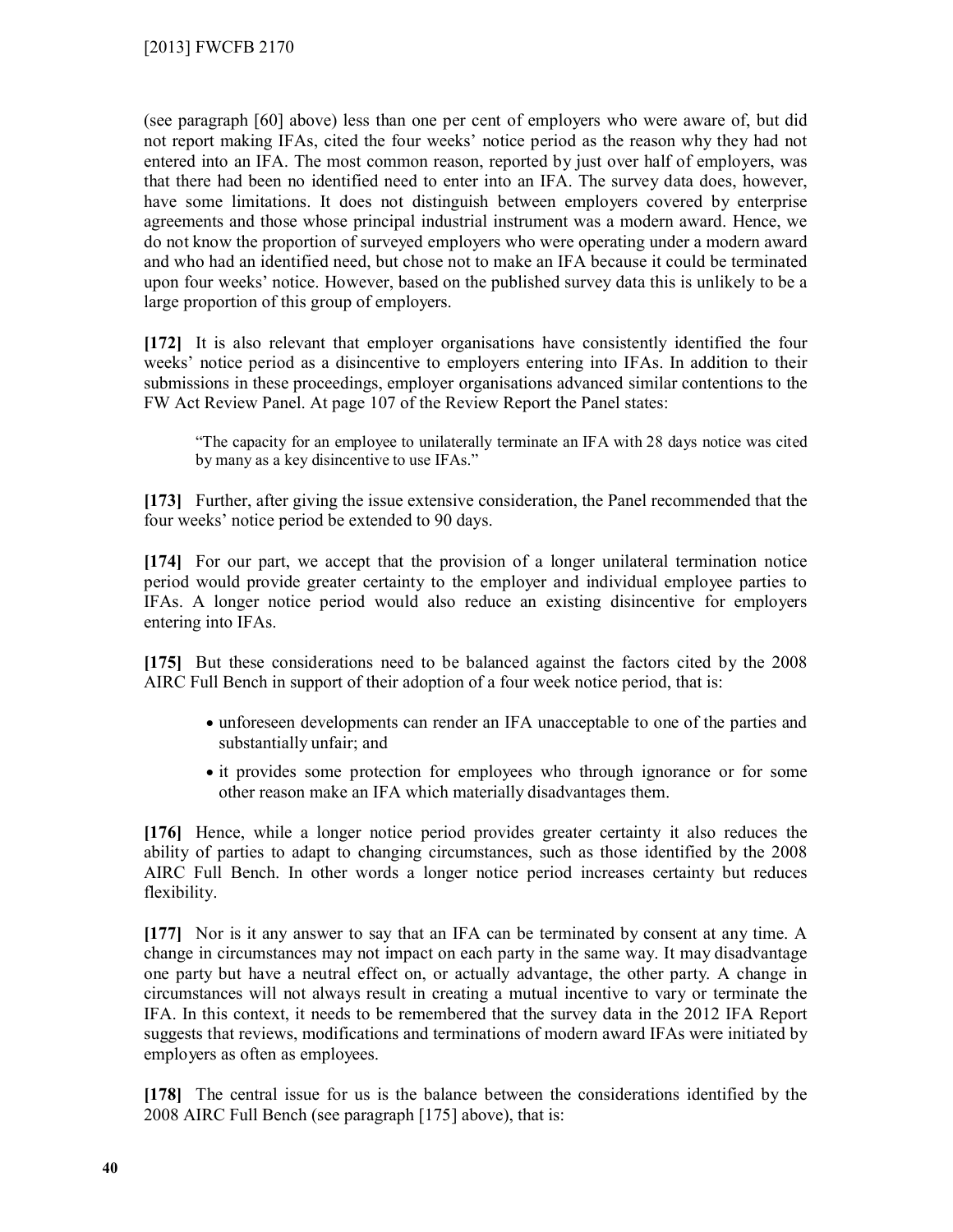- employer concerns that provision for termination on notice will lead to an unsatisfactory level of uncertainty for employers; and
- providing some protection for employees who make an agreement which materially disadvantages them.
- **[179]** Section 145 of the FW Act is also relevant in this context:

#### **145 Effect of individual flexibility arrangement that does not meet requirements of flexibility term**

*Application of this section*

- (1) This section applies if:
	- (a) an employee and employer agree to an arrangement that purports to be an individual flexibility arrangement under a flexibility term in a modern award; and
	- (b) the arrangement does not meet a requirement set out in section 144.

Note: A failure to meet such a requirement may be a contravention of a provision of Part 3-1 (which deals with general protections).

*Arrangement has effect as if it were an individual flexibility arrangement*

(2) The arrangement has effect as if it were an individual flexibility arrangement.

*Employer contravenes flexibility term in specified circumstances*

(3) If subsection 144(4) requires the employer to ensure that the arrangement meets the requirement, the employer contravenes the flexibility term of the award.

*Flexibility arrangement may be terminated by agreement or notice*

- (4) The flexibility term is taken to provide (in addition to any other means of termination of the arrangement that the term provides) that the arrangement can be terminated:
	- (a) by either the employee, or the employer, giving written notice of not more than 28 days; or
	- (b) by the employee and the employer at any time if they agree, in writing, to the termination.

**[180]** In effect s.145(4) imports a termination provision into an award flexibility term which is *in addition* to any other means of termination of an IFA that the flexibility term provides. Subsection 145(4) states that flexibility term is taken to provide that the purported IFA can be terminated by agreement or by either the employee, or the employer, giving written notice of not more than 28 days.

**[181]** As previously mentioned, s.145 was not part of the legislative framework at the time of the 2008 AIRC Full Bench decision. This legislative change constitutes a 'significant change in circumstances' within the meaning of the June 2012 Transitional Review decision. The change is significant because it provides a legislative safeguard which addresses the central rationale for the 2008 AIRC Full Bench decision. The fact that a review of the model flexibility clause was specifically contemplated by the AIRC at the time it was determined is also an important factor. These matters clearly distinguish the circumstances in these proceedings from those which applied in the Transitional Review Penalty Rates case<sup>96</sup> and the Transitional Review Public Holidays case<sup>97</sup>.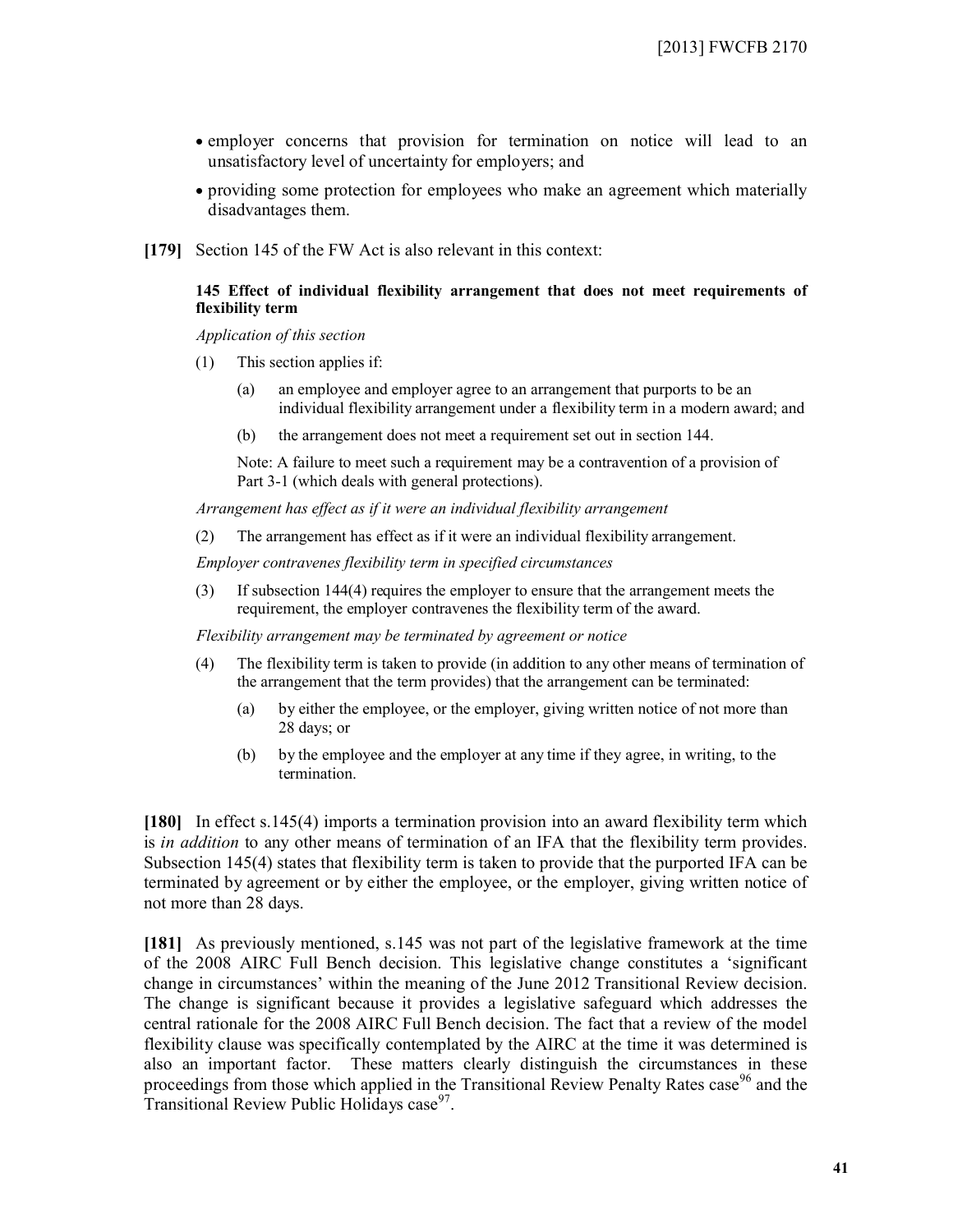**[182]** It will be recalled that one of the factors which led the AIRC Full Bench to adopt a four week notice period was that such a provision provided some protection for employees who made an IFA which materially disadvantaged them. This consideration no longer has the same force as it has now been addressed by the legislative safeguard in s.145.

**[183]** Contrary to the ACTU's submissions we are persuaded that s.145 (in conjunction with s.144) sufficiently protects an employee from being disadvantaged by an IFA.

**[184]** Section 145 only applies in the circumstances set out in s.145(1), that is, an employee and employer have agreed to an arrangement that purports to be an IFA, under a flexibility term in a modern award and the arrangement does not meet a requirement set out in s.144.

**[185]** One of the requirements in s.144 is that the IFA must result in the employee being better off overall than the employee would have been if no IFA were agreed to  $(s.144(4)(c))$ . If an employee party to a purported IFA is not better off overall then s.145(4) applies and the IFA may be unilaterally terminated in accordance with s.145(4). The same situation pertains in the event that the employee and employer have not 'genuinely agreed' to the IFA (see s.144(4)(b) or where the IFA has not been signed by the employee and employer parties (see s.144(4)(e)) or where the employer has failed to ensure that a copy of the IFA is given to the employee  $(s.144(4)(f))$ .

**[186]** We accept that s.145 does not apply in all circumstances. For example, it would not give rise to a right of termination if circumstances changed after the IFA was made such that it no longer operated to the mutual benefit of both parties. But, as we have noted earlier, this consideration needs to be balanced against the greater certainty afforded to both parties by a longer notice period.

**[187]** We are persuaded that it is appropriate to increase the period of notice specified in clause 7.8(a) of the model flexibility term. No particular rationale was advanced in support of the 16 week notice period proposed by Greater Union and Birch, Carroll & Coyle. A period of 16 weeks equates to 112 days, which is greater than the 90 day period recommended by the Panel in the Review Report. In our view it is appropriate to give effect to the Panel's recommendation. However, we think it is simpler and easier to understand and administer a notice period which is expressed in weeks rather than days. Accordingly, we propose to vary clause 7.8(a) of the model flexibility term by deleting the reference to 'four weeks' and inserting a reference to '13 weeks'. We are satisfied that such a variation has merit, will enhance the operational effectiveness of the model term and is consistent with the modern awards objective.

**[188]** In order to ensure that parties to IFAs are aware of the termination provisions in s.145(4) we will insert an appropriate note at the end of clause 7.8 of the model flexibility term.

## (iii) *External approval of IFAs*

**[189]** The model flexibility term provides that IFAs are not subject to any external approval process. Indeed clause 7.6 provides that where the individual employee concerned is 18 years of age or over: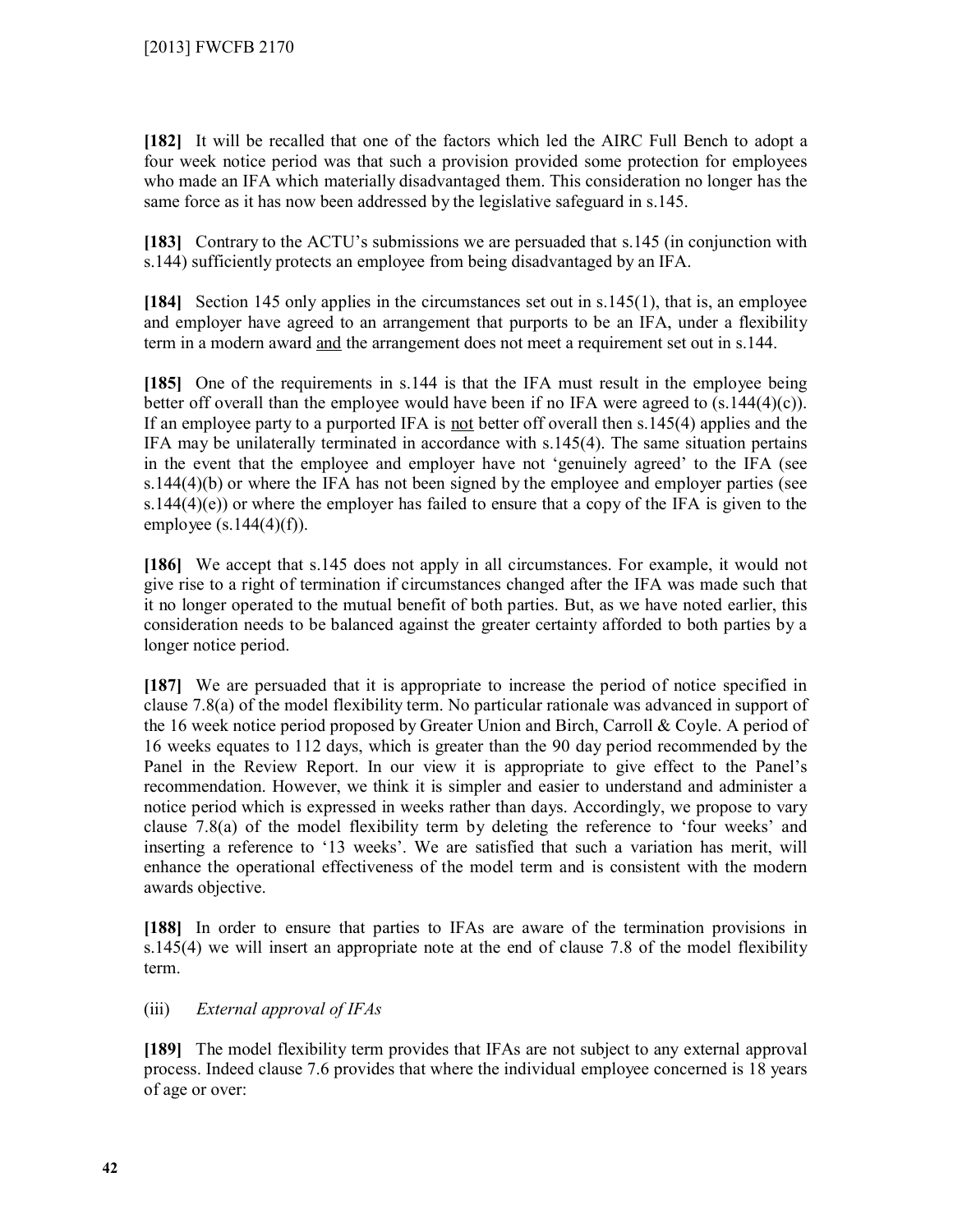"... the agreement must not require the approval or consent of a person other than the employer and the individual employee."

**[190]** Where the individual employee is under 18 years of age clause 7.4(a) provides that a parent or guardian may sign the IFA on their behalf.

**[191]** These aspects of the model terms (i.e. clauses 7.4(a) and 7.6) are now reflected in the statutory requirements for flexibility terms in modern awards. In particular, s.144(4)(e) and s.144(5) provide:

"(4) The flexibility term must:

... (e) require the employer to ensure that any individual flexibility agreement must be in writing and signed:

- (i) in all cases by the employee and the employer; and
- (ii) if the employee is under 18 by a parent or guardian of the employee; ...

(5) Except as required by subparagraph  $(4)(e)(ii)$ , the flexibility term must not require that any individual flexibility agreement agreed to by an employer and employee under the term be approved, or consented to, by another person." [emphasis added]

**[192]** The reference to 'another person' in s.144(5) includes 'a body politic or corporate as well as an individual'.<sup>98</sup> The legislative intent appears to be to prevent unions, other employees or employer associations being able to veto IFAs. Paragraph 575 of the Explanatory Memorandum to the Fair Work Bill evidences this statutory intention:

"A Flexibility term must not require that any individual flexibility arrangement be approved, or consented to, by another person (eg. the flexibility term could not require any individual flexibility agreement to be approved by a trade union or employer association) (subclause 144(5)). This subclause operates subject to subparagraph  $(4)(e)(ii)$  which requires a flexibility arrangement to be signed by a parent or guardian of an employee who is under 18."

**[193]** In determining the model term the 2008 AIRC Full Bench gave consideration to the insertion of additional process or approval requirements:

"[185] A number of suggestions were made for the provision of guidance of various kinds to parties to proposed agreements. These suggestions included the provision of information about award rights and obligations and the negotiation and operation of flexibility agreements either through a letter, a fact sheet or a code of conduct. Some suggestions involved procedural requirements relating to the bargaining process, such as a requirement to bargain in good faith. We are reluctant to include process requirements in the clause unless it is strictly necessary to do so because such requirements can unnecessarily complicate what should be a relatively simple and informal negotiation. Nevertheless there is merit in many of these suggestions. While we do not intend to make any provision in the model clause, we encourage the major employer and union parties to jointly give consideration to the development of such material. An agreed best practice guide to the negotiation of individual flexibility agreements, for example, would be highly desirable. In due course the appropriate statutory body might also provide relevant information of a similar kind so that parties would have ready access to information and advice about agreement-making under individual flexibility provisions in modern awards.

[186] Another suggestion was that the Commission might give a private ruling or advice as to whether a proposed agreement complied with the model clause. As we understand the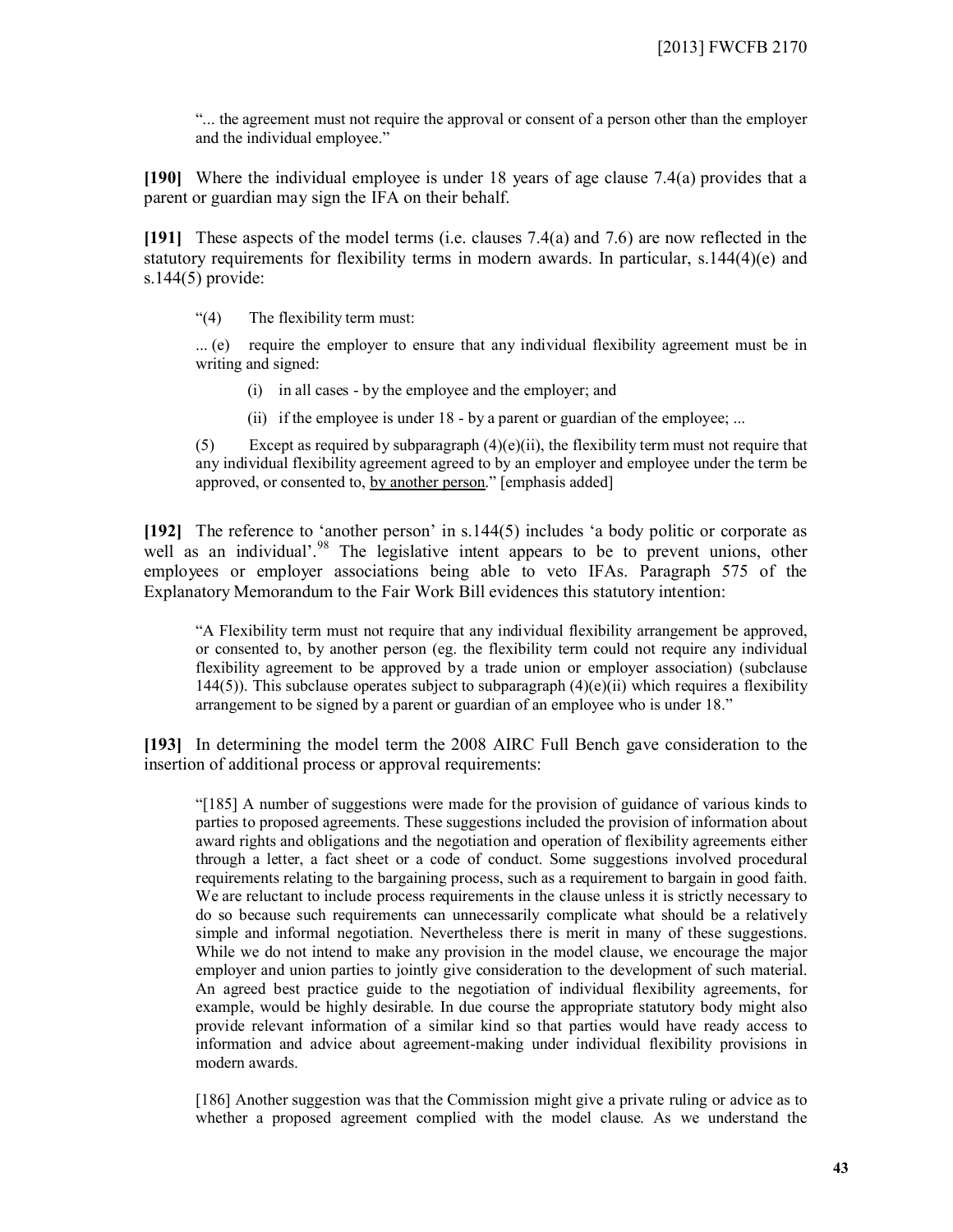proposal it would give parties comfort that a particular agreement did not disadvantage the individual employee concerned. We think this approach also has merit, provided it were to operate on a voluntary basis. But we do not think we should include this matter in the model clause. This is because of the uncertainty, mentioned earlier, about the legislative context in which the model clause will operate. No doubt the matter could be reconsidered at some future time." $99$ 

**[194]** The approval process relating to IFAs was also addressed in the Review Report in which the Panel said:

"Some parties proposed a registration or approval system with FWA or the FWO, either compulsory or optional, to provide certainty that a proposed IFA would not be considered invalid in future. Some unions also proposed that IFAs should be registered with or recorded by FWA including for the purpose of allowing data as to their use and abuse, and to allow an objective assessment to inform stakeholders of their efficacy and areas of concern. The Australian National Retailers' Association (ANRA), in its supplementary submission, suggested a proper analysis would need to be conducted to determine whether FWA has the capacity to take on this massive administrative task ...

The Panel believes that to create a greater opportunity for employers and employees to make individual flexibility arrangements while ensuring adequate and appropriate protection for the employer and the employee the following should be done:

...

- Employers should be required to notify the FWO in writing of any IFA entered into at the time this occurs, providing particulars of the name of the employee, the date of entry and the relevant award or enterprise agreement. The notification could be by email. This would enable the FWO to investigate, as and when required at its absolute discretion, whether the opportunity afforded by the FW Act to make these arrangements was being abused by a particular employer or employers in a particular industry. Notification would have the additional benefit of providing data about the incidence of IFAs. It would be desirable for the FWO to maintain an electronic database of these notifications.
- An employer should have a statutory defence to any claim for underpayment and penalties made after entering into an IFA, namely that the employer had notified the FWO, believed the arrangement satisfied the statutory preconditions (including the BOOT) and there was a reasonable basis for this belief."<sup>100</sup>

**[195]** The Panel's observations find expression in recommendations 10 and 11 of the Review Report, set out at paragraph [48] above. The Panel did not recommend that IFAs be approved by the FWA (now the Fair Work Commission).

**[196]** Application AM2012/204 by the Accommodation Association of Australia (the AAA) seeks to amend the model term by deleting clause 7.6 in its entirety and replacing it with a provision in the following terms:

"7.6 In addition and separate to any consent required as provided in clause 7.4, if the employer and the employee reach agreement in accordance with this clause 7, then they will submit the agreement to Fair Work Australia or the Fair Work Ombudsman for approval which is the only other body or person whose approval to the agreement is required."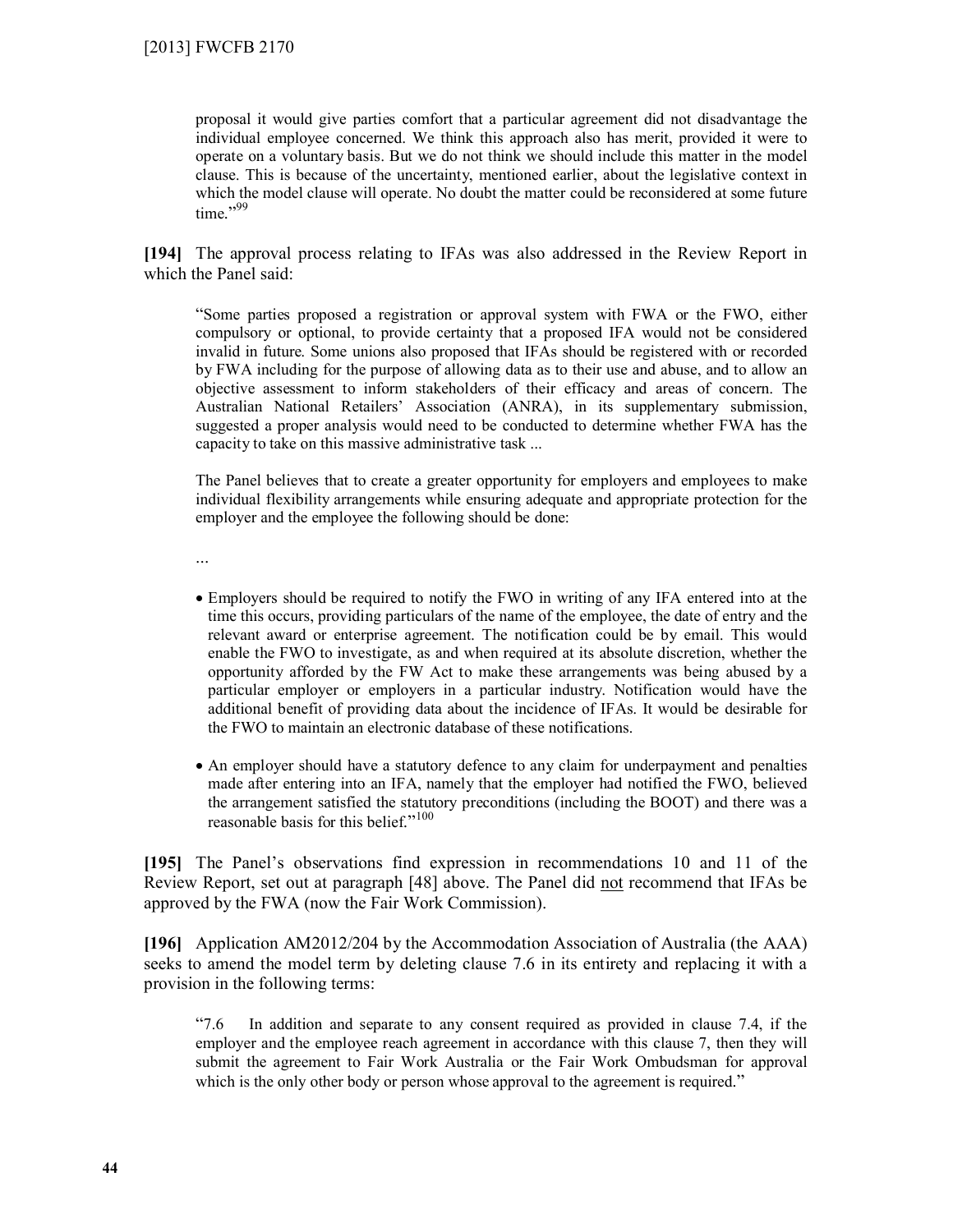**[197]** The AAA did not advance any written submissions in support of its proposal, nor did it attend the oral hearing on 27 March 2013. In its application, the AAA simply asserts that the variation is sought as its members have been reluctant to use IFAs on the basis that they may inadvertently breach the award by entering into IFAs which do not pass the better off overall test.

**[198]** No participant in these proceedings advanced any submissions in support of the AAA proposed variation. A number of organisations opposed the AAA's application. In its written submission Business SA submits that the variation should be rejected, for the following reasons:

"3.1.9 The substance of AAA's variation is to prescribe that an IFA be approved by an external authority has already been dealt with by the Full Bench. However, no cogent reasons have been provided why the Decision by the Full Bench, [2009] AIRCFB 345, finalising the Award Flexibility Clause should be departed from.

3.1.10 There is no evidence that the current wording of the clause is the result of an anomaly or technical error for the purposes of item 6(2)(b) of Schedule 5, Part 2 of the *Fair Work (Transitional Provisions and Consequential Amendments) Act 2009.*

3.1.11 Nor is there any evidence that the variation is necessary to achieve the Modern Awards objective in section 134(1). While AAA in their application refers to aspects of the Modern Awards objective in  $134(1)$  (f), (g) and (h) it is unclear to what extent these aspects have any relevance to this variation.

3.1.12 Business SA submit that the variation sought by AAA would be contrary to the Modern Awards objective as it would impose a heavier regulatory burden on employers with corresponding compliance costs. In addition, no evidence has been provided by AAA to demonstrate that the award flexibility provision in its current form fails to achieve the Modern Awards objective."<sup>101</sup>

**[199]** Ai Group and ACCI also opposed the AAA's application. In her oral submission Ms Vaccaro, on behalf of Ai Group, submitted that the primary reason the application was opposed was because it would 'impose an onerous regulatory burden that was never intended to be there'.<sup>102</sup> Ms Vaccaro also submitted:

"Firstly if we focus on the Accommodation Association of Australia, so the one about approval processes. The Australian Industrial Relations Commission when developing the flexibility term looked at this issue and decided against it on the basis that it would impose too much regulatory burden and they also identified that. I think at the time it was a no disadvantage test and employees would be protected by the no disadvantage test. Also if employees do have concerns about IFAs and whether their agreement does meet the better off overall test, there is always that option to contact either their union or go to the FWO and if that IFA is invalid it can be acted upon and the issues can be rectified in that way."<sup>103</sup>

**[200]** ACCI also opposed AAA's application and in the course of oral submissions Mr Mammone, on behalf of ACCI, submitted that the application was contrary to the modern awards objective.<sup>104</sup>

**[201]** We have decided to reject the AAA's application. No substantive argument has been advanced in support of the variation proposed and, in our view, the application lacks merit and would increase the regulatory burden on business, contrary to the modern awards objective (see s.134(1)(f)).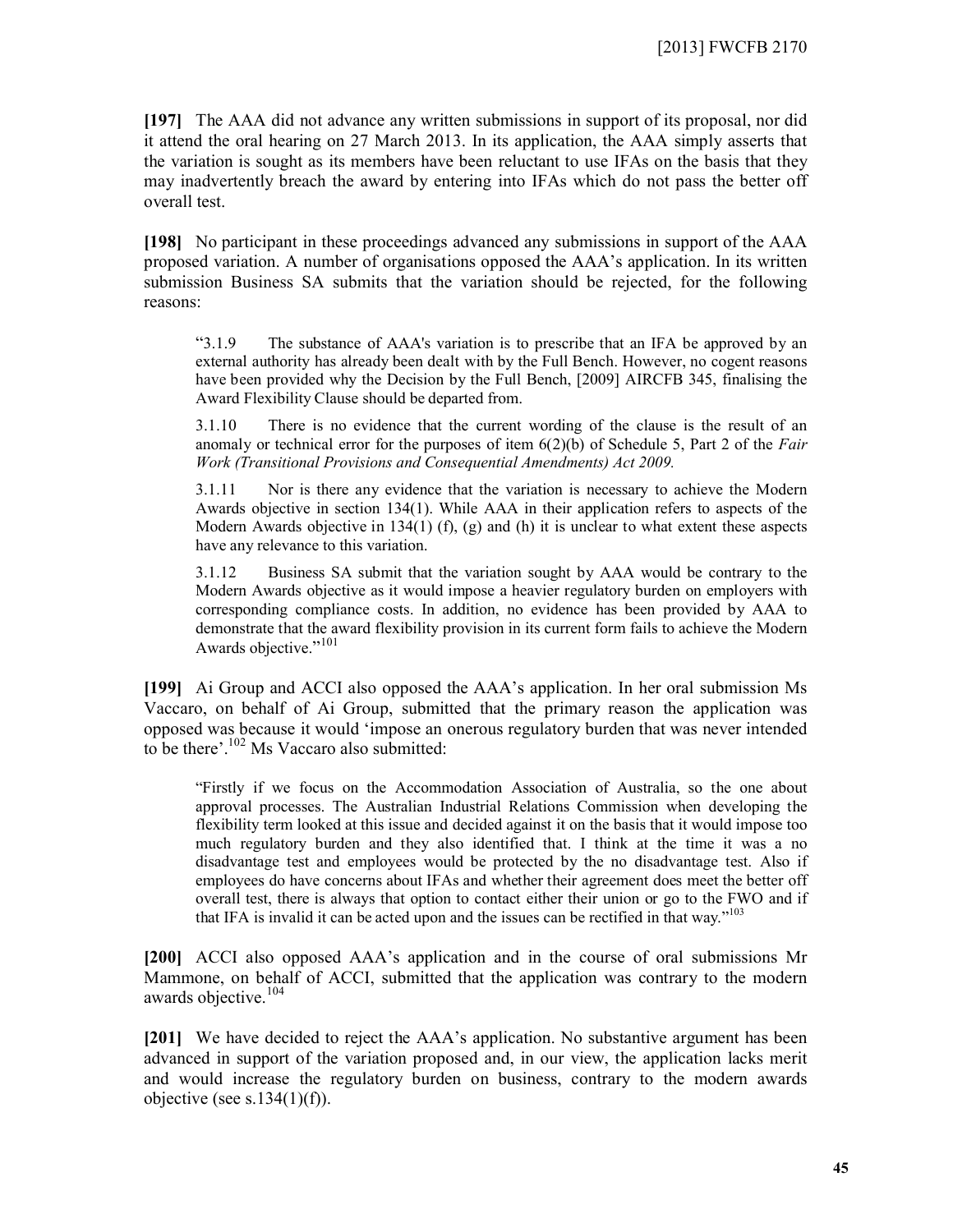**[202]** We also note that there is a real question as to whether such a variation would be compatible with the legislative intent of s.144(5).

## (iv) *Annual review of IFAs*

**[203]** In application AM2012/287 Hair and Beauty Australia seeks to amend the model term by adding an additional paragraph, as follows:

"7.10 The employer will be responsible to conduct an annual review of the terms of the Individual Flexibility Agreement in line with the Annual Wage Review and changes in the Award in order to ensure that the individual remains better off overall under the agreement in relation to the employee's terms and conditions of employment in comparison to that of the Award."

**[204]** Hair and Beauty Australia did not advance any written submissions in support of its proposal, nor did it attend the oral hearing on 27 March 2013.

**[205]** No participant in these proceedings advanced any submissions in support of this proposal and a number of organisations submitted that the variation proposed should be rejected.<sup>105</sup> ACCI and Ai Group opposed the variation on essentially the same grounds as they opposed the external approval process proposed in AM2012/204 (see paragraphs [199]-[200] above). In its submission opposing the application the ACTU noted<sup>106</sup> that the 2008 AIRC Full Bench decision rejected submissions to the effect that IFAs should be subject to a no disadvantage test on an ongoing basis because such a provision would 'add an extra process requirement to agreement making and introduce an element of ongoing uncertainty'.<sup>107</sup>

**[206]** We have decided to reject the application by Hair and Beauty Australia. No argument has been advanced in support of the variation proposed and in our view the application lacks merit and would increase the regulatory burden on business, contrary to the modern awards objective (see s.134(1)(f)).

## **4. CONCLUSION**

**[207]** As previously mentioned, s.145 was not part of the legislative framework at the time of the 2008 AIRC Full Bench decision. This legislative change constitutes a 'significant change in circumstances' within the meaning of the June 2012 Transitional Review decision. The fact that a review of the model flexibility clause was specifically contemplated by the AIRC at the time it was determined is also an important factor. These matters clearly distinguish the circumstances in these proceedings from those which applied in the Transitional Review Penalty Rates case<sup>108</sup> and the Transitional Review Public Holidays  $case<sup>109</sup>$ .

**[208]** The model flexibility term will be varied in the following respects:

- $\bullet$  insert the words 'at the time the agreement is made' into clause 7.3(b)
- delete 'four weeks' from clause 7.8(a) and insert '13 weeks'
- insert a note at the end of clause 7.8: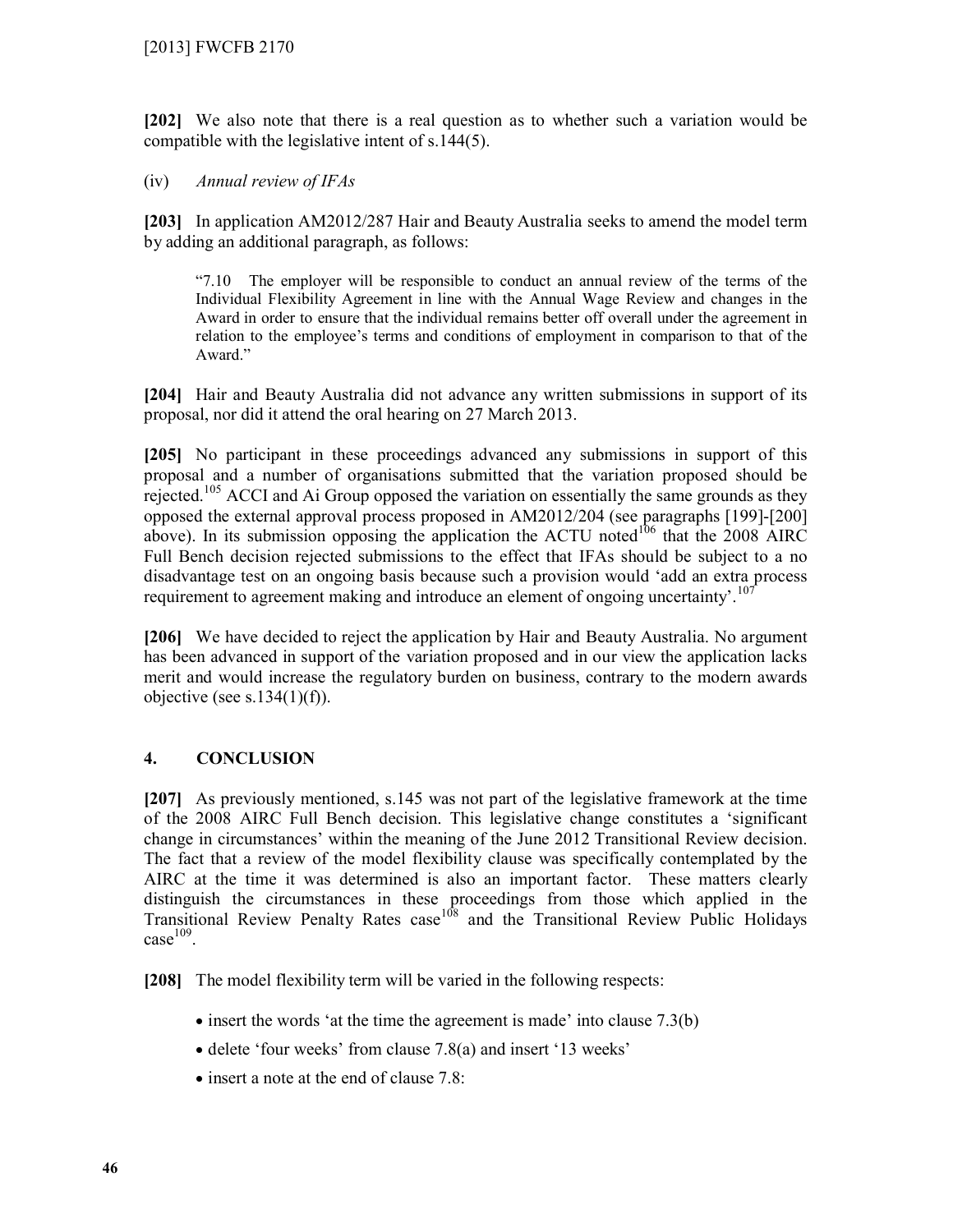Note: If any of the requirements of s.144(4), which are reflected in the requirements of this clause, are not met then the agreement may be terminated by either the employee or the employer, giving written notice of not more than 28 days (see s.145 of the *Fair Work Act 2009* (Cth)).

**[209]** In addition to these variations one further variation is proposed in order to improve the level of compliance with the requirements of the model flexibility term. As we have mentioned the evidence suggests that a significant proportion of IFAs are entered into before the individual employee has commenced employment, contrary to the intent of the model flexibility term and the FW Act (see paragraph [73]-[77] above). To address this issue we propose to insert the following words at the end of clause 7.2:

'An agreement under this clause can only be entered into after the individual employee has commenced employment with the employer.'

**[210]** The proposed new model flexibility term is set out below, with the variations highlighted: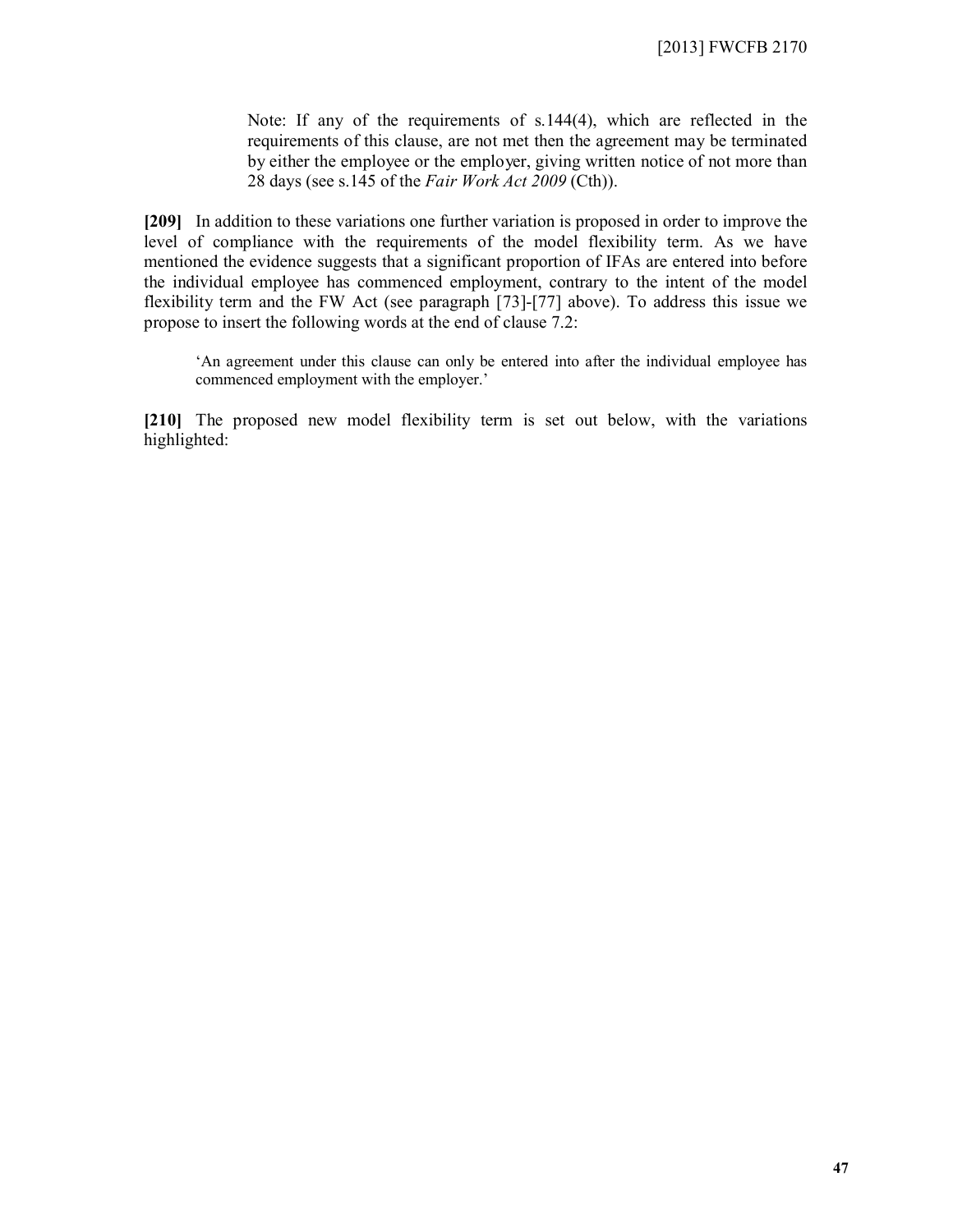## **7. Award flexibility**

| 7.1 | Notwithstanding any other provision of this award, an employer and an individual employee |
|-----|-------------------------------------------------------------------------------------------|
|     | may agree to vary the application of certain terms of this award to meet the genuine      |
|     | individual needs of the employer and the individual employee. The terms the employer and  |
|     | the individual employee may agree to vary the application of are those concerning:        |

**(a)** arrangements for when work is performed as set out in:

[*particular award clauses to be specified on an award-by-award basis on application by an interested party*];

- **(b)** overtime rates;
- **(c)** penalty rates;
- **(d)** allowances; and
- **(e)** leave loading.
- **7.2** The employer and the individual employee must have genuinely made the agreement without coercion or duress. An agreement under this clause can only be entered into after the individual employee has commenced employment with the employer.
- **7.3** The agreement between the employer and the individual employee must:

**(a)** be confined to a variation in the application of one or more of the terms listed in clause 7.1; and

**(b)** result in the employee being better off overall at the time the agreement is made than the employee would have been if no individual flexibility agreement had been agreed to.

**7.4** The agreement between the employer and the individual employee must also:

**(a)** be in writing, name the parties to the agreement and be signed by the employer and the individual employee and, if the employee is under 18 years of age, the employee's parent or guardian;

**(b)** state each term of this award that the employer and the individual employee have agreed to vary;

**(c)** detail how the application of each term has been varied by agreement between the employer and the individual employee;

**(d)** detail how the agreement results in the individual employee being better off overall in relation to the individual employee's terms and conditions of employment; and

- **(e)** state the date the agreement commences to operate.
- **7.5** The employer must give the individual employee a copy of the agreement and keep the agreement as a time and wages record.
- **7.6** Except as provided in clause 7.4(a) the agreement must not require the approval or consent of a person other than the employer and the individual employee.
- **7.7** An employer seeking to enter into an agreement must provide a written proposal to the employee. Where the employee's understanding of written English is limited the employer must take measures, including translation into an appropriate language, to ensure the employee understands the proposal.
- **7.8** The agreement may be terminated:

**(a)** by the employer or the individual employee giving four weeks' 13 weeks' notice of termination, in writing, to the other party and the agreement ceasing to operate at the end of the notice period; or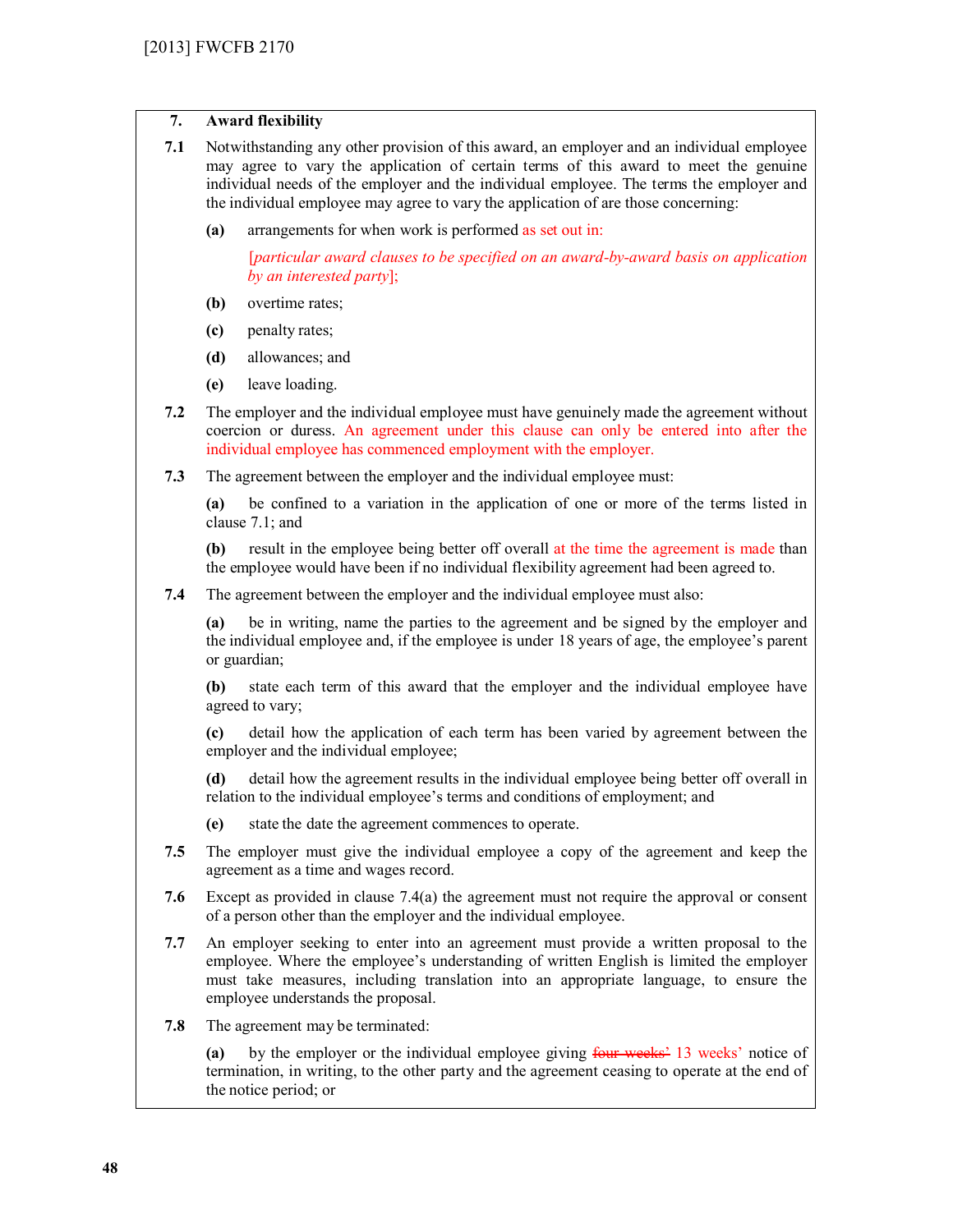**(b)** at any time, by written agreement between the employer and the individual employee.

Note: If any of the requirements of s.144(4), which are reflected in the requirements of this clause, are not met then the agreement may be terminated by either the employee or the employer, giving written notice of not more than 28 days (see s.145 of the *Fair Work Act 2009* (Cth)).

**7.9** The right to make an agreement pursuant to this clause is in addition to, and is not intended to otherwise affect, any provision for an agreement between an employer and an individual employee contained in any other term of this award.

**[211]** The variations proposed are necessary to remedy the issues identified in the Transitional Review and to ensure that the model award flexibility term and modern awards are operating effectively, without anomalies or technical problems arising from the award modernisation process. We are also satisfied that the variations proposed are 'necessary' (within the meaning of s.138) to achieve the modern awards objective and will ensure that modern awards provide a fair and relevant minimum safety net of terms and conditions having regard to the matters set out at paragraphs  $134(1)(a)$ -(h). In particular, the variations proposed will provide flexible modern work practices and reduce regulatory burden while taking into account the needs of the low paid and making the model flexibility term simpler and easier to understand.

**[212]** The determinations giving effect to our decision will be settled by Senior Deputy President Watson, with recourse to the Full Bench if necessary. After the Full Bench dealing with the annual leave aspects of the model award flexibility term has decided the applications before it, a statement will be issued setting out the process of implementing our decision (and the decision of the Annual Leave Full Bench insofar as it deals with the model award flexibility term) in all modern awards.

## PRESIDENT

*Appearances*:

*S. McIvor* for Australian Business Industrial.

*B. Tkalcevic* for the Australian Council of Trade Unions.

*D. Mammone* for the Australian Chamber of Commerce and Industry and for the Australian Federation of Employers and Industries.

*G. Vaccaro* for the Australian Industry Group.

*J. Nucifora* for the Australian Municipal, Administrative, Clerical and Services Union.

*Z. Angus* for The Australian Workers' Union.

*G. Starr and J. Moriarty* for the Automotive, Food, Metals, Engineering, Printing and Kindred Industries Union

*H. Wallgren and E. West* for the SA Employers' Chamber of Commerce and Industry Inc t/as Business SA.

*A. Borg* for the Construction, Forestry, Mining and Energy Union.

*M. Adler* for the Housing Industry Association.

*S. Kraemer* for The Master Plumbers' and Mechanical Services Association of Australia.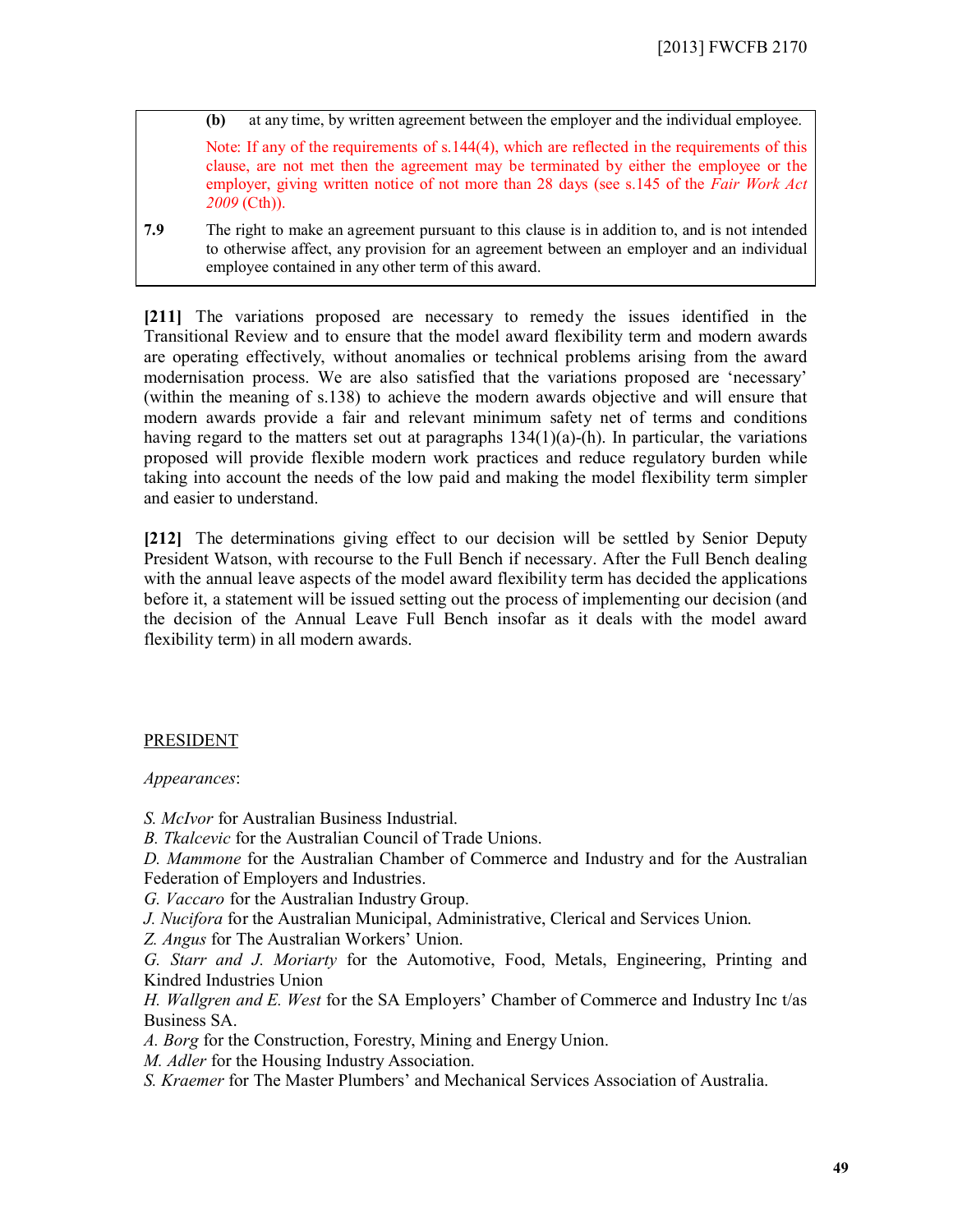*K. Yu* for The Master Plumbers and Mechanical Contractors Association of New South Wales.

*S. Elliffe* for the National Retailers Association.

*D. De Martino* for the Shop, Distributive and Allied Employees Association.

*N. Barkatsas* for the Victorian Employers' Chamber of Commerce and Industry.

## *Hearing details:*

Before Justice Ross: 2013. Melbourne, Sydney, Brisbane, Canberra, Adelaide (video hearing): 31 January.

Before the Full Bench: 2013. Melbourne, Sydney and Adelaide (video hearing): 27 March.

#### *Final written submissions:*

Australian Council of Trade Unions and Shop, Distributive and Allied Employees' Association, 5 April 2013.

 $\overline{a}$ 

<sup>&</sup>lt;sup>1</sup> [2012] FWAFB 5600.

<sup>&</sup>lt;sup>2</sup> Other than modern enterprise awards and State reference public sector modern awards.

<sup>&</sup>lt;sup>3</sup> Being the second anniversary of the Fair Work (Safety Net Provisions) Act commencement day.

<sup>4</sup> [2013] FWCFB 580.

 $<sup>5</sup>$  Ibid at paragraph [12], adopting the formulation from the review of the Oil Refining and Manufacturing Award 2010 [2012]</sup> FWA 7212 at [20].

<sup>6</sup> [2012] FWAFB 5600 at paragraph [99].

<sup>7</sup> The original award modernisation request under s.576C(1) of the *Workplace Relations Act 1996* was made on 28 March 2008 and was varied on a number of occasions. A consolidated version of the Request is available from the FWC website.

<sup>8</sup> [2008] AIRC 387.

<sup>&</sup>lt;sup>9</sup> [2008] AIRCFB 550.

<sup>10</sup> [2008] AIRCFB 550.

 $11$  [2008] AIRCFB 550 at paragraphs 183-186.

<sup>12</sup> [2008] AIRCFB 717.

<sup>13</sup> [2008] AIRCFB 1000 at paragraph 35.

<sup>14</sup> [2009] AIRCFB 345 at paragraph 8.

<sup>&</sup>lt;sup>15</sup> [2008] AIRCFB 550 at 192.

<sup>16</sup> Section 3 of the *Fair Work Act 2009.*

<sup>17</sup> Stewart A. (1992), '*Procedural Flexibility, Enterprise Bargaining and the Future of Arbitral Regulation*' 5 AJLL 101 at 102.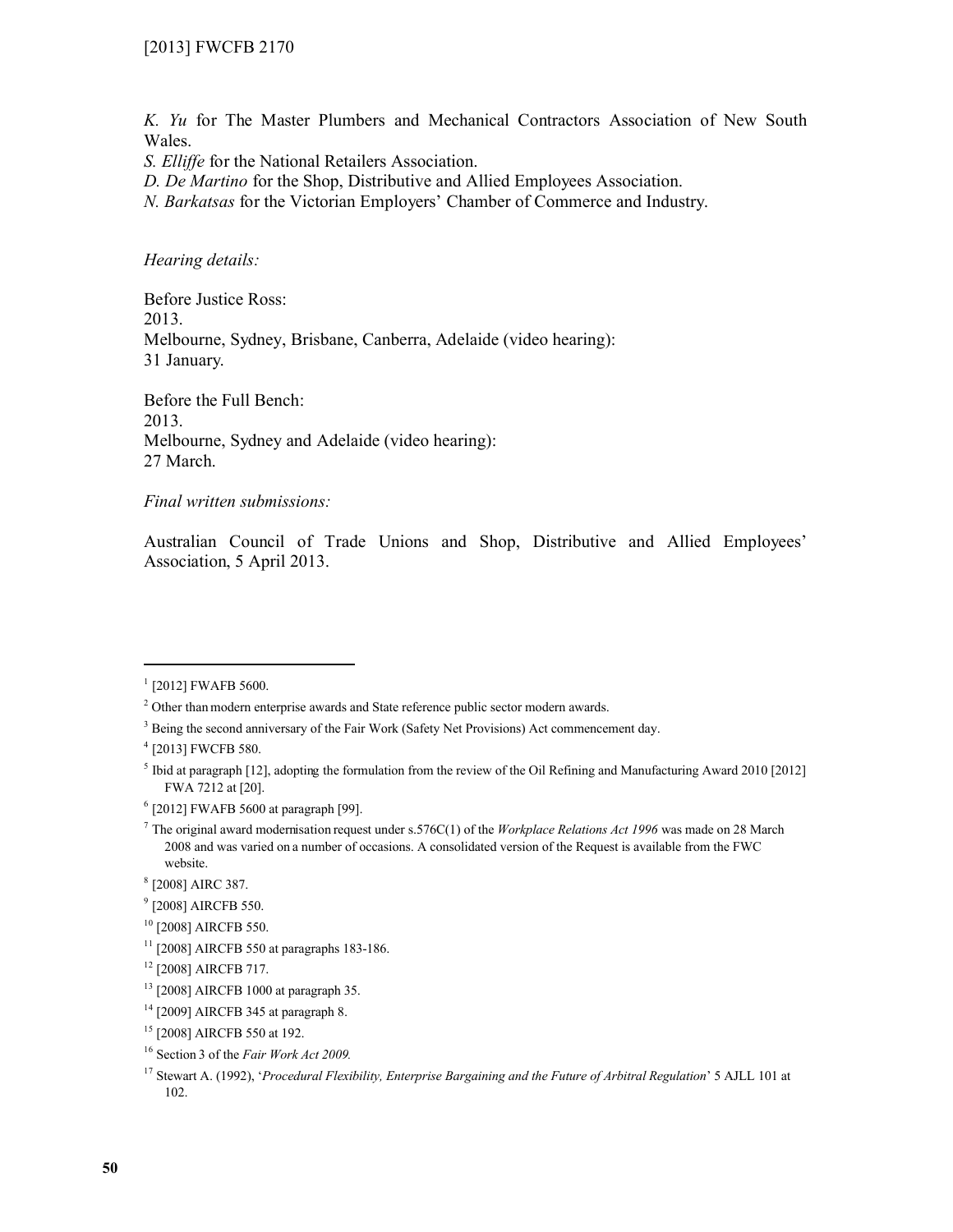$18$  s.61(2).

<sup>19</sup> The 2012 AWALI Report does not comment on award flexibility or IFAs and hence is of limited relevance to the applications in these proceedings.

<sup>20</sup> 2012 AWALI Report at p39.

<sup>21</sup> [2008] AIRCFB 550 at 163.

<sup>22</sup> Review Report at p 78.

 $23$  Ibid.

 $24$  ABS Cat. No. 6310.0 (various issues) and unpublished data purchased from the ABS. The incidence of casual employment (defined as the percentage of casual employees in all employees, excluding owner-managers of incorporated enterprises) rose sharply from the early to mid-1990s and rose slowly after that to peak at 25.7 per cent in 2004. While falling slightly since then, it has remained at around or just below 25 per cent. The incidence of casual employees in particular years was:

1992: 21.3%

1998: 24.2%

2004: 25.7%

2007: 24.7% 2009: 24.4%

2011: 24.2%

<sup>25</sup> ABS, *Labour force, Australia, April 2012*, ABS Cat. No. 6202.0, downloaded from www.abs.gov.au.

<sup>26</sup> M Plumb, M Baker & G Spence, 'The labour market during the 2008–09 downturn', *RBA Bulletin*, March quarter 2010, Reserve Bank of Australia, Sydney; and Borland, *The Australian labour market in the 2000s: the quiet decade*, Reserve Bank of Australia.

<sup>27</sup> CA Sánchez & D Andrews, *To move or not move: what drives residential mobility rates in OECD countries?* Economics Department Working Papers No. 846, OECD, 2011. The calculations of residential labour mobility are based on data collected from various surveys from member countries. The dataset does not allow for distinguishing between local residential moves and long distance residential moves.

<sup>28</sup>ABS, *Labour mobility, Australia* (Cat. No. 6209.0), various issues.

<sup>29</sup> Review Report at p 106.

<sup>30</sup> Ibid at p 108.

<sup>31</sup> See s.202(4) of the FW Act and Reg. 2.08 of the Fair Work Regulations 2009.

<sup>32</sup> As Irvine CJ observed in *Scott v Commercial Hotel Merbein Pty Ltd* [1930] VLR 75 at [30]: '[T]hough it is not to be conclusive, the employment of different language in the same Act may show that the Legislature had in view different objects'. Also see *CFMEU v Hadgkiss* (2007) 248 ALR 169.

<sup>33</sup> See Figure 4.1 on p 31, 2012 IFA report.

<sup>34</sup> See section 4.1.2 2012 IFA Report.

<sup>35</sup> General Manager, Fair Work Australia, Employer Survey 2012.

<sup>36</sup> Figure 4.10 on p 44 2012 IFA Report.

 $37$  Ibid, Figure 4.11 on p 50.

 $38$  Ibid, at p 43.

<sup>39</sup> Ibid, Table 4.7 on p 49.

 $40$  Ibid, Table 5.9.

<sup>41</sup> Ibid, Table D.8, Appendix D.

 $42$  Ibid, Table 5.10.

<sup>43</sup> Ibid, Table D.8, Appendix D.

<sup>44</sup> 2012 IFA Report p 42.

 $45$  Ibid at p 46.

<sup>46</sup> [2008] AIRCFB 550 at paragraph 165.

<sup>47</sup> Review Report at p 109.

<sup>48</sup> [2011] FCA 1064.

<sup>49</sup> Qld Audit Report at pp 11-12.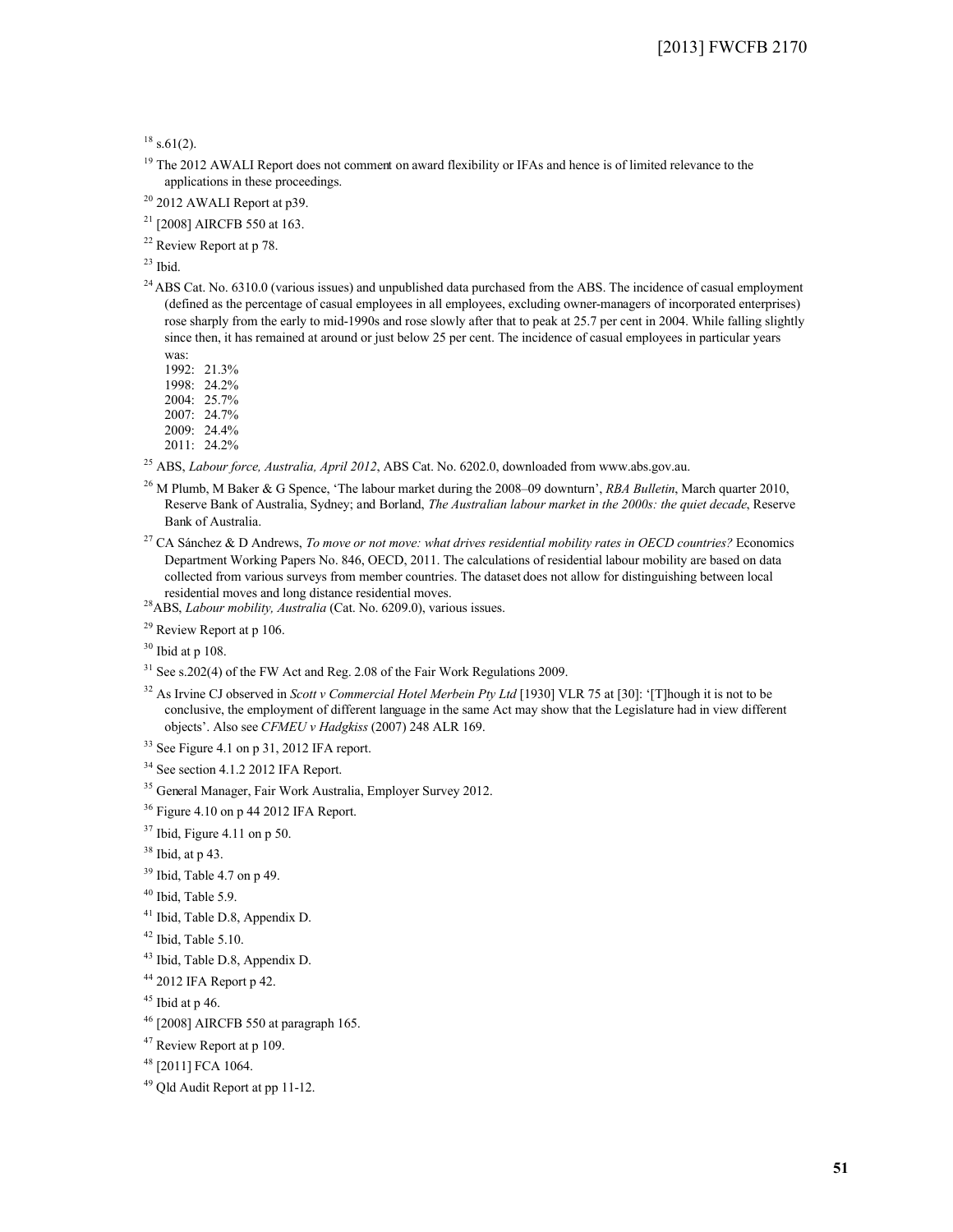- AM2012/250; AM2012/287.
- AM2012/177, AM2012/178, AM2012/179, AM2012/180, AM2012/8, AM2012/240 and AM2012/172.
- AM2012/245.
- AM2012/210.
- <sup>54</sup> HIA at Transcript paragraphs [152]-[153] and [158]; Ai Group at Transcript PN 387-388.
- Also see Mr McIvor's oral submission at Transcript paragraphs 228-234.
- February 2013 AFEI submission at paragraph 7.
- Business SA written submission at paragraph 5.4.
- Transcript at paragraphs 174-175.
- [2008] AIRCFB 550 at paragraph 168.
- VECCI at Transcript paragraphs 184-185; NRA at Transcript paragraphs 209-212.
- [2008] AIRCFB 550 at paragraph 70.
- <sup>62</sup> Cameron C (2012) 'Oxymoronic or Employer Logic? Preferred Hours under the Fair Work Act', 25 AJLL 43 at 43-45.
- [2010] FWAFB 2762.
- AIRCFB, PR93765 per Watson SDP, Blain DP and Lewin C, 15 September 2003.
- [2010] FWAFB 2762 at 25.
- [2010] FWAA 5060.
- [2010] FWAA 5060 at 21-22.
- Transitional Provisions Act, Schedule 7, Part 2, Item 2(1).
- Ibid at Item 4(1).
- [2010] FWAFB 9985 at paragraph 41. Also see *Topend Consulting Pty Ltd* [2010] FWA 6442 and *Solar Systems Pty Ltd* [2012] FWAFB 6397.
- [2012] FWA 9640 at paragraph 54-55.
- [2011] FWA 3777; [2011] FWAFB 6251.
- [2011] FWA 3974.
- [2010] FWA 5068; [2010] FWAFB 7838.
- [2011] FWA 3777 at paragraph 40.
- HIA submission 26 February 2013 at paragraph 3.1.3; also see paragraphs 3.1.12 3.1.19.
- [2010] FWA 2894.
- Ibid at paragraphs 50-51.
- [2012] FWA 8726; [2013] FWAFB 580.
- [2012] FWA 8726 at 25-26.
- ABI written submissions 25 February 2013 paragraphs 4.8 4.15.
- <sup>82</sup> Transcript PN 253-271 and 275-280; also see the oral submissions of Ms Yu, on behalf of the Master Plumbers and Mechanical Contractors Association of NSW, Transcript PN 479.
- [2010] FWAFB 2762.
- <sup>84</sup> Clause 7.8(b) provides that an IFA may be terminated at any time, by written agreement between the employer and the individual employee.
- Transcript at PN 390-391.
- Transcript paragraphs 216 223.
- Transcript at PN 272-273.
- ACTU written submission 20 March 2013 at paragraph 61-70.
- Ibid at paragraph 63.
- Ibid at paragraphs 37-60.
- [2008] AIRCFB 550 at paragraph 180.
- ACTU written submission 20 March 2013 at paragraphs 66-67.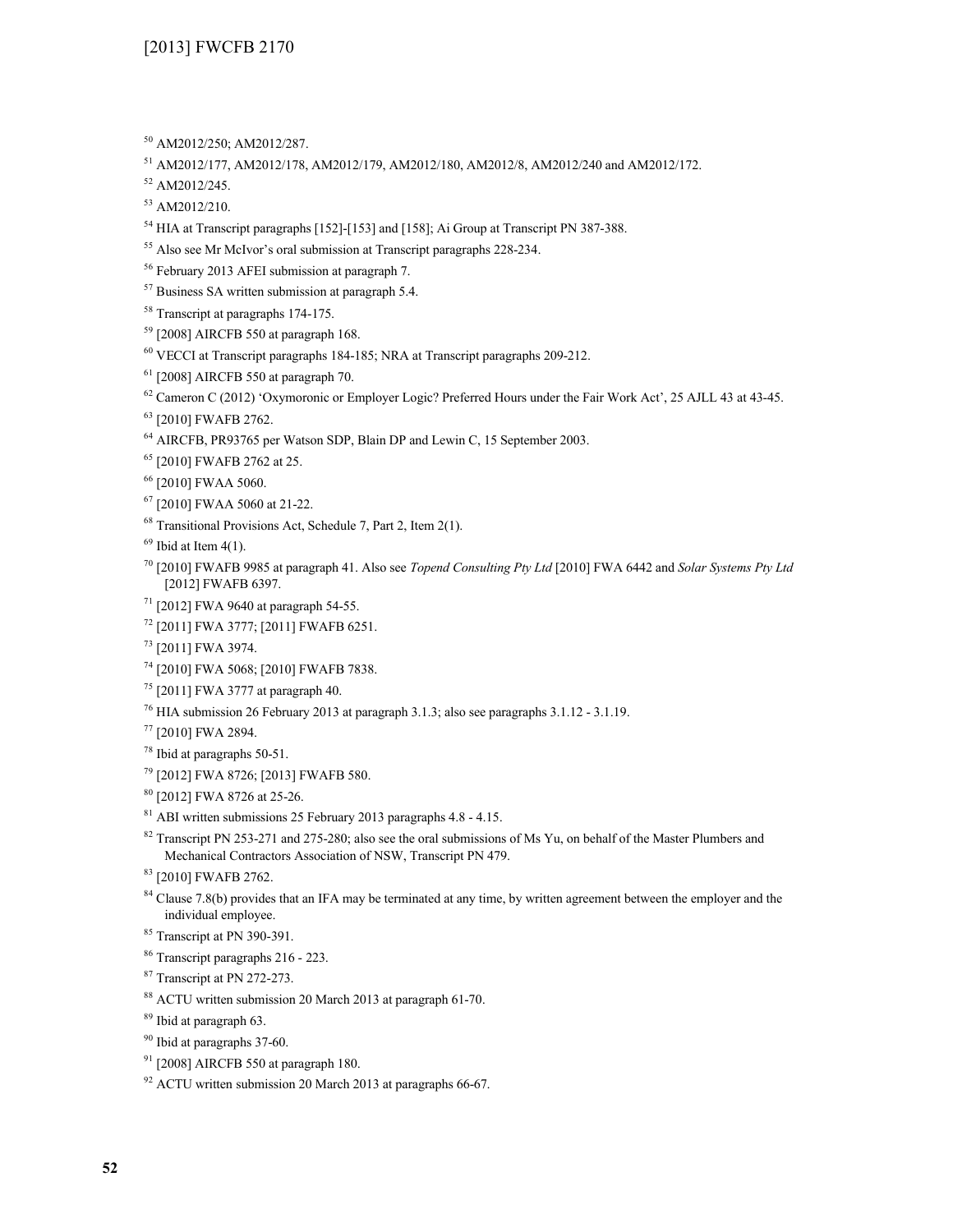<sup>93</sup> [2008] AIRCFB 550 at paragraph 184.

 $94$  ABI written submissions of 25 February 2012 at paragraph 4.3.

<sup>95</sup> Business SA written submission at paragraph 4.3.

<sup>96</sup> [2013] FWCFB 1635.

<sup>97</sup> [2013] FWCFB 2168.

<sup>98</sup> *Acts Interpretation Act* 1901 (Cth), s.2C(1).

<sup>99</sup> [2008] AIRCFB 550 at paragraphs 185-186.

<sup>100</sup> Review Panel pp 106 and 108-109.

<sup>101</sup> Business SA submission in reply (AM2012/204).

<sup>102</sup> Transcript at paragraph 381.

<sup>103</sup> Transcript at paragraph 385.

<sup>104</sup> Transcript at paragraph 489.

<sup>105</sup> ACTU's written submission of 20 March 2013 at paragraphs 113-114; Ai Group Transcript at PN 381 and 386; ACCI Transcript PN 489.

<sup>106</sup> Ibid, at paragraph 114.

<sup>107</sup> [2008] AIRCFB 550 at paragraph 180.

<sup>108</sup> [2013] FWCFB 1635.

<sup>109</sup> [2013] FWCFB 2168.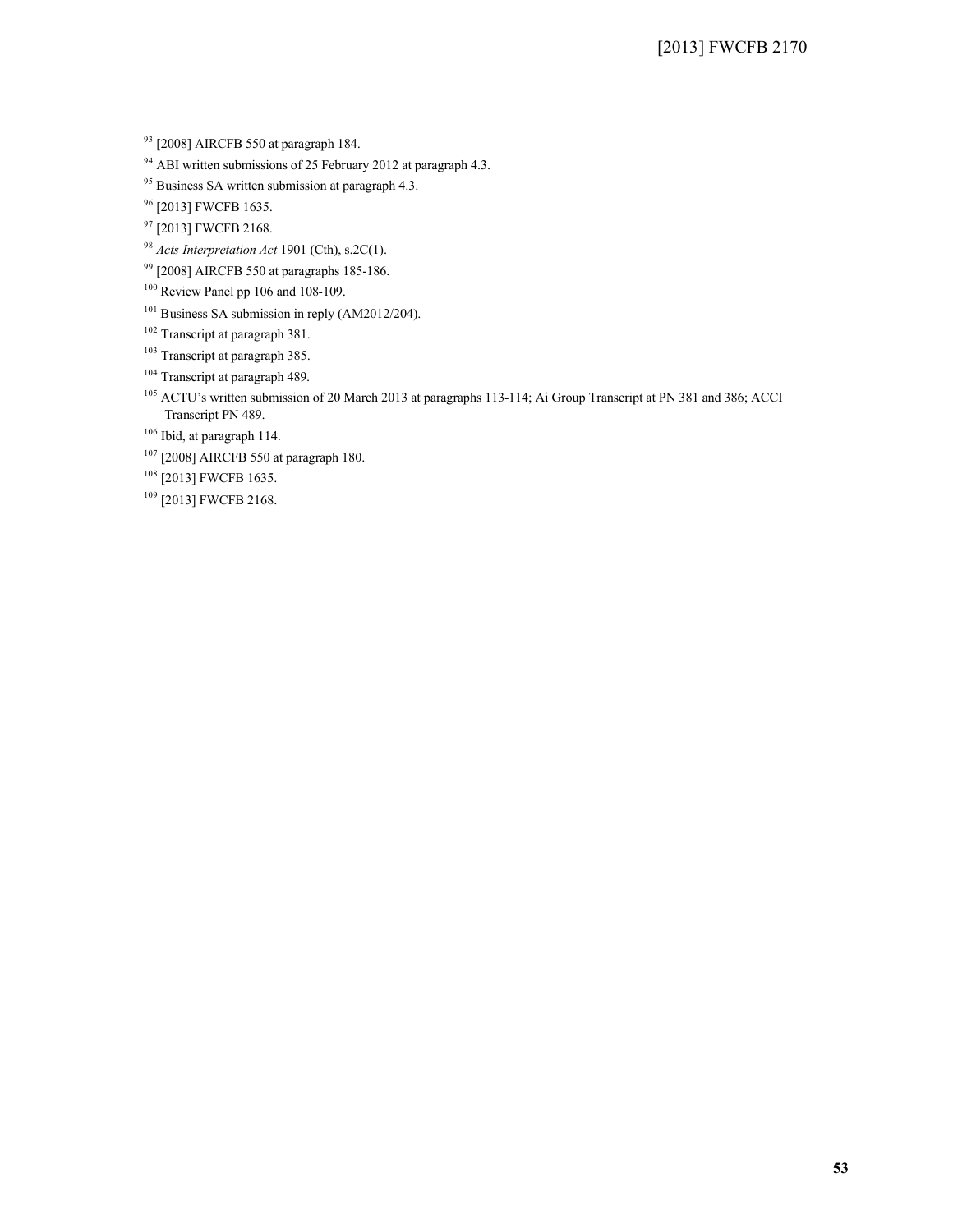# **ATTACHMENT 1 - LIST OF APPLICATIONS**

| Matter no. | <b>Applicant</b>                                                            | <b>Modern award title</b>                                      | <b>Award ID</b> |
|------------|-----------------------------------------------------------------------------|----------------------------------------------------------------|-----------------|
| AM2012/51  | Greater Union and Birch<br>Carroll & Coyle                                  | <b>Broadcasting and Recorded</b><br>Entertainment Award 2010   | MA000091        |
| AM2012/228 | <b>HIA</b>                                                                  | <b>Building and Construction</b><br>General On-site Award 2010 | MA000020        |
| AM2012/210 | <b>VECCI</b>                                                                | Clerks - Private Sector Award<br>2010                          | MA000002        |
| AM2012/179 | <b>Baking Industry</b><br>Association of Queensland<br>- Union of Employers | Fast Food Industry Award 2010                                  | MA000003        |
| AM2012/240 | <b>NRA</b>                                                                  | Fast Food Industry Award 2010                                  | MA000003        |
| AM2012/178 | Baking Industry<br>Association of Queensland<br>- Union of Employers        | Food, Beverage and Tobacco<br>Manufacturing Award 2010         | MA000073        |
| AM2012/177 | <b>Baking Industry</b><br>Association of Queensland<br>- Union of Employers | General Retail Industry Award<br>2010                          | MA000004        |
| AM2012/245 | <b>ARA</b>                                                                  | General Retail Industry Award<br>2010                          | MA000004        |
| AM2012/250 | <b>VANA Limited</b>                                                         | General Retail Industry Award<br>2010                          | MA000004        |
| AM2012/8   | <b>NRA</b>                                                                  | General Retail Industry Award<br>2010                          | MA000004        |
| AM2012/172 | Hair and Beauty Industry<br>Association                                     | Hair and Beauty Industry Award<br>2010                         | MA000005        |
| AM2012/287 | Hair and Beauty Australia                                                   | Hair and Beauty Industry Award<br>2010                         | MA000005        |
| AM2012/204 | Accommodation<br><b>Association of Australia</b>                            | Hospitality Industry (General)<br>Award 2010                   | MA000009        |
| AM2012/199 | Master Plumbers and<br><b>Mechanical Contractors</b><br>Association of NSW  | Plumbing and Fire Sprinklers<br>Award 2010                     | MA000036        |
| AM2012/180 | <b>Baking Industry</b><br>Association of Queensland<br>- Union of Employers | <b>Restaurant Industry Award 2010</b>                          | MA000119        |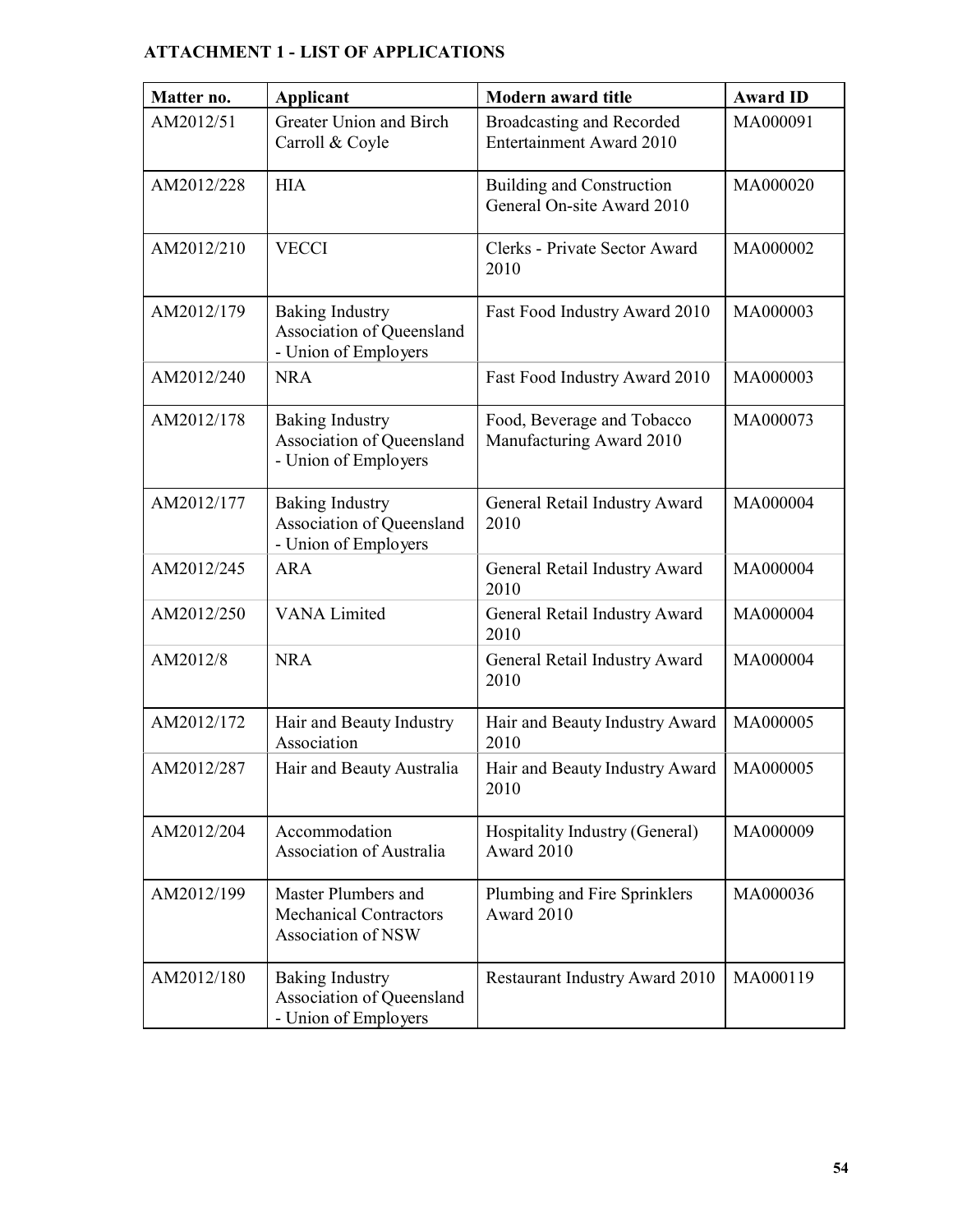## **ATTACHMENT 2**

## **EXTRACT FROM CONSOLIDATED VERSION OF THE MINISTERIAL REQUEST**

10. The Commission will prepare a model flexibility clause to enable an employer and an individual employee to agree on arrangements to meet the genuine individual needs of the employer and the employee. The Commission must ensure that the flexibility clause cannot be used to disadvantage the individual employee.

11. Each modern award will include the model flexibility clause with such adaptation as is required for the modern award in which it is included.

11AA. The Commission must ensure that the flexibility term:

- identifies the terms of the modern award that may be varied by an individual flexibility arrangement;
- requires that the employee and the employer genuinely agree to an individual flexibility arrangement;
- requires the employer to ensure that any individual flexibility arrangement must result in the employee being better off overall;
- sets out how any flexibility arrangement may be terminated;
- requires the employer to ensure that any individual flexibility arrangement by in writing and signed:

(a) in all cases – by the employee and the employer;

(b) if the employee is under  $18 - by$  the parent or guardian of the employee;

- requires the employer to ensure that a copy of the individual flexibility arrangement be given to the employee;
- prohibits an individual flexibility arrangement agreed to by an employer and employee from requiring the approval or consent of another person, other than the consent of a parent or guardian where an employee is under 18; and
- where an employee genuinely agrees with an employer to make an individual flexibility arrangement but is either unable to read and/or sign that arrangement, a parent, guardian or representative may sign that agreement on their behalf.

11AB. The Commission can also require any appropriate additional protections for employees or groups of employees of Australian Disability Enterprises.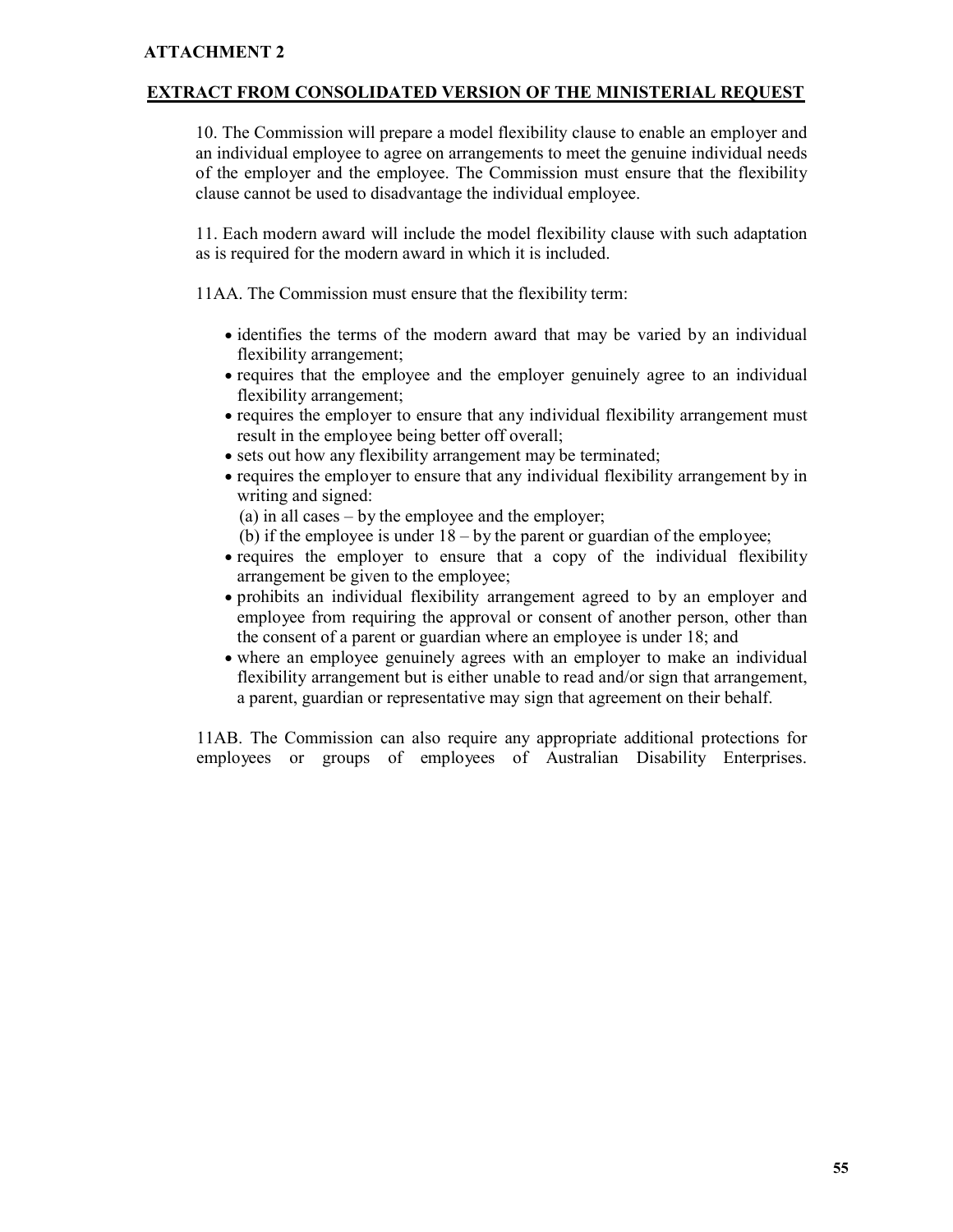## **ATTACHMENT 3 - AMENDMENTS SOUGHT IN APPLICATIONS**

The applicants seek the following amendments:

## **7. Award flexibility**

**7.1** Notwithstanding any other provision of this award, an employer and an individual employee may agree to vary the application of certain terms of this award to meet the genuine individual needs of the employer and the individual employee. The terms the employer and the individual employee may agree to vary the application of are those concerning:

**(a)** arrangements for when work is performed (including the minimum duration of shifts) (Baking Industry Association of Queensland - Union of Employers - AM2012/177, AM2012/178, AM2012/179, and AM2012/180; NRA - AM2012/8 and AM2012/240; Hair and Beauty Industry Association - AM2012/172);

The ARA, in its application AM2012/245, seeks to reword 7.1(a) as follows: "*arrangements for when work is performed, including minimum shift engagements*". In its subsequent submission to the Tribunal dated 25 February 2013, at clause 16, the NRA appears to have changed its proposed rewording of 7.1(a) as follows: "*arrangements for when work is performed (including minimum shift engagement)*".

**(b)** minimum engagement period; (VECCI - AM2012/210 - also consequential renumbering below)

**(c)** preferred hours option; (VECCI - AM2012/210 - also consequential renumbering below)

- **(b)** overtime rates;
- **(c)** penalty rates;
- **(d)** allowances; and
- **(e)** leave loading.;
- **(f)** frequency of payment; (HIA AM2012/228)

**(g)** industry specific redundancy provisions; and (HIA - AM2012/228). HIA, in its submission to the Tribunal dated 25 February 2013, at clause 3.1.20, stated it no longer wished to pursue this variation.

**(h)** any other matter within this award (HIA - AM2012/228)

provided that the terms of the agreement are not inconsistent with the National Employment Standards within the *Fair Work Act 2009*. (HIA - AM2012/228)

VANA Limited - AM2012/250 proposes to delete clause 7.1 in its entirety and replace it with the following: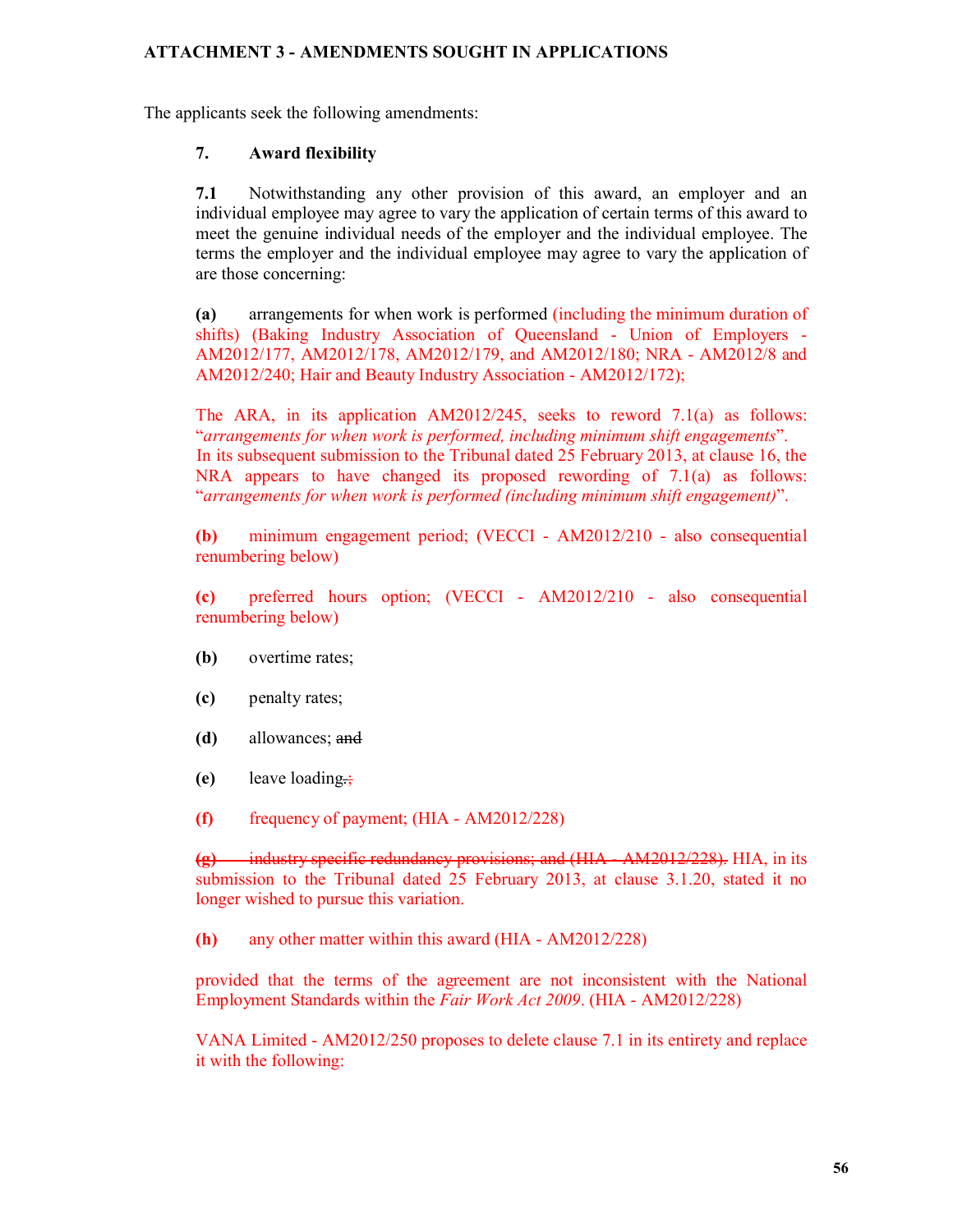"**7.1** Notwithstanding any other provision of this award, an employer and an individual employee may agree to vary the application of any term of this award to meet the genuine individual needs of the employer and the individual employee."

Hair and Beauty Australia - AM2012/287 proposes to delete clause 7.1 in its entirety and replace it with the following:

> "**7.1** Notwithstanding any other provision of this award an employer and an individual employee may agree to vary the application of certain terms of this award to meet the genuine individual needs of the employer and the individual employee.

> The employer and employee may mutually agree in writing to a fixed term period for the Individual Flexibility Agreement to be effective. This Agreement may be fixed for a term of any length mutually agreed to by the employer and employee up to a maximum 4 year period."

Master Plumbers and Mechanical Contractors Association of NSW - AM2012/199, in relation to the *Plumbing and Fire Sprinklers Award 2010* [MA000036], proposes to delete clause 7.1 in its entirety and replace it with the following:

> **7.1** Notwithstanding any other provision of this award, an employer and an individual employee may agree to vary the application of certain terms of this award to meet the genuine individual needs of the employer and the individual employee. The terms the employer and the individual employee may agree to vary the application of are those concerning:

**(a)** arrangements for when work is performed (without limiting the matters subject to individual arrangement this can include the averaging of work hours);

**(b)** overtime rates (without limiting the matters subject to individual arrangement this can include shiftwork and call-out);

**(c)** penalty rates (without limiting the matters subject to individual arrangement this can include Saturday, Sunday and Public holiday work);

**(d)** allowances (without limiting the matters subject to individual arrangement this can include all purpose allowances in Clause 21.1, expense incurred allowances in Clause 21.2, fares and travelling allowances in Clause 21.8, leading hand allowances in Clause 21.5 and other allowances in Clauses 21.6 and 21.7); and

**(e)** annual leave loading.

**7.2** The employer and the individual employee must have genuinely made the agreement without coercion or duress.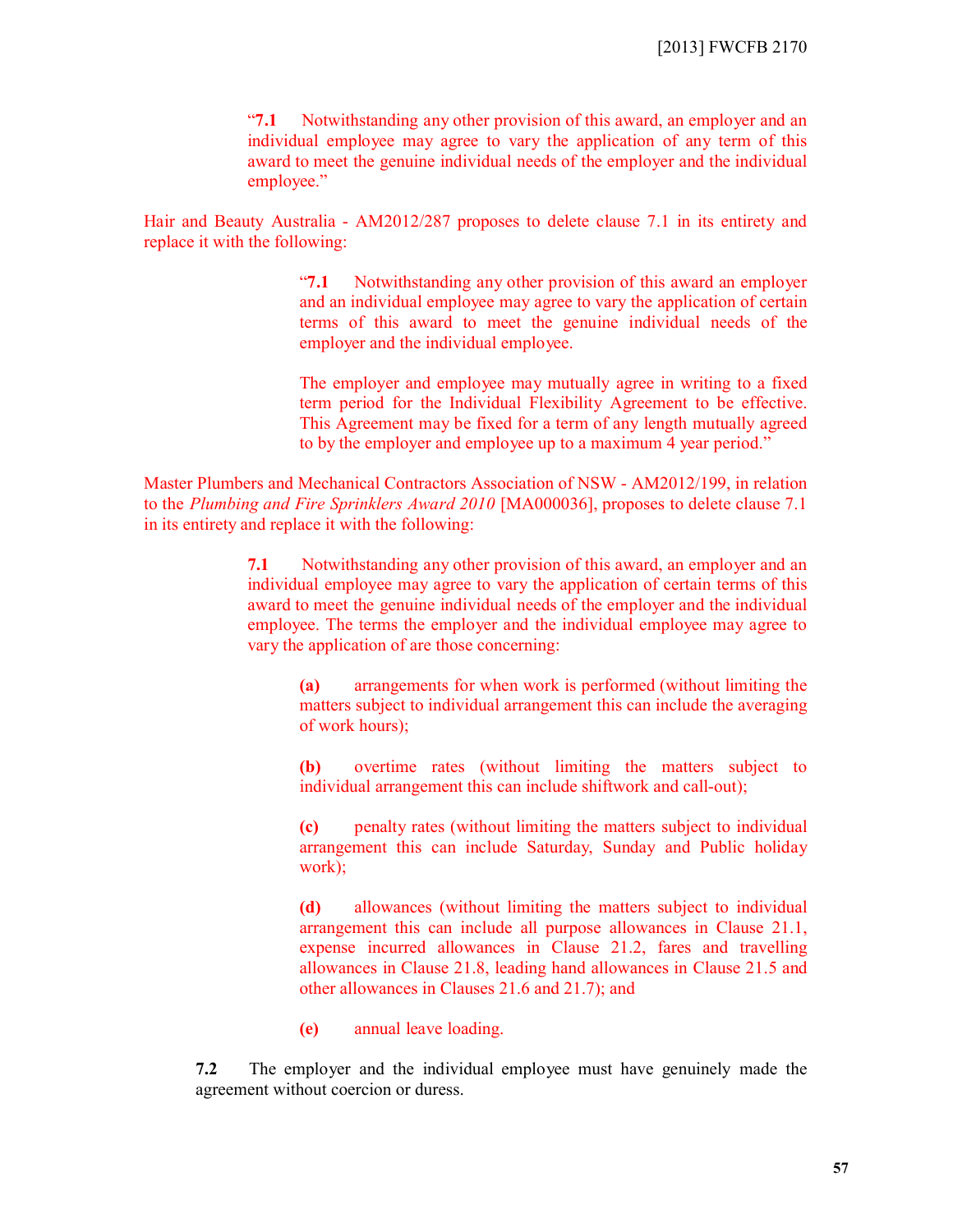**7.3** The agreement between the employer and the individual employee must:

 **(a)** be confined to a variation in the application of one or more of the terms listed in clause 7.1; and (Hair and Beauty Australia - AM2012/287)

**(b)** result in the employee being better off overall than the employee would have been if no individual flexibility agreement had been agreed to.

(c) have the benefits to the employee documented by the employee and these benefits may include monetary and/or non-monetary benefits. (Baking Industry Association of Queensland - Union of Employers - AM2012/177, AM2012/178, AM2012/179, and AM2012/180)

**7.4** The agreement between the employer and the individual employee must also:

**(a)** be in writing, name the parties to the agreement and be signed by the employer and the individual employee and, if the employee is under 18 years of age, the employee's parent or guardian;

**(b)** state each term of this award that the employer and the individual employee have agreed to vary;

**(c)** detail how the application of each term has been varied by agreement between the employer and the individual employee;

**(d)** detail how the agreement results in the individual employee being better off overall in relation to the individual employee's terms and conditions of employment; and

**(e)** state the date the agreement commences to operate.

**7.5** The employer must give the individual employee a copy of the agreement and keep the agreement as a time and wages record.

**7.6** Except as provided in clause 7.4(a) the agreement must not require the approval or consent of a person other than the employer and the individual employee.

7.6 In addition and separate to any consent required as provided in clause  $7.4(a)$ , if the employer and the employee reach agreement in accordance with this clause 7, then they will submit the agreement to Fair Work Australia or the Fair Work Ombudsman for approval which is the only other body or person whose approval to the agreement is required. (Accommodation Association of Australia - AM2012/204)

**7.7** An employer seeking to enter into an agreement must provide a written proposal to the employee. Where the employee's understanding of written English is limited the employer must take measures, including translation into an appropriate language, to ensure the employee understands the proposal.

**7.8** The agreement may be terminated: